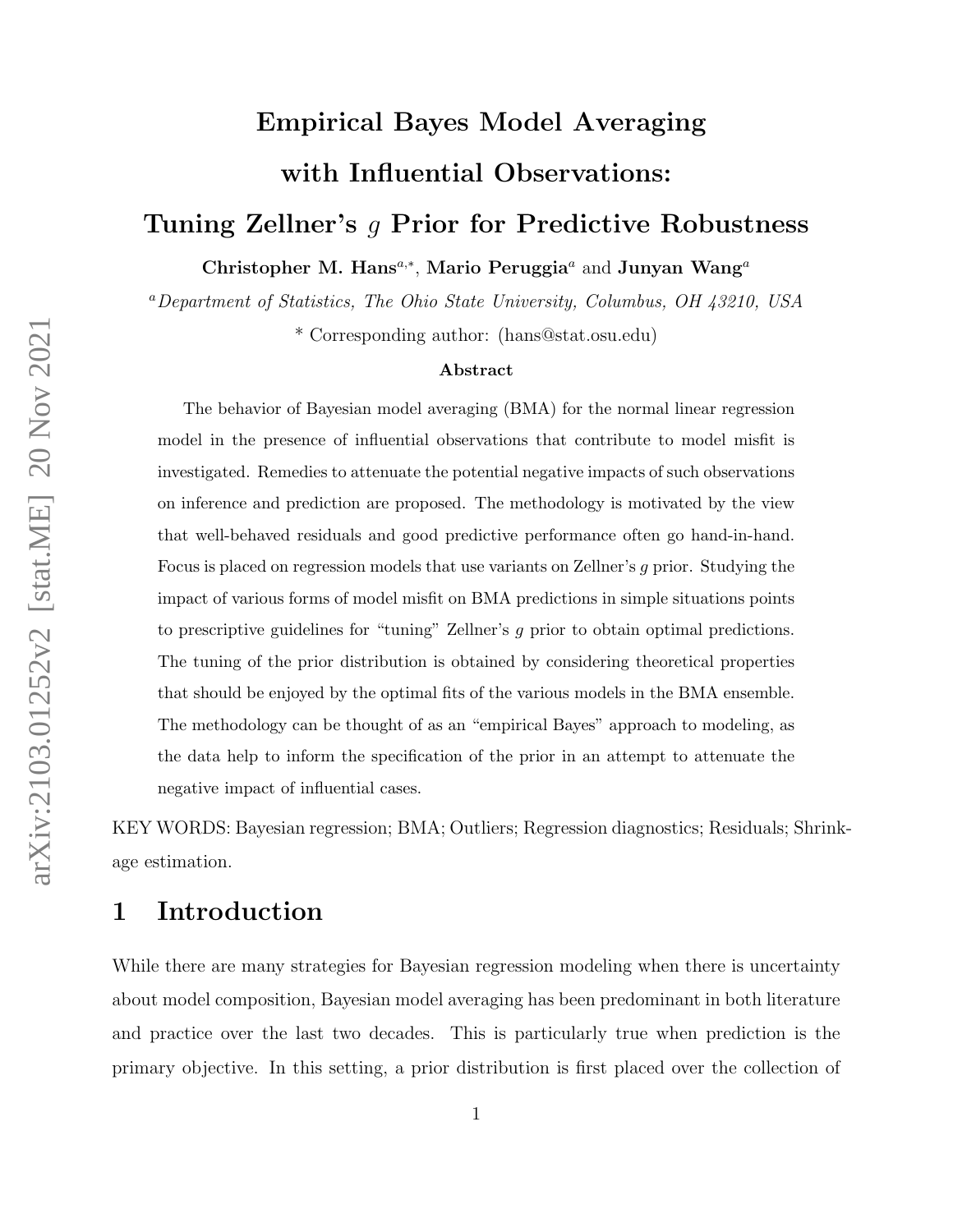all models under consideration. For each model  $\mathcal{M}_{\gamma}$ , a prior distribution is then placed on the model-specific parameters, leading to a joint posterior distribution over both models and parameters. Predictions of a new outcome  $\tilde{Y}$  are typically made by computing a weighted average of the predictions under all possible models,

$$
\text{Pred}(\tilde{\boldsymbol{Y}}) = \sum_{\gamma \in \Gamma} \text{Pred}(\tilde{\boldsymbol{Y}} \mid \mathcal{M}_{\gamma}) w(\mathcal{M}_{\gamma}),
$$

where  $\Gamma$  is a set that indexes all models under consideration,  $\mathcal{M}_{\gamma}$  is a particular model and  $w(\mathcal{M}_{\gamma})$  is the weight assigned to model  $\mathcal{M}_{\gamma}$  in the averaging. Most commonly, Pred $(\tilde{Y})$ is taken to be  $E(\tilde{Y} | Y)$ , which minimizes expected posterior predictive  $L_2$  loss, in which case the model-specific predictions are  $E(\tilde{Y} | Y, \mathcal{M}_{\gamma})$  and the model-specific weights are the posterior probabilities  $\pi(\mathcal{M}_{\gamma} | Y)$  [\(Bernardo and Smith,](#page-36-0) [1994\)](#page-36-0). Reviews of BMA are provided in [Hoeting](#page-38-0) et al. [\(1999\)](#page-38-0) and [Clyde and George](#page-36-1) [\(2004\)](#page-36-1). The term "BMA" is quite general and can be applied to many different data-analytic settings. In this work, "BMA" refers to Bayesian model averaging for linear regression, where an analyst has available p potential covariates and would like to average over the  $2<sup>p</sup>$  possible regression models that can be constructed using subsets of the covariates. Seminal work on regression model composition uncertainty, which underlies BMA, can be found in [Mitchell and Beauchamp](#page-39-0) [\(1988\)](#page-39-0), [George](#page-37-0) [and McCulloch](#page-37-0) [\(1993\)](#page-37-0), [Smith and Kohn](#page-39-1) [\(1996\)](#page-39-1), [George and McCulloch](#page-37-1) [\(1997\)](#page-37-1), [Raftery](#page-39-2) et al.  $(1997)$  and [Chipman](#page-36-2) *et al.*  $(2001)$ .

While methods for diagnosing and remedying model misfit are well-established and rou-tinely taught in regression modeling courses (see, e.g., [Neter](#page-39-3) *et al.*, [1996;](#page-39-3) [Cook and Weisberg,](#page-37-2) [1982\)](#page-37-2), the literature on model misfit for Bayesian analyses of classical linear regression models is somewhat less well-developed. Addressing potential or known model misfit is sometimes accomplished by modifying the likelihood, writing down a model that is flexible enough to describe the observed data. One example is the use of heavy-tailed error distributions to accommodate outliers [\(West,](#page-39-4) [1984\)](#page-39-4). Model-based approaches to outlier detection and residual analysis have been considered by [Chaloner and Brant](#page-36-3) [\(1988\)](#page-36-3) and [Hoeting](#page-38-1) et al. [\(1996\)](#page-38-1).

The corpus of literature on Bayesian regression modeling and, in particular, Bayesian averaging of many regression models has expanded greatly since the development of early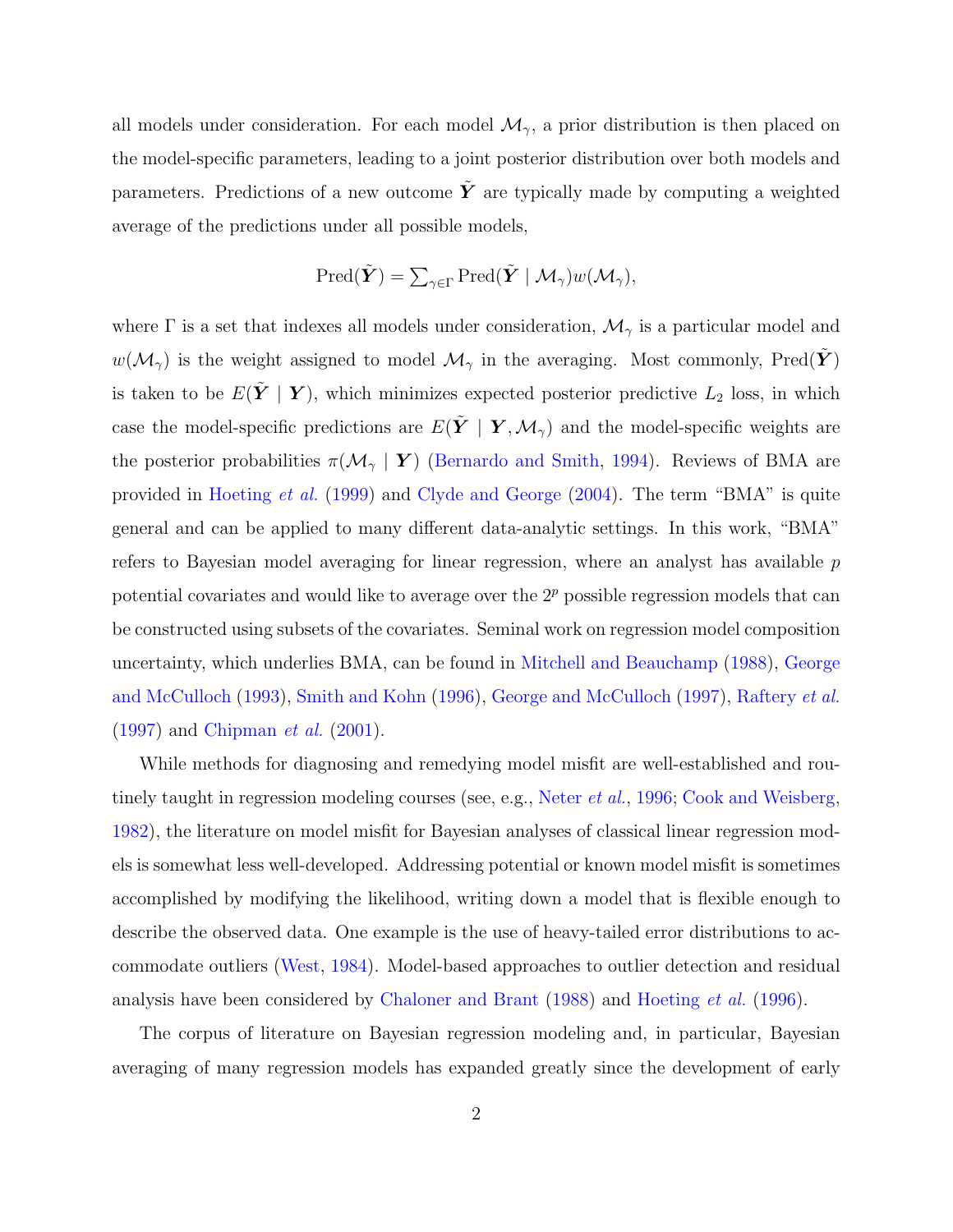work addressing model misfit in Bayesian regression. While existing work provides useful guidelines for thinking about model misfit for specific Bayesian models, it is not clear that it provides prescriptive guidelines that can be applied in many of the currently-used Bayesian regression modeling settings.

For example, priors related to Zellner's g prior [\(Zellner,](#page-40-0) [1986\)](#page-40-0) have become one of the "standard" setups for Bayesian regression modeling. The popularity of such priors is due, in part, to their computational simplicity. Use of these priors requires choosing an approach for handling hyperparameters, which we refer to generically as g. Current popular approaches for handling g include empirical Bayes (EB) methods that focus on specifying g by maximizing the marginal likelihood of the data with respect to either a single model or a mixture of models. Fully Bayes approaches assign a prior distribution to g and then integrate it out of the model. While these approaches are sound when the model fits well, it is less clear that maximizing the marginal likelihood or integrating  $g$  out of the model will be optimal in the presence of model misfit due to influential outliers, as the discrepancy between prior and likelihood may result in sub-optimal out-of-sample inference (say, the prediction of new cases).

In this work, we focus on methods of model specification in the presence of influential outliers that are strongly connected to the concept of residual analysis. We take the view that well-behaved residuals and good predictive performance usually go hand-in-hand. Any particular choice for handling g corresponds to a specific Bayesian model and hence specific fitted values and residuals. By tuning the value of  $g$  in Zellner's  $g$  prior over a continuous interval, we obtain continuously-varying residuals. Broadly speaking, in the presence of model misfit we seek to choose a value of g that yields well-behaved residuals and hence attenuates the impact of the model misfit and, ultimately, achieves better out-of-sample predictive performance. In practice, we seek to find prescriptive guidelines for accomplishing this task by focusing on minimizing prediction error. Our investigation concerns not only an individual regression model but also an entire ensemble of regression models that may be combined together via BMA. In this case, model misfit due to influential outliers can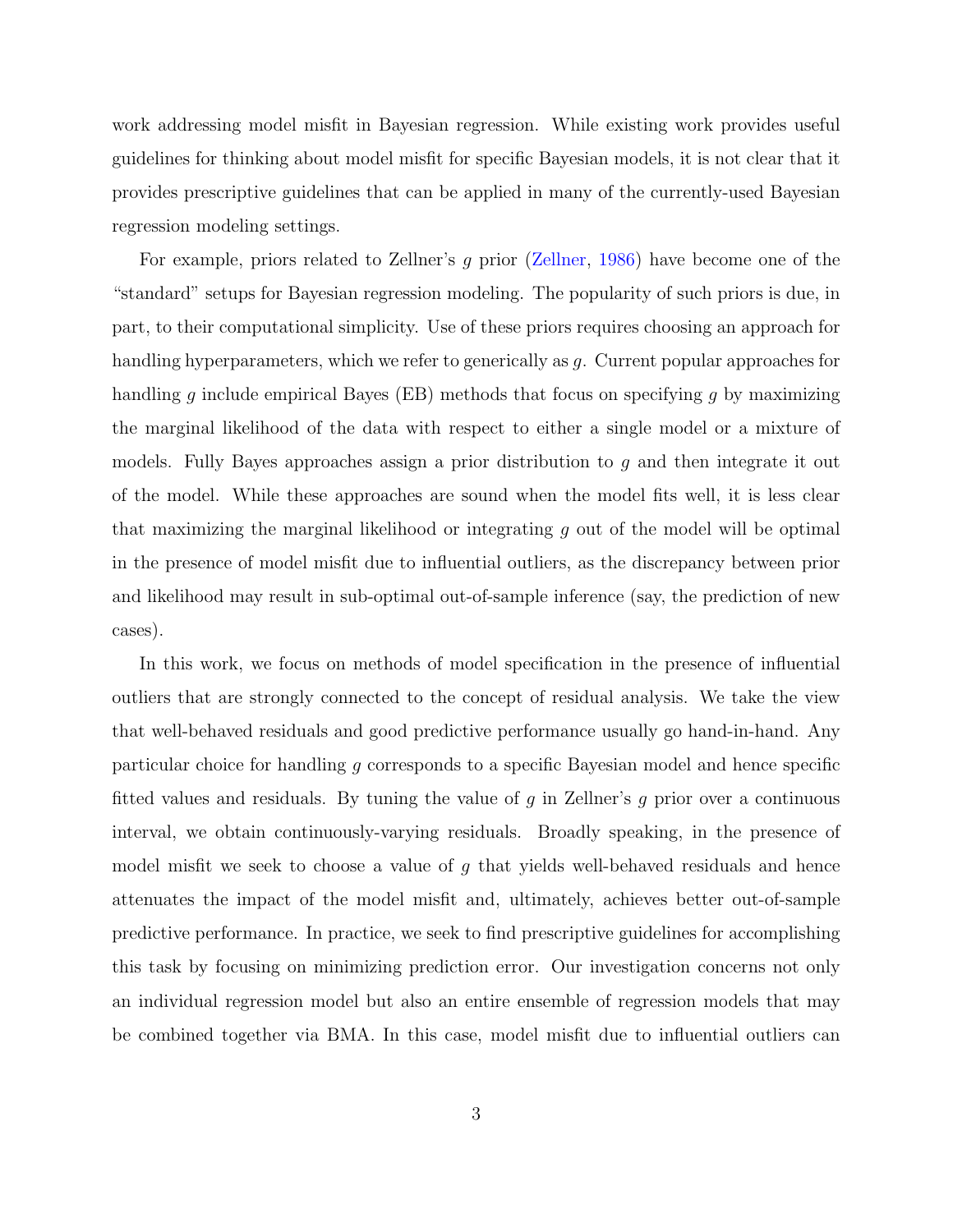exist at both the local (individual model) level and the global (model-averaged) level. By tuning the priors to attenuate the impact of model misfit, we eventually achieve improved out-of-sample predictive performance.

In Section [2](#page-3-0) we introduce our regression model setting and review Zellner's g prior. Section [3](#page-8-0) makes connections between the choice of g and optimal prediction in the presence of influential outliers, and provides prescriptive guidelines for tuning Zellner's  $q$  prior. Section [4](#page-18-0) describes the approach we have developed for applying these prescriptive guidelines in practice, and Section [5](#page-24-0) investigates the performance of this approach in simulation studies. Section [6](#page-29-0) applies our approach in an analysis of a data set and compares its predictive performance to other common methods. A summary of the results and a discussion of open questions and related work are provided in Section [7.](#page-33-0)

## <span id="page-3-0"></span>2 Regression model setting

We consider situations where an analyst observes an  $n \times 1$  vector of response values, Y, and an  $n \times p$  matrix X which contains p covariate values for each of the n cases. As is common in the literature, unless specified otherwise, we assume throughout that the columns of  $\bm{X}$ have been mean centered (see, e.g., [Liang](#page-38-2) *et al.*, [2008;](#page-38-2) [Bayarri](#page-36-4) *et al.*, [2012;](#page-36-4) [Li and Clyde,](#page-38-3) [2018,](#page-38-3) for justifications and discussion of this modeling choice). There are  $2<sup>p</sup>$  possible subsets of the p covariates that could be used to construct a mean function for a linear regression model, and interest lies in computing model-averaged predictions as described in Section [1](#page-0-0) over the space of all possible regression models. In this setup, a model  $\mathcal{M}_{\gamma}$  corresponds to a subset of k predictors. We use the binary p-vector  $\gamma$  to index all possible models:  $\gamma_j = 1$ when  $X_j$  is included in a model and  $\gamma_j = 0$  otherwise. The notation  $\mathcal{M}_{\gamma}$  is used to denote a model containing predictors indicated by the vector  $\gamma$ . Other quantities subscripted by  $\gamma$ denote model-specific terms, e.g.  $\mathbf{X}_{\gamma}$  is the  $n \times k$  matrix which contains the columns of X that are included in model  $\mathcal{M}_{\gamma}$ .

Our work focuses on data analysis settings where either (i) the total number of predictors  $p$  is not too large or (ii) where  $p$  may be large, but we constrain the maximum number of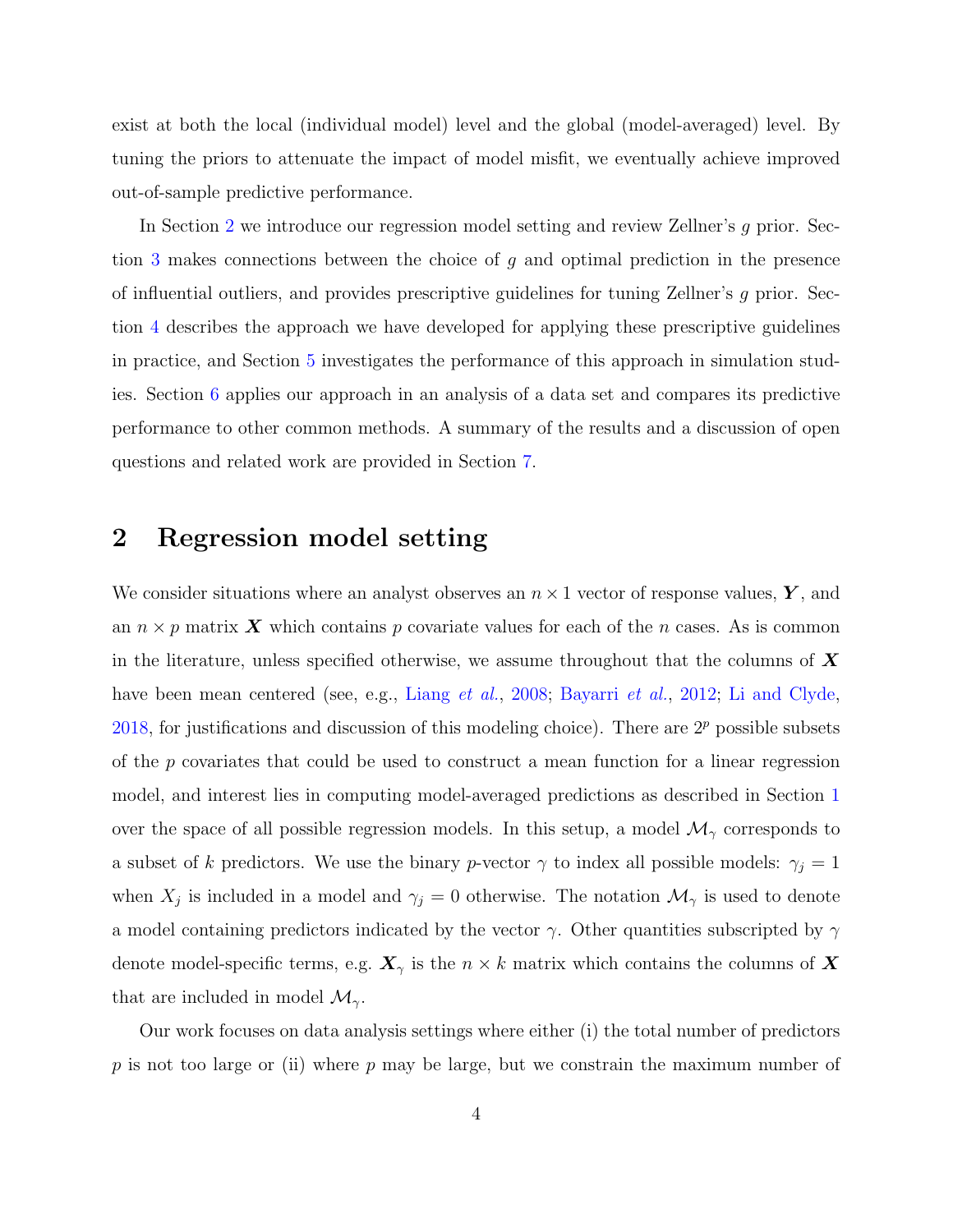predictors in a model to be  $k^* \ll p$  (e.g., as in Hans *[et al.](#page-38-4)*, [2007\)](#page-38-4). The simulations and examples presented in Sections [5](#page-24-0) and [6](#page-29-0) consider  $p$  as large as ten. We focus on small- $p$ settings in part because they are relevant for a wide swath of applied data analysis, where an investigator is interested in understanding the relationship between a small set of regressors and a response variable, and in part due to the computational challenges associated with averaging over very large model spaces that are faced by all BMA methods.

BMA requires hierarchical specification of a prior probability,  $\pi(\mathcal{M}_{\gamma})$ , for each model under consideration, and then, for each model, a likelihood and a prior for the model-specific regression parameters. For normal linear regression modeling, the likelihood for a specific model  $\mathcal{M}_{\gamma}$  is derived from the distribution of Y given the model parameters,  $(\alpha, \beta_{\gamma}, \sigma^2)$ ,

$$
p(\boldsymbol{Y} \mid \alpha, \boldsymbol{\beta}_{\gamma}, \sigma^2, \mathcal{M}_{\gamma}) = N(\boldsymbol{Y} \mid \alpha \boldsymbol{1}_n + \boldsymbol{X}_{\gamma} \boldsymbol{\beta}_{\gamma}, \sigma^2 I_n),
$$

where  $\beta_{\gamma}$  are the regression coefficients corresponding to the predictors  $\mathbf{X}_{\gamma}$  in model  $\mathcal{M}_{\gamma}$ ,  $\alpha$  is an intercept,  $\sigma^2$  is the error variance,  $\mathbf{1}_n$  is an  $n \times 1$  vector of ones, and  $I_n$  is the  $n \times n$  identity matrix. The model-specific priors on the parameters are known to play a key role in inference and prediction, and there are many possibilities for their specification. A common approach, which we adopt in this work, is to assume  $\pi(\alpha, \beta_{\gamma}, \sigma^2 \mid \mathcal{M}_{\gamma}) = \pi(\beta_{\gamma} \mid \sigma^2, \mathcal{M}_{\gamma})\pi(\alpha, \sigma^2 \mid \mathcal{M}_{\gamma})$ and to use the improper, "objective" prior  $\pi(\alpha, \sigma^2 \mid \mathcal{M}_{\gamma}) \propto \sigma^{-2}$  [\(Jeffreys,](#page-38-5) [1961;](#page-38-5) [Berger](#page-36-5) *et al.*, [1998\)](#page-36-5).

Various approaches to specifying the prior probabilities  $\pi(\mathcal{M}_{\gamma})$  have been studied in the literature. While the uniform prior over models,  $\pi(\mathcal{M}_{\gamma}) = 2^{-p}$ , was discussed in the early Bayesian variable selection literature [\(George and McCulloch,](#page-37-0) [1993\)](#page-37-0), it does not control the false positive rate in the context of variable selection when making multiple comparisons [\(Scott and Berger,](#page-39-5) [2010\)](#page-39-5). An alternate prior formulation that provides better multiplicity control is the Beta-Binomial(1, 1) prior,  $\pi(\mathcal{M}_{\gamma}) = (p+1)^{-1} \begin{pmatrix} p \\ p \end{pmatrix}$  $\left|\mathcal{M}_{\gamma}\right|^{p}$ , where  $|\mathcal{M}_{\gamma}|$  is the number of variables in model  $\mathcal{M}_{\gamma}$  [\(Ley and Steel,](#page-38-6) [2009;](#page-38-6) [Scott and Berger,](#page-39-5) [2010\)](#page-39-5). This is a special case of the Beta-Binomial prior considered by [Kohn](#page-38-7) et al. [\(2001\)](#page-38-7) and can be interpreted as first specifying a uniform prior over model size and then, conditionally on model size, specifying a uniform prior over models. More recent advances in model space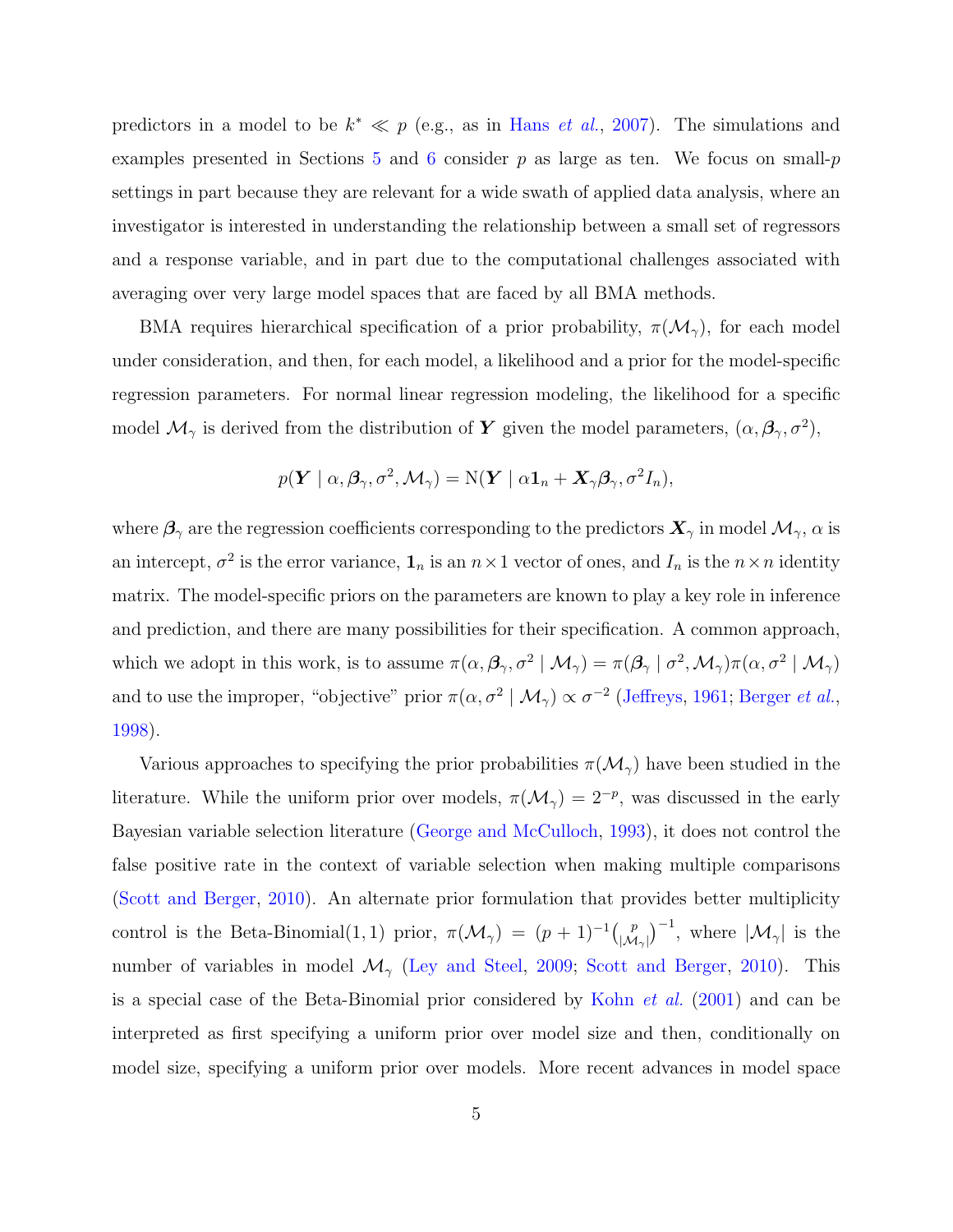prior specification include the loss-based prior of [Villa and Lee](#page-39-6) [\(2020\)](#page-39-6). Unless specified otherwise, we use the Beta-Binomial(1, 1) prior in this work.

The research literature on priors for the model-specific regression coefficients,  $\pi(\beta_{\gamma})$  $\sigma^2, \mathcal{M}_{\gamma}$ ), is extensive. Historically, one of the most popular classes of priors for the regression coefficients is based on Zellner's g prior,

<span id="page-5-0"></span>
$$
\boldsymbol{\beta}_{\gamma} \mid \sigma^2, \mathcal{M}_{\gamma} \sim \mathrm{N}(0, g_{\gamma} \sigma^2 (\boldsymbol{X}_{\gamma}^T \boldsymbol{X}_{\gamma})^{-1}), \tag{1}
$$

where  $g_{\gamma} > 0$  is a hyperparameter [\(Zellner,](#page-40-0) [1986\)](#page-40-0). This prior has received much attention in the literature and in practice due in part to the fact that, for specific treatments of  $g_{\gamma}$ , Zellner's g-prior allows for computationally efficient model averaging when p is not too large. In the context of BMA, when minimizing expected posterior predictive  $L_2$  loss, model averaged predictions require calculation of  $E(\mathcal{B}_{\gamma} | Y, \mathcal{M}_{\gamma})$  and  $\pi(\mathcal{M}_{\gamma} | Y) \propto m(Y | \mathcal{M}_{\gamma})\pi(\mathcal{M}_{\gamma})$ for each model, where  $m(Y | \mathcal{M}_{\gamma})$  is the marginal likelihood for model  $\mathcal{M}_{\gamma}$ . Closed form expressions for these quantities exist when  $g_{\gamma}$  is treated as a constant in the model. The marginal likelihood for model  $\mathcal{M}_{\gamma}$  is

$$
m(\mathbf{Y} \mid \mathcal{M}_{\gamma}) = \int p(\mathbf{Y} \mid \alpha, \beta_{\gamma}, \sigma^2, \mathcal{M}_{\gamma}) \pi(\alpha, \beta_{\gamma}, \sigma^2 \mid \mathcal{M}_{\gamma}) d\alpha d\beta_{\gamma} d\sigma^2
$$
  
= 
$$
\frac{\Gamma((n-1)/2)}{\pi^{(n-1)/2} n^{1/2} \|\mathbf{Y} - \bar{\mathbf{Y}}\|^{n-1}} \frac{(1 + g_{\gamma})^{(n-k-1)/2}}{(1 + g_{\gamma}(1 - R_{\gamma}^2))^{(n-1)/2}},
$$

where Y is the  $n \times 1$  vector where all elements are equal to the sample average value of the  $Y_i$ 's,  $\|\cdot\|$  is the  $L_2$  norm and  $R_\gamma^2$  is the coefficient of determination for model  $\mathcal{M}_\gamma$ . The posterior mean of the regression coefficients under model  $\mathcal{M}_{\gamma}$  is

<span id="page-5-1"></span>
$$
E(\boldsymbol{\beta}_{\gamma} \mid \boldsymbol{Y}, \mathcal{M}_{\gamma}) = \frac{g_{\gamma}}{1 + g_{\gamma}} \hat{\boldsymbol{\beta}}_{LS},
$$
\n(2)

where  $\hat{\beta}_{LS}$  is the ordinary least squares estimate of  $\beta_{\gamma}$  under model  $\mathcal{M}_{\gamma}$ , and  $\rho_{\gamma} = g_{\gamma}/(1 +$  $g_{\gamma}$ )  $\in$  (0, 1) is sometimes called the *shrinkage factor*. Under this model, the prior combines with the data to shrink the least squares estimate toward zero by a factor of  $\rho_{\gamma}$ . Computation of all of these quantities is trivial once the usual calculations for least-squares estimation have been performed.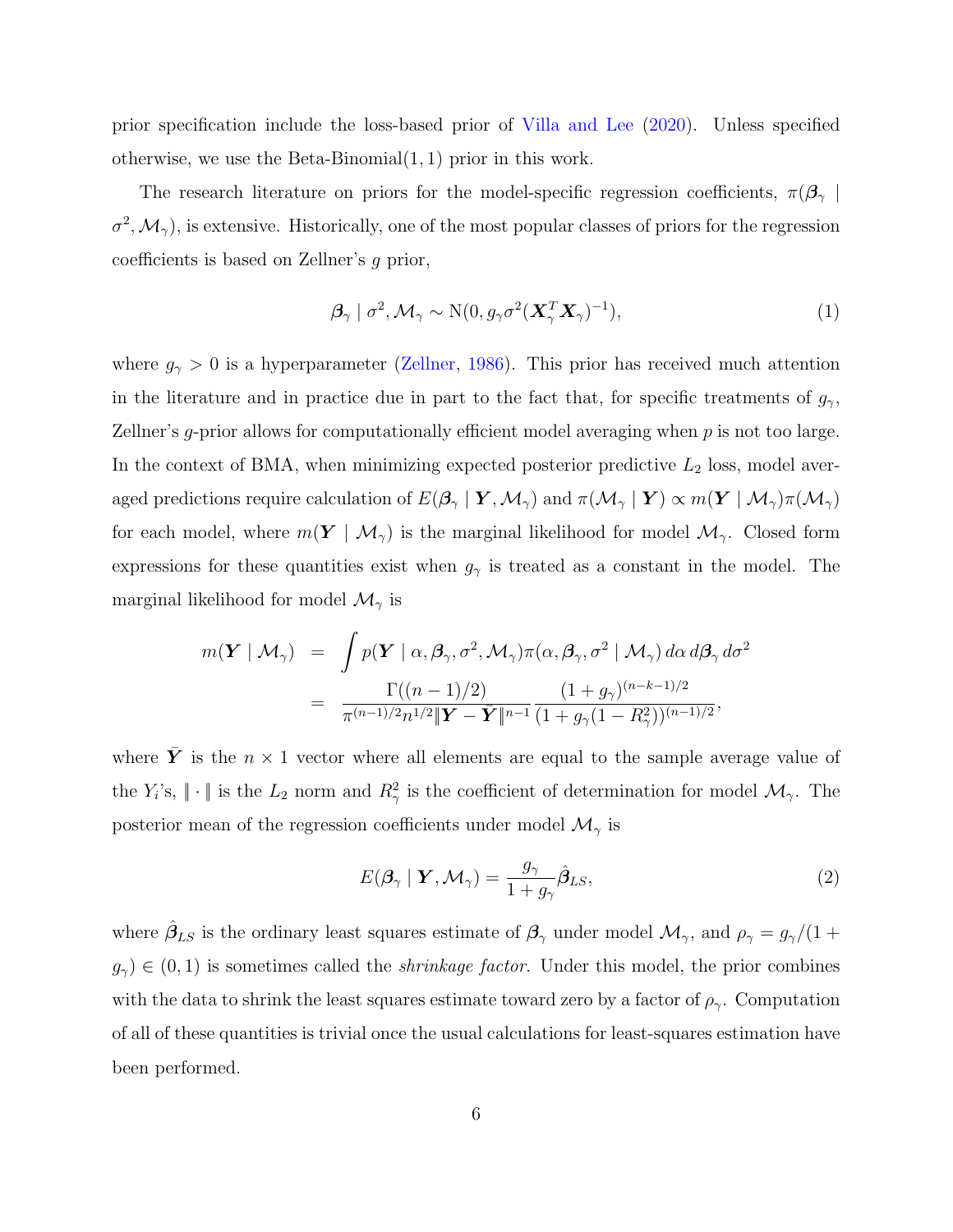Specification (or modeling) of  $g_{\gamma}$  is important, as it impacts the marginal likelihood, which in turn impacts model averaging. There is a large literature discussing methods for handling this parameter. Approaches that specify fixed values of the  $g_{\gamma}$  include the unit information prior [\(Kass and Wasserman,](#page-38-8) [1995\)](#page-38-8), the risk inflation criterion [\(Foster and George,](#page-37-3) [1994\)](#page-37-3), the local empirical Bayes prior [\(Hansen and Yu,](#page-38-9) [2001\)](#page-38-9) and the global empirical Bayes prior [\(George and Foster,](#page-37-4) [2000;](#page-37-4) [Clyde and George,](#page-37-5) [2000\)](#page-37-5). Some of these approaches specify a single g that is common to all models, while others specify different  $g_{\gamma}$ 's for different models. Som [et al.](#page-39-7) [\(2014\)](#page-39-7) use different  $g_{\gamma}$ 's for different groups of predictor variables. [Liang](#page-38-2) et al.  $(2008)$  and [Bayarri](#page-36-4) *et al.*  $(2012)$  provide motivation for assigning a prior distribution to g and suggest priors that enjoy appealing theoretical properties while maintaining computational tractability. Other priors for g have been proposed by [Zellner and Siow](#page-40-1) [\(1980\)](#page-40-1), [West](#page-40-2) [\(2003\)](#page-40-2), [Cui and George](#page-37-6) [\(2008\)](#page-37-6), [Maruyama and Strawderman](#page-39-8) [\(2010\)](#page-39-8), and [Maruyama and George](#page-38-10)  $(2011).$  $(2011).$ 

The method we describe in Section [4](#page-18-0) can be viewed as an empirical Bayes approach to specifying hyperparameter values, and so existing empirical Bayes methods are of special interest to us. Global empirical Bayes methods use the data to estimate a hyperparameter g that is common to all models. The parameter is typically estimated by maximizing the marginal likelihood of the observed data given  $g, m(\bm{Y} \mid g) = \sum_{\gamma \in \Gamma} m(\bm{Y} \mid \mathcal{M}_{\gamma}, g) \pi(\mathcal{M}_{\gamma}),$ where the parameters  $\alpha$ ,  $\beta_{\gamma}$  and  $\sigma^2$  have been integrated out of each model to obtain the model-specific marginal likelihood  $m(Y | \mathcal{M}_{\gamma}, g)$ . [Clyde](#page-37-7) [\(2001\)](#page-37-7) describes an EM algorithm that can be used to find the value of g that maximizes the model-averaged marginal likelihood. The local empirical Bayes approach allows for different  $g_{\gamma}$  for each model and uses the data to estimate them by maximizing the model-specific marginal likelihood  $m(\boldsymbol{Y} \mid \mathcal{M}_{\gamma}, g_{\gamma})$ . While empirical Bayes approaches use the data to estimate specific values  $g_{\gamma}$ , fully-Bayesian approaches assign prior distributions to the  $g_{\gamma}$  and use the data to integrate over uncertainty about them a posteriori. Of the fully-Bayes methods, the hyper- $g/n$  prior of [Liang](#page-38-2) et al. [\(2008\)](#page-38-2) is noteworthy as it is amenable to efficient computation and has desirable theoretical properties. This approach assigns the prior  $\pi(g_\gamma \mid \mathcal{M}_\gamma) = (a-2)(1+g_\gamma/n)^{-1/2}/(2n)$ ,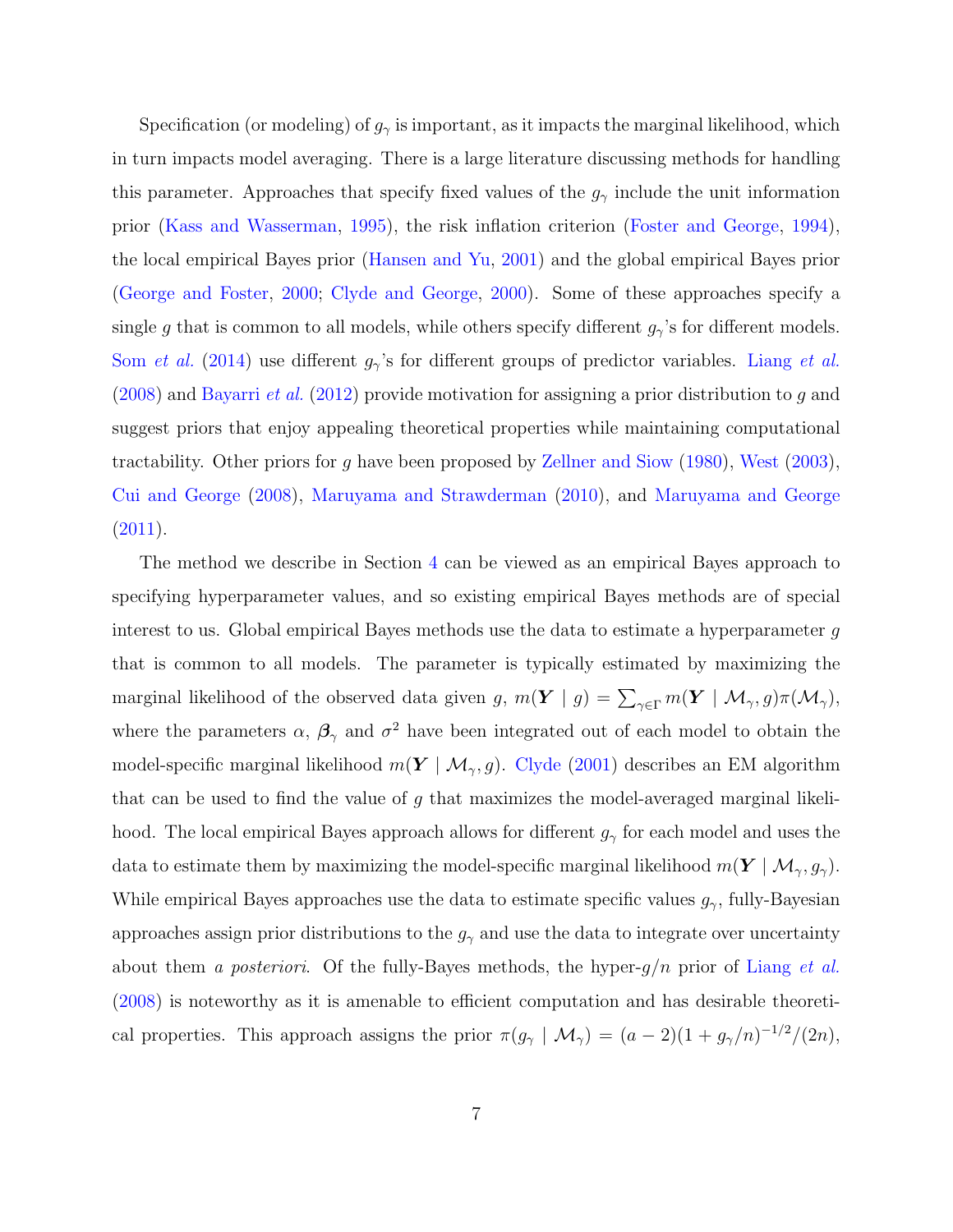with  $a = 3$  recommended as a default specification. We compare our method to these three approaches in Section [5.](#page-24-0)

The prior mean vector  $E(\beta_{\gamma} \mid \sigma^2, \mathcal{M}_{\gamma})$  is routinely taken to be the zero vector in [\(1\)](#page-5-0). When lacking prior information about the location of the vector of regression coefficients, centering the prior at zero shrinks the posterior distribution toward zero—corresponding to no linear association between Y and the collection of predictors  $X_{\gamma}$ —as can be seen in [\(2\)](#page-5-1). Zellner's original formulation of the g prior [\(Zellner,](#page-40-0) [1986\)](#page-40-0) allowed for shrinkage toward non-zero mean vectors. In this case, we write the prior as

<span id="page-7-0"></span>
$$
\boldsymbol{\beta}_{\gamma} \mid \sigma^2, \mathcal{M}_{\gamma} \sim \mathrm{N}(\boldsymbol{\theta}_{\gamma}, g_{\gamma} \sigma^2 (\boldsymbol{X}_{\gamma}^T \boldsymbol{X}_{\gamma})^{-1}), \tag{3}
$$

where  $\theta_{\gamma}$  is the prior mean vector for  $\beta_{\gamma}$ . Under this prior, the posterior mean of  $\beta_{\gamma}$  under model  $\mathcal{M}_{\gamma}$  is

$$
E(\boldsymbol{\beta}_{\gamma} \mid \boldsymbol{Y}, \mathcal{M}_{\gamma}) = \frac{1}{1 + g_{\gamma}} \boldsymbol{\theta}_{\gamma} + \frac{g_{\gamma}}{1 + g_{\gamma}} \hat{\boldsymbol{\beta}}_{LS} = (1 - \rho_{\gamma}) \boldsymbol{\theta}_{\gamma} + \rho_{\gamma} \hat{\boldsymbol{\beta}}_{LS},
$$

where  $\rho_{\gamma} = g_{\gamma}/(1 + g_{\gamma})$ , called the shrinkage factor above, can now be interpreted as determining the posterior mean as a convex combination of the prior mean of  $\beta_{\gamma}$  and the data-based estimate of  $\beta_{\gamma}$ . The marginal likelihood under prior [\(3\)](#page-7-0) for a model  $\mathcal{M}_{\gamma}$  with k predictors is

<span id="page-7-1"></span>
$$
m(\mathbf{Y} \mid \mathcal{M}_{\gamma}) = \frac{\Gamma((n-1)/2)}{\pi^{(n-1)/2} n^{1/2}} \|\mathbf{Y} - \bar{\mathbf{Y}}\|^{-(n-1)} (1 + g_{\gamma})^{(n-k-1)/2} \times \left(1 + g_{\gamma} (1 - R_{\gamma}^2) + \frac{\|\mathbf{Y} - \mathbf{X}_{\gamma} \boldsymbol{\theta}_{\gamma}\|^2 - \|\mathbf{Y}\|^2}{\|\mathbf{Y} - \bar{\mathbf{Y}}\|^2}\right)^{-\frac{n-1}{2}}. (4)
$$

Dividing [\(4\)](#page-7-1) by the marginal likelihood for the "null model",  $\mathcal{M}_N$ —the model with no predictors that assumes a common mean for all  $Y_i$ —yields the Bayes factor for comparing model  $\mathcal{M}_{\gamma}$  to model  $\mathcal{M}_N$ :

<span id="page-7-2"></span>
$$
BF(\mathcal{M}_{\gamma}: \mathcal{M}_{N}) = (1+g_{\gamma})^{(n-k-1)/2} \left(1+g_{\gamma}(1-R_{\gamma}^{2}) + \frac{||\mathbf{Y}-\mathbf{X}_{\gamma}\boldsymbol{\theta}_{\gamma}||^{2}-||\mathbf{Y}||^{2}}{||\mathbf{Y}-\bar{\mathbf{Y}}||^{2}}\right)^{-\frac{n-1}{2}}.
$$
 (5)

We revisit this version of Zellner's g prior in Section [4.1.](#page-20-0)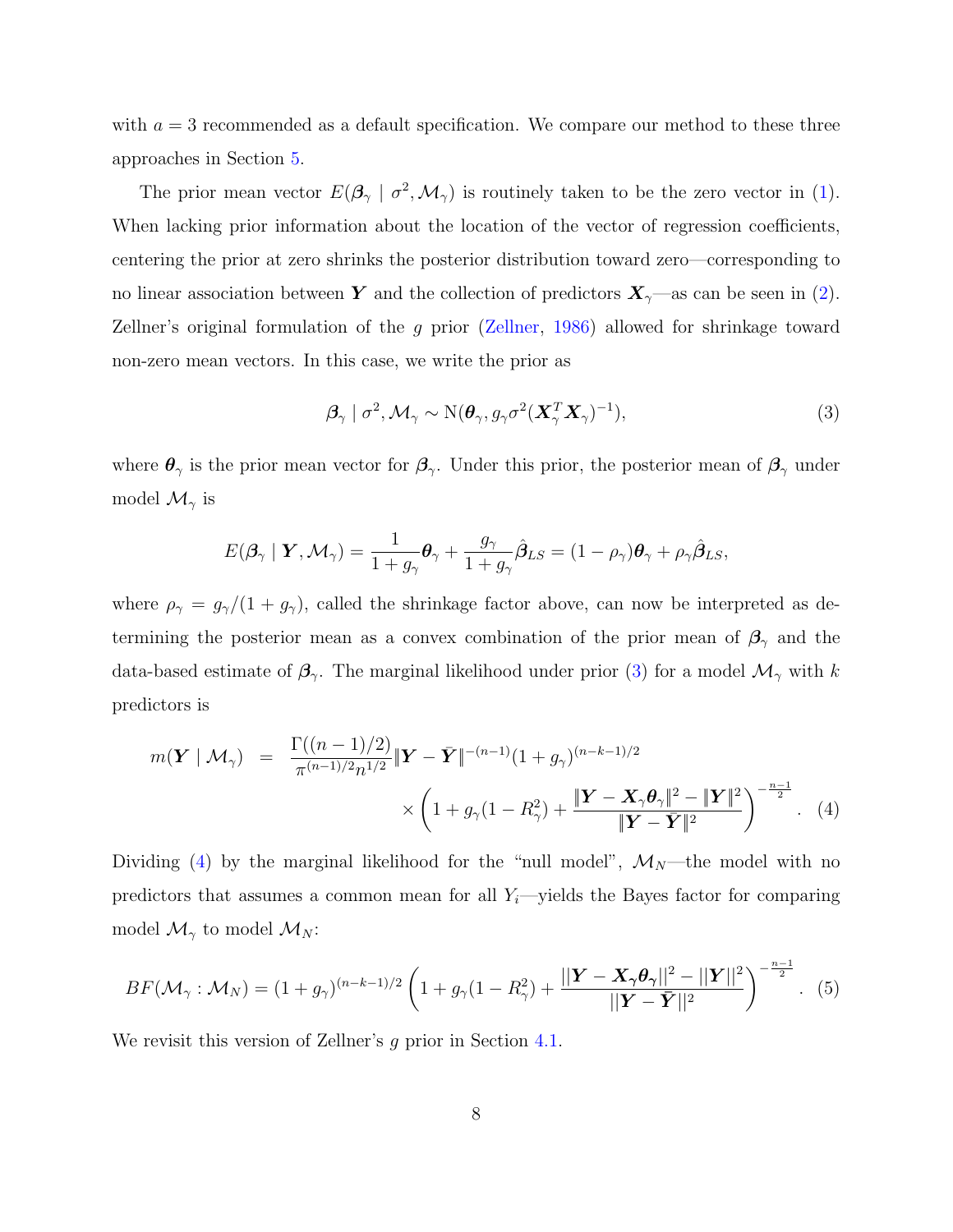## <span id="page-8-0"></span>3 Outliers and Model-Averaged Prediction Accuracy

Model-averaged predictions for linear regression depend on the posterior distribution over models,  $\pi(\mathcal{M}_{\gamma} | Y)$ , and the within-model estimates of the regression coefficients,  $E(\beta_{\gamma} | Y)$  $\boldsymbol{Y}, \mathcal{M}_{\gamma}$ , both of which depend on  $g_{\gamma}$ . When p predictors are available and we are averaging over the space  $\Gamma$  of all possible  $2^p$  models, the model-averaged predictions of n new cases Y at the same matrix of regressors  $\boldsymbol{X}$  used to fit the model can be written as

$$
\begin{aligned} \text{Pred}(\tilde{\boldsymbol{Y}}) &= \sum_{\gamma \in \Gamma} \text{Pred}(\tilde{\boldsymbol{Y}} \mid \mathcal{M}_{\gamma}) \pi(\mathcal{M}_{\gamma} \mid y) \\ &= \sum_{\gamma \in \Gamma} (\bar{\boldsymbol{Y}} + \boldsymbol{X}_{\gamma} E(\boldsymbol{\beta}_{\gamma} \mid \boldsymbol{Y}, \mathcal{M}_{\gamma})) \pi(\mathcal{M}_{\gamma} \mid \boldsymbol{Y}) \\ &= \bar{\boldsymbol{Y}} + \boldsymbol{X} E(\boldsymbol{\beta} \mid \boldsymbol{Y}), \end{aligned}
$$

where, for  $j = 1, \ldots, p$ , the jth element of the vector  $E(\beta | Y)$ ,

$$
E(\beta_j \mid \boldsymbol{Y}) = \sum_{\gamma \in \Gamma \, : \, X_j \in \mathcal{M}_{\gamma}} E(\beta_{\gamma, X_j} \mid \boldsymbol{Y}, \mathcal{M}_{\gamma}) \pi(\mathcal{M}_{\gamma} \mid \boldsymbol{Y}),
$$

is the model-averaged estimate of  $\beta_j$ , and the sum is taken over all models that include  $X_j$  as a regressor. The notation  $\beta_{\gamma, X_j}$  is used to denote the coefficient in model  $\mathcal{M}_{\gamma}$  that corresponds to regressor  $X_j$ . We denote the model-averaged estimate of the regression coefficients as  $\hat{\boldsymbol{\beta}}_{BMA} \equiv E(\boldsymbol{\beta} \mid \boldsymbol{Y}).$ 

In this section, we present several examples to illustrate the impact of influential outliers on BMA. In particular we focus on the relationship between outlying value(s), the choice of  $g_{\gamma}$  in the prior, and predictive accuracy. The examples shed light on the behavior of BMA in the presence of influential outliers and suggest general strategies for improving modelaveraged prediction. Example 1 illustrates the sensitivity of the posterior distribution over models to outliers in an example with three potential predictors. Example 2 focuses on the impact of outliers on model-averaged prediction in a stylized example. This example makes connections between the behavior of residuals and optimal prediction. Sections [3.3](#page-16-0) and [3.4](#page-18-1) generalize these results to mean-shift and variance-inflation contamination settings with an arbitrary number of predictors, p. The examples and results in this section provide the intuition behind the prescriptive guidelines for selecting  $g_{\gamma}$  that we pursue in Section [4.](#page-18-0)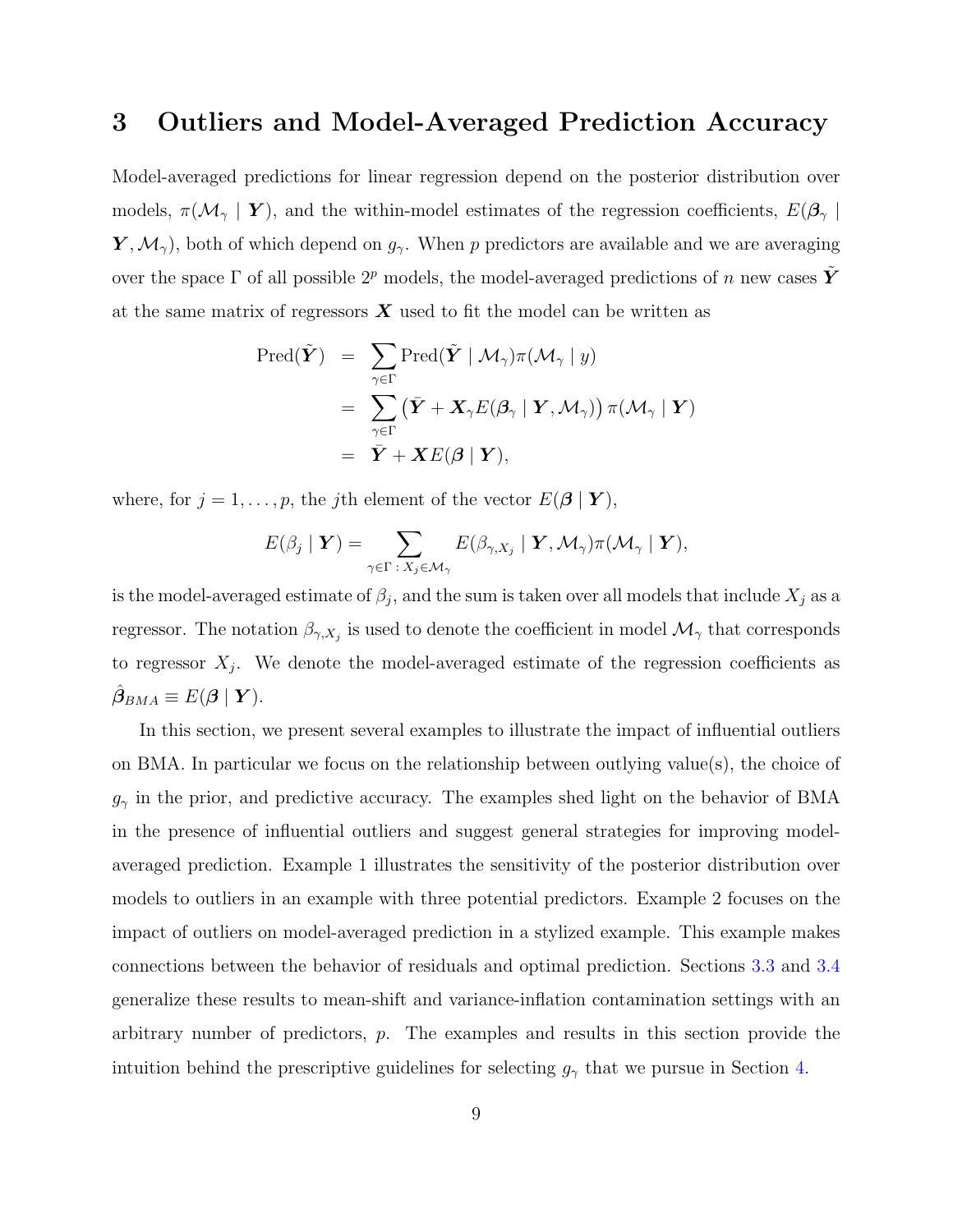#### <span id="page-9-0"></span>3.1 Example 1: Impact of Outliers on the Posterior

We first present a simple example that illustrates the impact of a single contaminated case on the posterior distribution over models. Let  $X_{i1} = i - 1 - (n - 1)/2$ , for  $i = 1, ..., n = 11$ , so that the  $X_{i1}$  take the values  $-5, -4, \ldots, 4, 5$  and are mean-centered with  $\sum_{i=1}^{n} X_{i1} = 0$ . Suppose that the true regression line is given by  $E(Y_i | X_i) = \beta X_{i1}$  and that the data are generated according to

$$
Y_i = \beta X_{i1} + I(i = j)K + \epsilon_i, i = 1, \ldots, n,
$$

with  $\epsilon_i \stackrel{iid}{\sim} N(0, 1)$  and  $\beta = 0.5$ , where  $I(i = j)$  is a 0/1 indicator function that is nonzero only for case j. In this setup,  $K \neq 0$  means the response for case j is a contaminated value and constitutes an outlier if  $|K|$  is large. Case j will also have high leverage for small and large values of j. We simulated  $(X_{i1}, Y_i)$  pairs with  $n = 11$ ,  $\beta = 0.5$  and  $\sigma^2 = 1$ . We also simulated (and then mean centered) two other potential predictor variables:  $X_{i2} = X_{i1} + Z_i$ , with  $X_i \stackrel{iid}{\sim} N(0,1)$  so that  $X_1$  and  $X_2$  are highly correlated, and  $X_{i3} \stackrel{iid}{\sim} N(0,1)$  with  $X_3$ independent of  $Y$ ,  $X_1$  and  $X_2$ . Considering all three potential predictors, the model space contains  $2^3 = 8$  possible models (including the null model, containing only an intercept), over which we place a prior distribution that is uniform over model size and, conditional on model size, uniform over models. For each of the non-null models, the prior distribution on the regression coefficients is taken to be Zellner's g-prior centered at zero with  $g = n$ , corresponding to a unit information prior [\(Kass and Wasserman,](#page-38-8) [1995;](#page-38-8) Fernández et al., [2001\)](#page-37-8). The prior is completed with the standard non-informative prior  $\pi(\alpha, \sigma^2) \propto \sigma^{-2}$ .

For a given contaminated case location j, we are interested in the impact of K on the posterior probabilities of the eight models. The top row of Figure [1](#page-11-0) displays this impact as K ranges from  $-10$  to 10 for  $j = 1$  (so that the contaminated case corresponds to the smallest  $X_1$  value),  $j = 6$  (medium  $X_1$  value) and  $j = 11$  (largest  $X_1$  value). The binary vector  $\gamma$  distinguishes the eight models:  $(0,0,0)$  corresponds to the model that includes none of the three predictors,  $(1, 0, 0)$  contains only  $X_1$ ,  $(0, 1, 1)$  contains  $X_2$  and  $X_3$ , etc. Clearly, the posterior distribution is quite sensitive to the contaminated case. In cases where the contaminated case attenuates the relationship between  $X_1$  and  $Y$  ( $j \approx 1, K \approx 10$ ;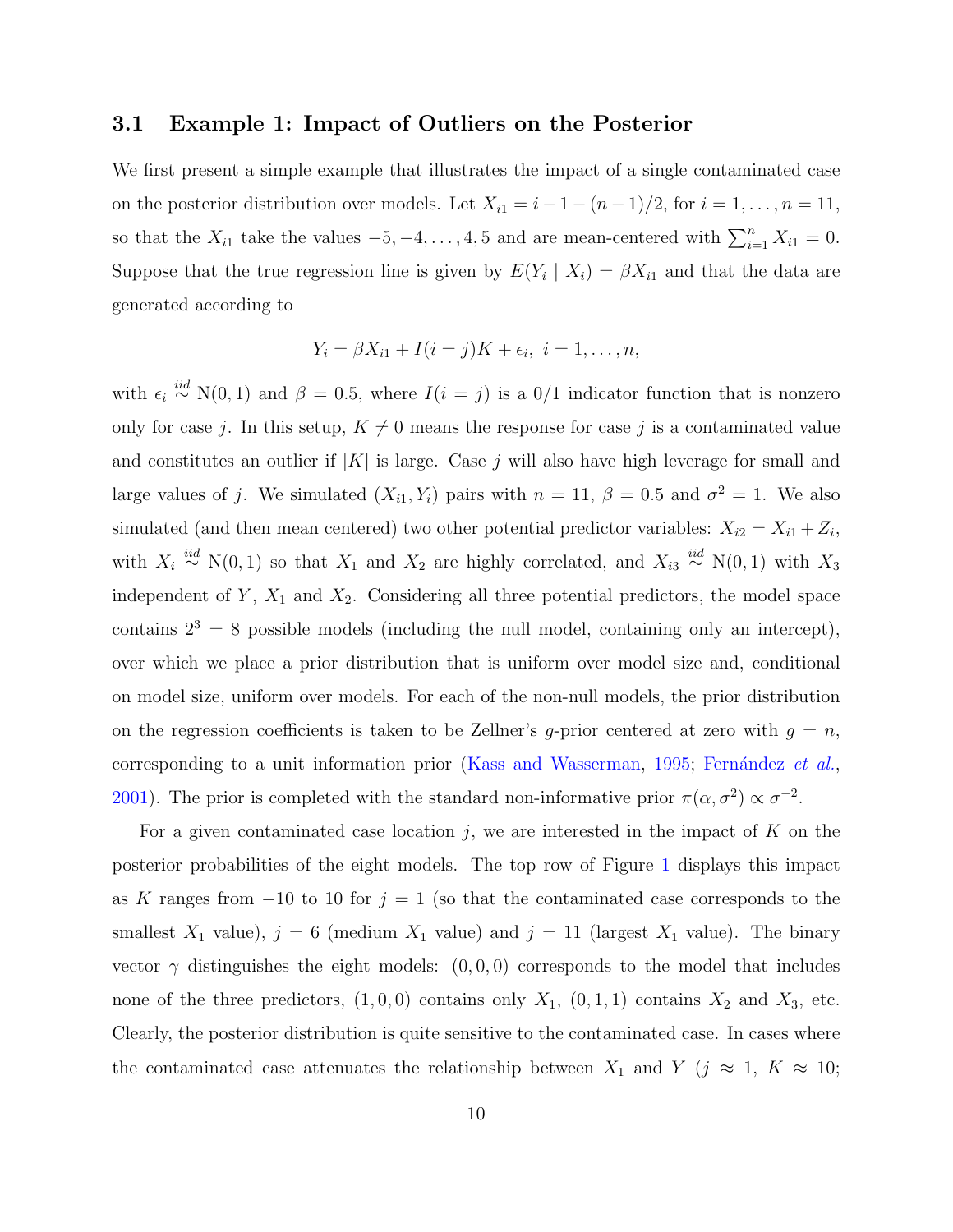$j \approx 11, K \approx -10$ , the null model becomes more heavily weighted than when there is no contaminated case. In other cases (e.g.,  $j = 11, K \approx 10$ ), the posterior shifts toward models that include too many predictors. When  $K = 0$  there is no outlier, and so the posterior model probabilities will be the same in each plot  $(j = 1, 6, 11)$  as indicated by the plotted points.

The marginal inclusion probabilities for each predictor  $j$ ,

$$
\pi(\gamma_j=1\mid \boldsymbol{Y})=\sum_{\gamma\in \Gamma\;:\; \gamma_j=1} \pi(\mathcal{M}_\gamma\mid \boldsymbol{Y}),
$$

play an important role in assessing model uncertainty from a Bayesian perspective. [Barbieri](#page-36-6) [and Berger](#page-36-6) [\(2004\)](#page-36-6) provide conditions under which the median probability model (MPM)—the model that includes all predictors with  $\pi(\gamma_j = 1 | Y) \ge 0.5$ —is Bayes-optimal for prediction when a single model is to be selected. [Carvalho and Lawrence](#page-36-7) [\(2008\)](#page-36-7) provide decisiontheoretic support for reporting the MPM under a model selection framework. Marginal inclusion probabilities also play a key role in many computational approaches for BMA (e.g., [Clyde](#page-36-8) et al., [2011\)](#page-36-8).

The bottom row of Figure [1](#page-11-0) displays how outlier location, magnitude and direction impact the marginal inclusion probabilities for each of the three predictors in this example. The probabilities are clearly sensitive to the nature of the outlier. When  $K = 0$  (no outlier), the MPM just barely selects the generative model  $(X_1 \text{ only})$ ; the marginal inclusion probability for  $X_2$  is 0.4996. Outlier contamination suppresses marginal inclusion probabilities in some cases (outlier location  $j = 1$ , K large;  $j = 6$ , |K| large) while amplifying them in others  $(j = 11, K \text{ large})$ . Model-averaged inference and prediction depend on the posterior weights for the individual models, which we learn from this example can be impacted greatly by the presence of an influential outlier. This motivates the need to study the impact of outliers on BMA predictive accuracy, which we explore in the next example.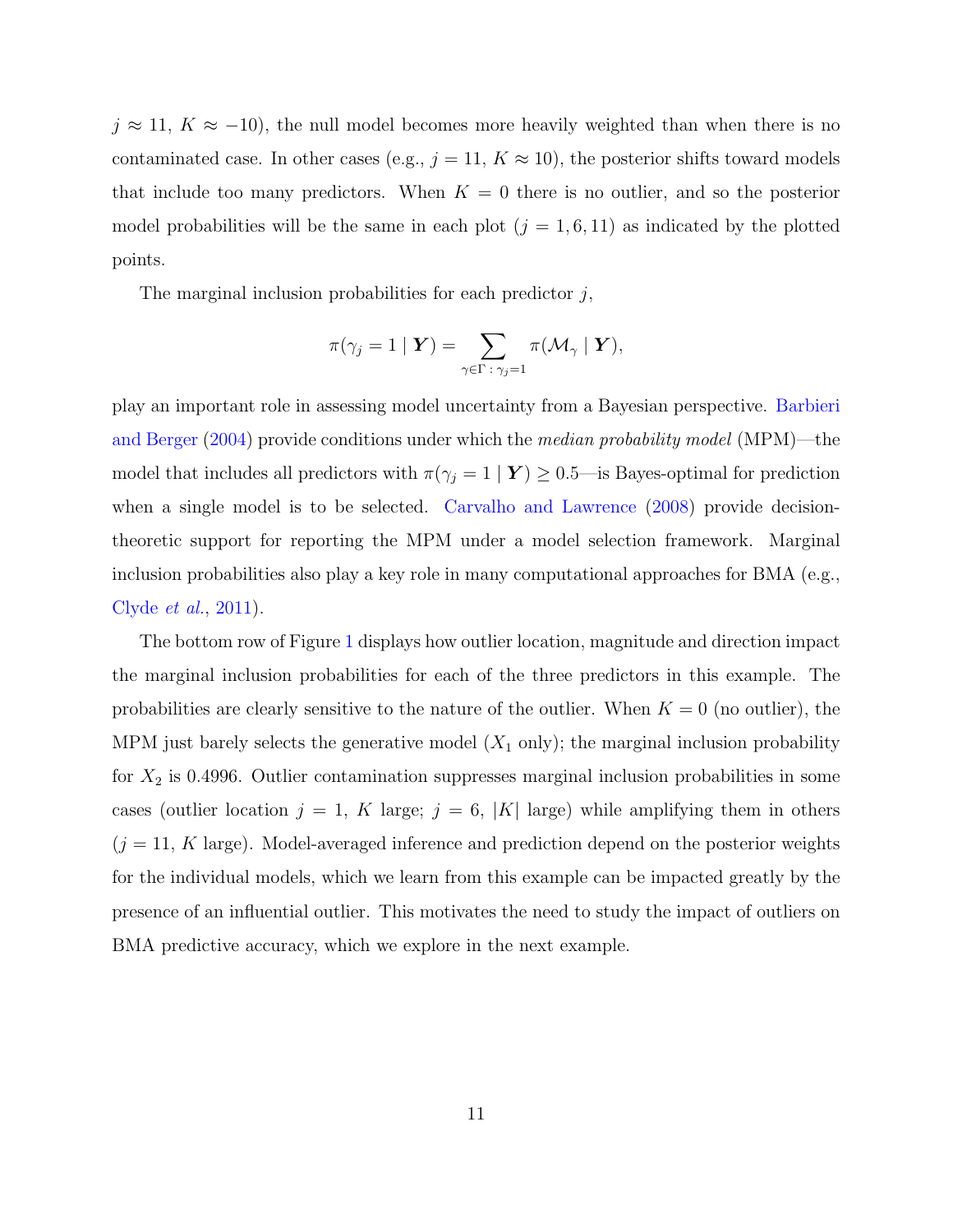<span id="page-11-0"></span>

Figure 1: Posterior model probabilities (top row) and marginal inclusion probabilities (bottom row) for Example 1 in Section [3.1.](#page-9-0) Models in the top row are indexed by  $\gamma$ , e.g. "010" indicates the model with only  $X_2$  as a predictor.

#### <span id="page-11-1"></span>3.2 Example 2: Impact on Prediction

This example considers a simplified version of Example 1 in order to illustrate clearly how the choice of q in the q prior impacts model averaged prediction accuracy in the presence of an influential outlier. In this example we consider a single potential predictor  $X$  and assume the true mean is given by  $E(Y | X) = \beta X$ . The observed values  $X_i$ ,  $i = 1, ..., n = 11$ , are the same as the values of  $X_{i1}$  in Example 1:  $X_i = i - 1 - (n - 1)/2$ . Now, however, we assume that  $Y_i$  is observed without error for  $i = 1, \ldots, n - 1$ , so that  $Y_i = \beta X_i$ , and we assume that  $Y_n = \beta X_n - K$ . In this example, the first  $n-1$  training data points are observed without error because for now we are interested exclusively in quantifying the impact of the influential observation. After developing intuition in this stylized example, we consider the usual setting where data are observed with error in Sections [3.3](#page-16-0) and [3.4](#page-18-1) and in the rest of the work. The data are plotted in Figure [2](#page-12-0) for three different value of  $K$ .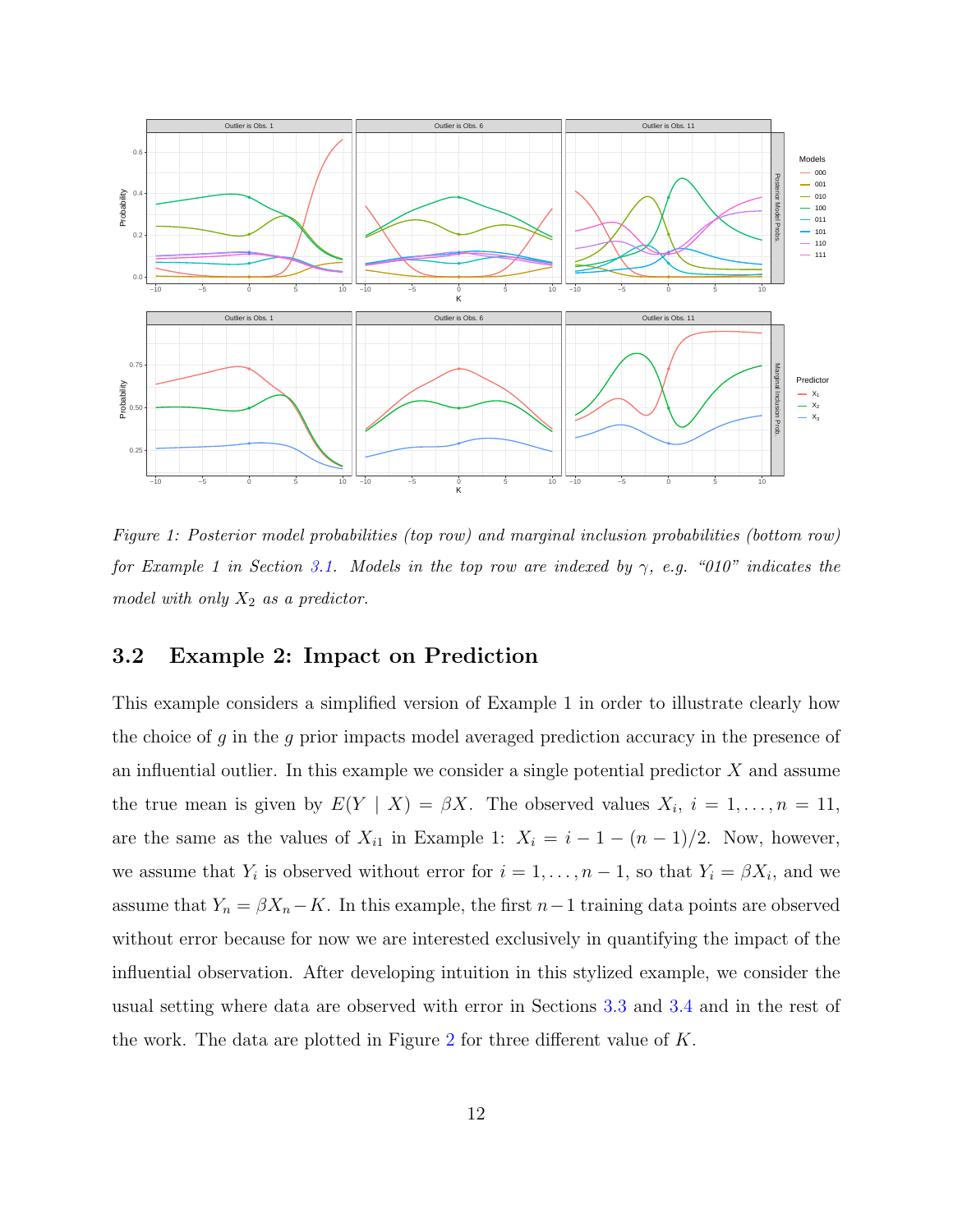There are two models under consideration: the null model  $\mathcal{M}_N$  with only an intercept term, and the full model  $\mathcal{M}_1$  that includes X as a regressor. Letting X be the  $n \times 1$  matrix of regressor values, under  $L_2$  loss the Bayes estimators of the mean functions at  $\boldsymbol{X}$  for these two models under Zellner's g prior [\(1\)](#page-5-0) are

$$
\hat{E}(\boldsymbol{Y} \mid \boldsymbol{X}, \mathcal{M}_N) = \bar{\boldsymbol{Y}} = -\mathbf{1}_n \frac{K}{n},
$$
\n
$$
\hat{E}(\boldsymbol{Y} \mid \boldsymbol{X}, \mathcal{M}_1) = \bar{\boldsymbol{Y}} + \frac{g}{1+g} \boldsymbol{X} (\boldsymbol{X}^T \boldsymbol{X})^{-1} \boldsymbol{X}^T \boldsymbol{Y}
$$
\n
$$
= -\mathbf{1}_n \frac{K}{n} + \frac{g}{1+g} \boldsymbol{X} \hat{\beta}_{LS}.
$$

Suppose we observe testing data at n design points  $\tilde{X}_i$ . We assume the  $\tilde{Y}_i$  values in the testing data follow the true regression line,  $E(\tilde{Y}_i | \tilde{X}_i) = \beta \tilde{X}_i$ , plus independent Gaussian error  $\epsilon_i$  with mean zero and variance  $\sigma^2$ . Case n in the test data set is assumed to be observed without contamination  $(K = 0)$ . The Beta-Binomial $(1, 1)$  prior over the model space assigns prior probabilities of 1/2 to each model and leads to the model-averaged predictions

$$
\hat{\bm{Y}} = \frac{g}{1+g} w(g, \bm{Y}) \tilde{\bm{X}} \hat{\beta}_{LS} - \bm{1}_n \frac{K}{n},
$$

<span id="page-12-0"></span>where  $w(g, Y) = \pi(\mathcal{M}_1 | Y)$  is the weight (posterior probability) for model  $\mathcal{M}_1$ . We further define  $s(g, Y) = (g/(1 + g))w(g, Y)$  to be the *shrinkage factor* for the model-averaged estimate of  $\beta$ : the factor by which the least squares estimate of  $\beta$  is shrunk toward zero



Figure 2: Simple linear regression data with contaminants for Example [3.2](#page-11-1)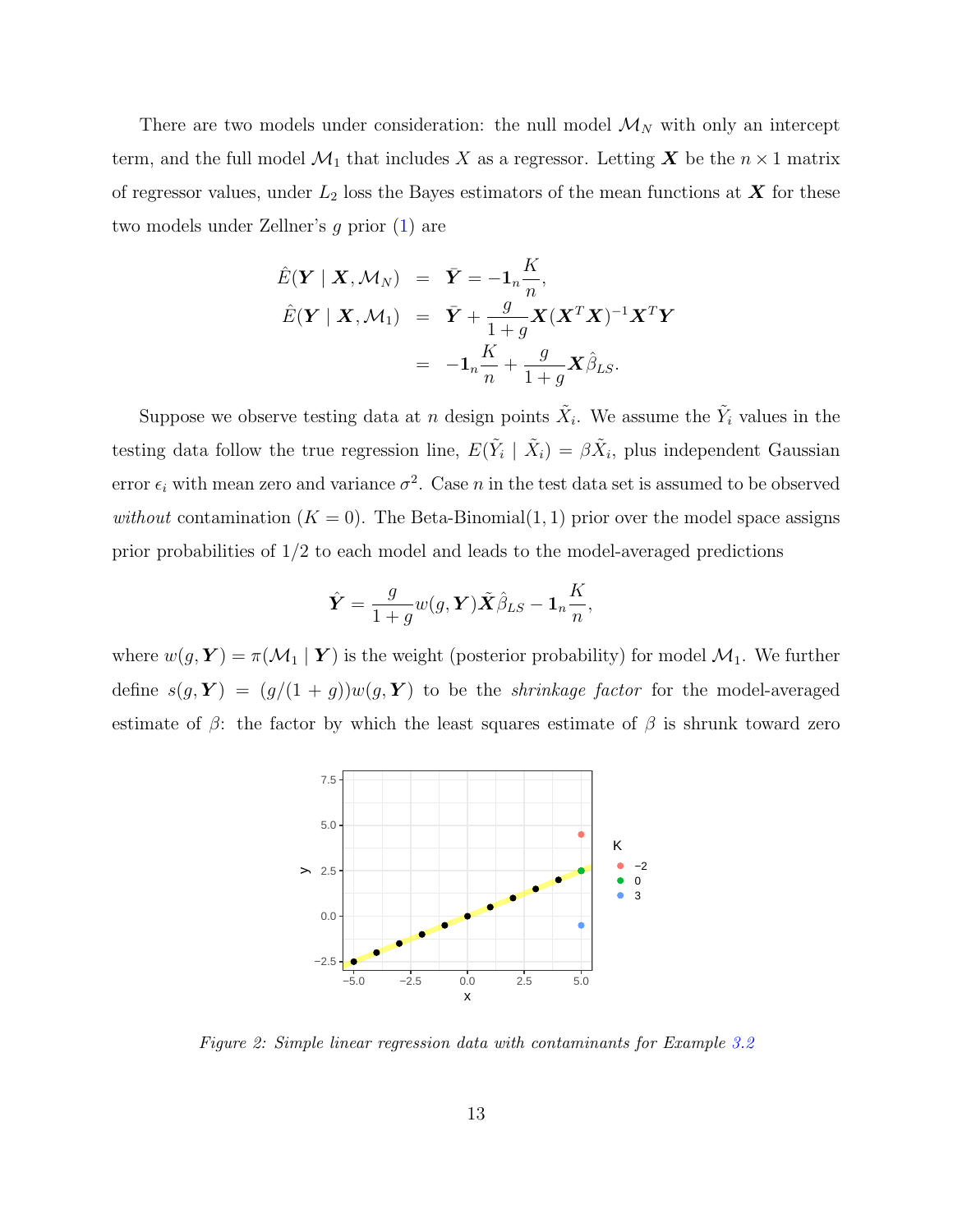when averaging over the two models. The shrinkage factor  $s(g, Y)$  is a non-linear function of  $q$ .

With the model-averaged predictions in hand, we can quantify predictive accuracy by computing the expected mean squared prediction error over the distribution of the test data  $\tilde{\boldsymbol{Y}}$  as a function of g, conditioned on the observed data  $\boldsymbol{Y}$ :

$$
E(MSPE(g) | \mathbf{Y}) = E\left[\frac{1}{n}\sum_{i=1}^{n} (\tilde{Y}_i - \hat{Y}_i)^2\right]
$$
  
=  $\frac{1}{n}\left[\left(\beta - s(g, \mathbf{Y})\hat{\beta}_{LS}\right)^2 \left(\sum_{i=1}^{n} \tilde{X}_i^2\right) + 2\frac{K}{n}\left(\beta - s(g, \mathbf{Y})\hat{\beta}_{LS}\right)\left(\sum_{i=1}^{n} \tilde{X}_i\right)\right] + \frac{K^2}{n^2} + \sigma^2.$ 

The expected mean squared prediction error is therefore minimized, as a function of  $g$ , when

<span id="page-13-0"></span>
$$
s(g, \mathbf{Y})\hat{\beta}_{LS} = \beta + \frac{\sum_{i=1}^{n} \tilde{X}_i(K/n)}{\sum_{i=1}^{n} \tilde{X}_i^2},\tag{6}
$$

i.e., when the model-averaged prediction line is parallel to a line whose slope is the sum of two terms: the slope of the true regression line and the estimated least squares slope for a data set in which the observations taken at the n design points  $\tilde{X}_i$  are all equal to  $K/n$ .

The optimal value of g is thus seen to depend on the the true model slope, the testing design points, and the size K of the contamination. In a situation where the validation design points and the contamination size are random, one could make use of existing knowledge of certaing aspects of their distributions to obtain a plausible value for the second term in the RHS of Equation [\(6\)](#page-13-0). For example, expected values for  $\sum_{i=1}^{n} \tilde{X}_i$ ,  $\sum_{i=1}^{n} \tilde{X}_i^2$ , and K could be substituted into the expression. Of special interest is the situation where the testing design points  $\tilde{X}_i$  coincide with the design points in the training data set. If that happens, then  $\sum_{i=1}^{n} \tilde{X}_i = 0$  and the optimal value of g is the one that makes the model-averaged prediction line parallel to the true regression line. We focus on this situation when developing our methods. The simulation examples in Section [5](#page-24-0) examine the behavior of our method when the testing locations  $\tilde{X}$  are allowed to differ from the training locations X.

Having characterized the g that leads to optimal predictions, we examine as a function of g the behavior of the quantities  $w(g, Y)$ ,  $s(g, Y)$ , and  $E(MSPE(g) | Y)$  when  $n = 11$ ,  $\beta = 0.5, K = -5$ , and  $\sigma^2 = 1$ . These quantities are plotted in Figure [3.](#page-15-0) A question of interest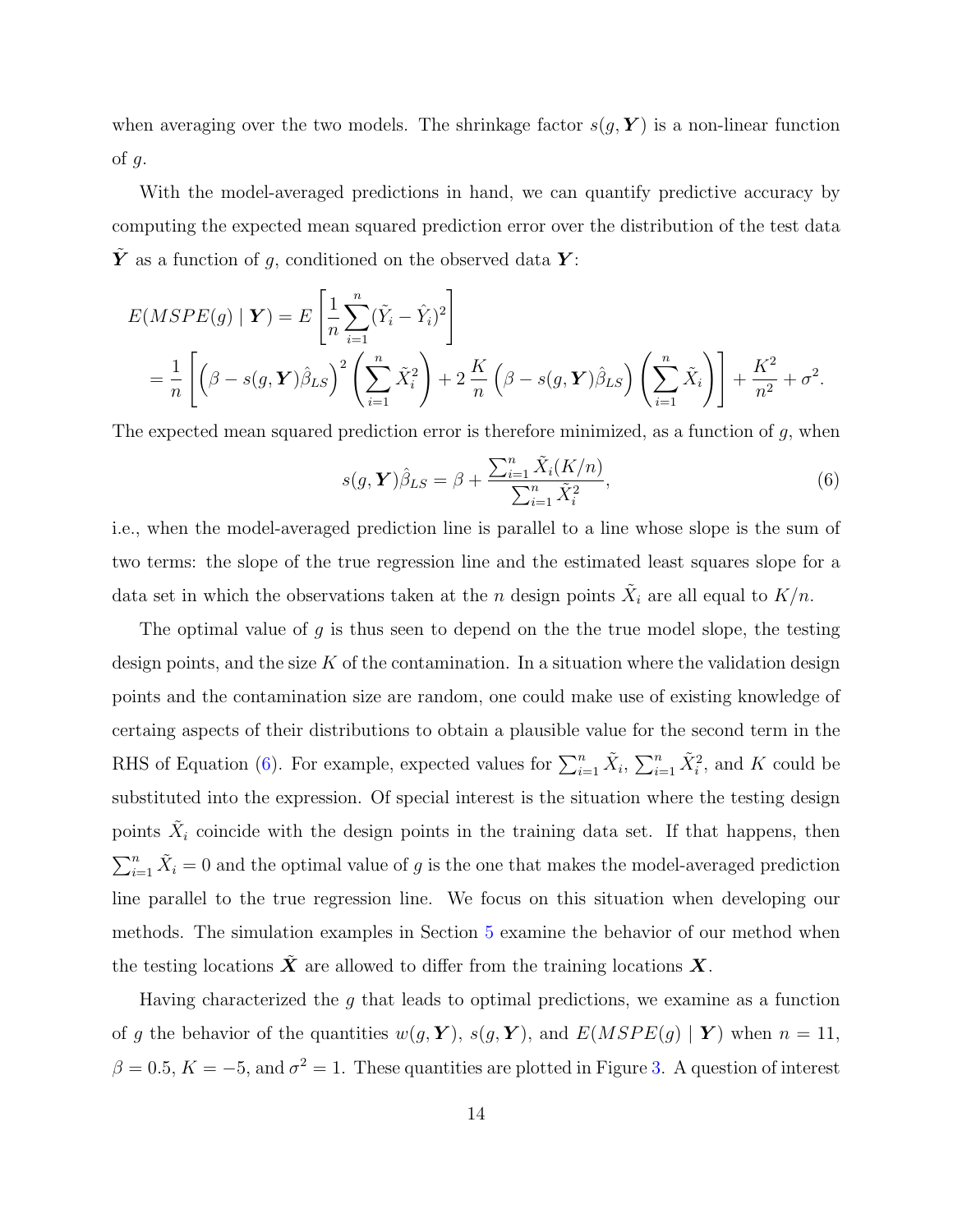is how the value of g that minimizes expected mean squared prediction error described above compares to other choices of g, e.g., the local empirical Bayes estimate. For interpretability, it is helpful to work on the transformed scale  $\rho = g/(1 + g)$ . The red diamond in the top panel of Figure [3](#page-15-0) shows that the local empirical Bayes value of  $\rho$ , i.e., the value of  $\rho$  that maximizes the posterior model weight, is given by  $\rho = 0.967$  (or  $\log g = 3.378$ ), yielding  $w(g = e^{3.378}, Y) = 0.994$ . The red diamond in the middle panel tracks the corresponding shrinkage  $s(g = e^{3.378}, Y) = 0.962$ , and the red diamond in the bottom panel tracks the corresponding expected mean squared prediction error,  $E(MSPE(g = e^{3.378} | Y)) = 1.604$ .

The green diamond in the bottom panel, however, shows that the expected squared error of prediction is minimized for  $\rho = 0.711$  (or  $\log g = 0.901$ ) where  $E(MSPE(g = e^{0.901})$  $(Y)$  = 1.207. The corresponding values of the model weight and shrinkage, tracked by the green diamonds in the top and middle panel, are 0.967 and 0.688. The optimal value of  $\rho$  is much smaller than the one suggested by local empirical Bayes and much more shrinkage is needed to minimize the expected MSPE.

Figure [3](#page-15-0) shows that additional interesting features occur for values of  $\rho$  approaching 1 from the left (g going to infinity). For one thing, as a consequence of Bartlett's paradox [\(Liang](#page-38-2) *et al.*, [2008\)](#page-38-2), the posterior weight assigned to the regression model goes to zero and the null model gets fully weighted. Equation (6) says that setting  $\rho = 0$  ( $g = 0$ ) and  $\rho = 1$  $(g = \infty)$  will yield the same predictions. Hence, the expected MSPE is the same at  $\rho = 0$ and  $\rho = 1$ . As we move from the optimal value of  $\rho$  (green diamond) toward  $\rho$  equal to its local empirical Bayes value (red diamond), the predictive performance deteriorates. In this example, the local empirical Bayes performance is still better than the weak predictive performance for the extreme values  $\rho = 0$  and  $\rho = 1$ . However, the presence of more influential cases can make the local empirical Bayes performance deteriorate even further and become even more similar to the performance that would be attained by ignoring the independent variable and predicting the mean response observed in the training data set.

Another interesting finding, tracked by the blue diamonds, is that the optimal expected predictive performance attained by setting  $\rho = 0.711$  (or  $\log g = 0.901$ ) is also attained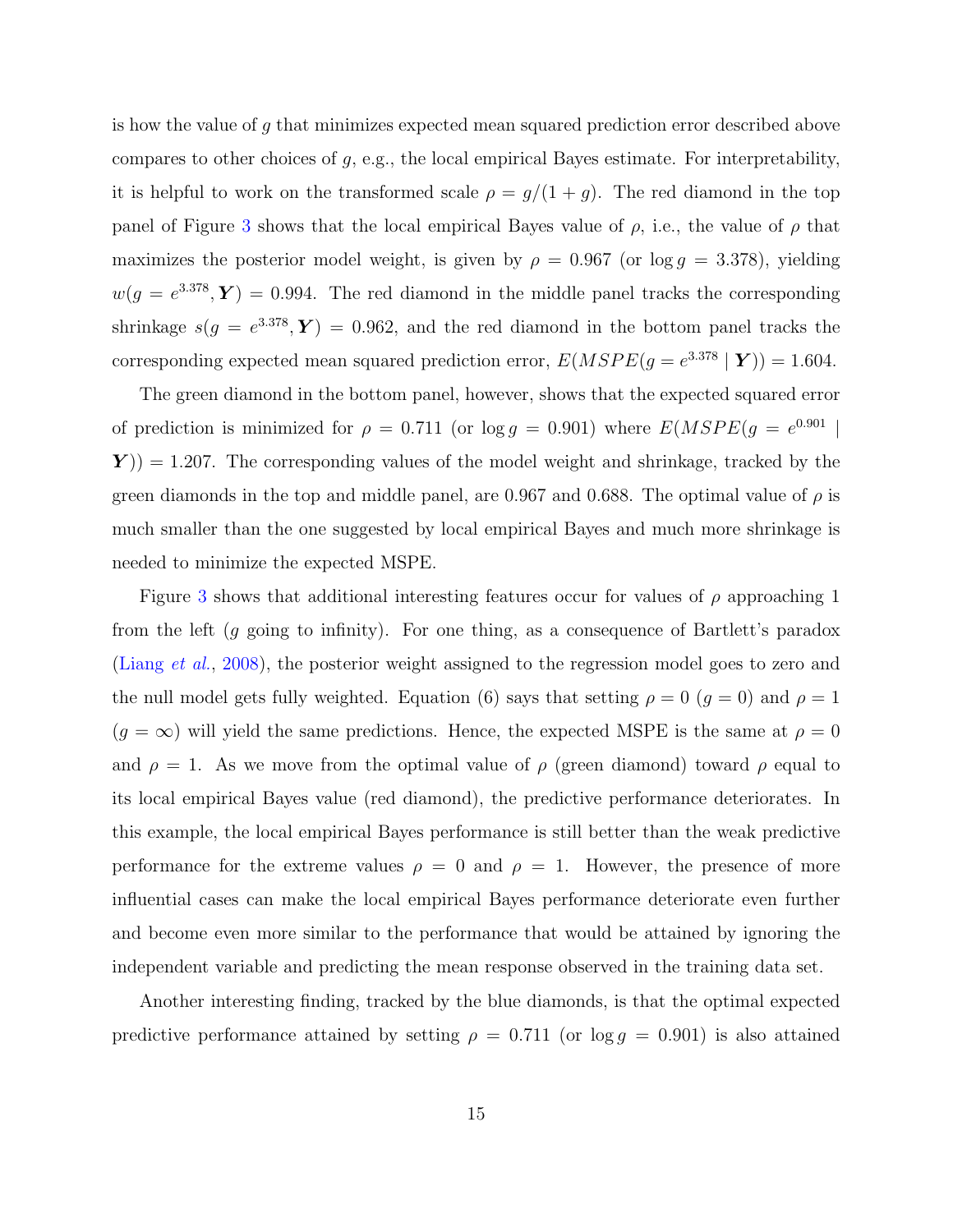<span id="page-15-0"></span>

Figure 3: Behavior of  $w(g, Y)$  (top panel),  $s(g, Y) = \rho w(g, Y)$  (middle panel) and  $E(MSPE(g)$  $\boldsymbol{Y}$ ) (bottom panel) as a function of  $\log g$ . The red diamonds correspond to the local empirical Bayes estimate of g; the green and blue diamonds correspond to the values of g that minimize expected mean squared prediction error.

by setting  $\rho = 0.9999983$  (or  $\log g = 13.288$ ) (geometrically, there are two ways to make the prediction and true regression lines parallel). However, one can show that there is a linear relation between the variance and the expectation of the MSPE, and that there is considerable instability in the predictive performance attained for  $\rho$  values in a small neighborhood of  $\rho = 0.9999983$ . Confronting this with the considerable stability of the predictive performance attained for  $\rho$  values in a sizable neighborhood of  $\rho = 0.711$  suggests that setting empirically  $\rho = 0.711$  (i.e.,  $\log g = 0.901$ ) in the prior specification would be a smart choice in this problem. Note that, in view of the role that  $\rho$  plays in determining the shrinkage, it is most natural to seek stability on the  $\rho$  scale rather than the g or log g scale.

We gain insight into these findings by analyzing, in Figure [4,](#page-16-1) the behavior of the training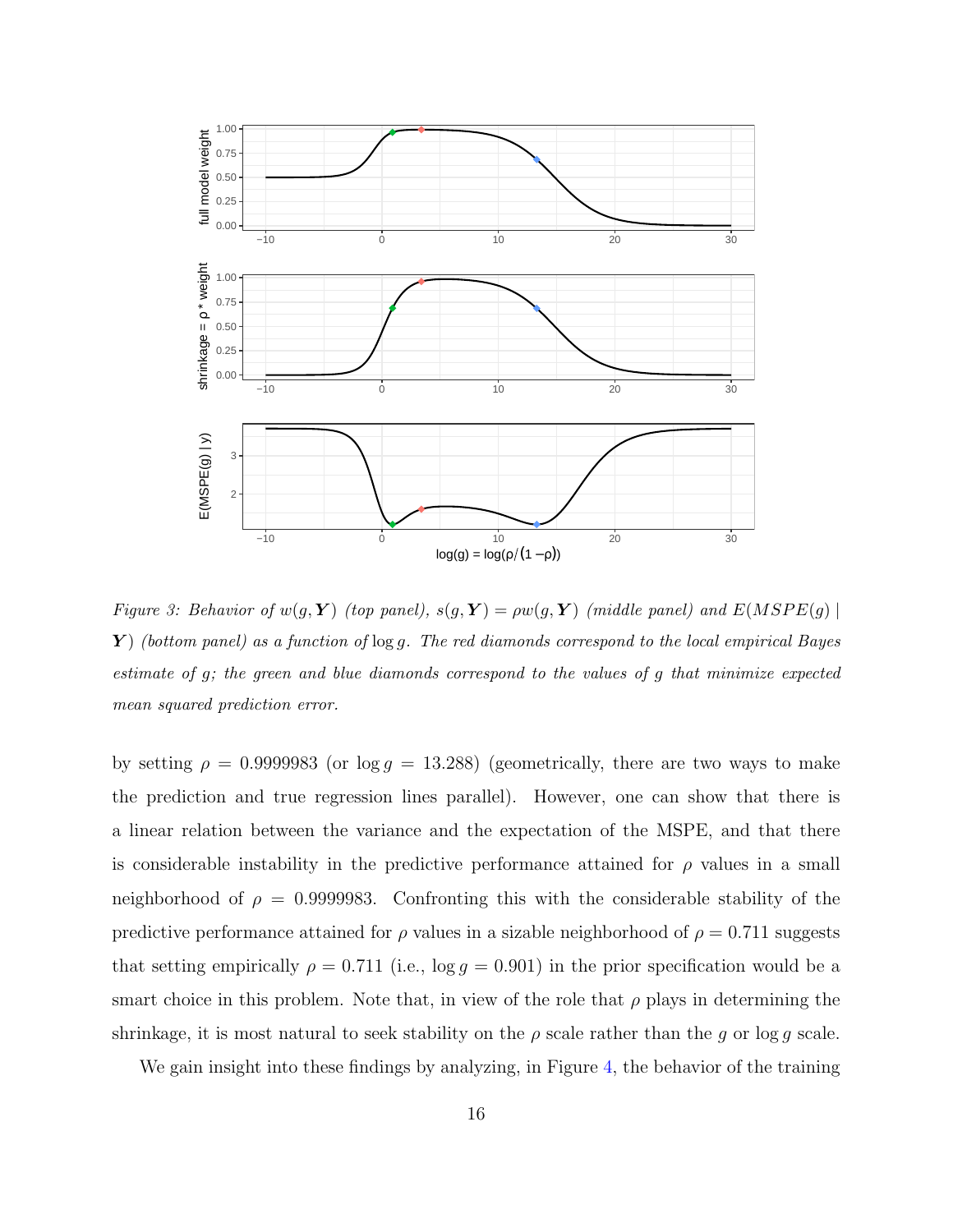<span id="page-16-1"></span>

Figure 4: Residuals under three choices of g:  $g = e^{3.378}$  (left panel),  $g = e^{0.901}$  (center panel) and  $g = 0(\infty)$  (right panel).

data residuals,  $\hat{Y}_i - Y_i$ , corresponding to the various values of  $\rho$  under consideration. The left panel corresponds to the residuals for the local empirical Bayes value. Aside from the residual for the influential observation, they exhibit a pattern which (while attenuated) mirrors that of the residuals for the constant prediction at the observed mean value plotted in the right panel. Although biased, the residuals corresponding to the optimal  $\rho = 0.711$ , displayed in the middle panel, do not show any pattern. This is in agreement with the previous finding that the expected MSPE is minimized when the prediction line is parallel to the true regression line and supports the intuition that good predictive performance and well behaved residuals go hand in hand.

#### <span id="page-16-0"></span>3.3 General Mean-shift Contamination

Section [3.2](#page-11-1) demonstrated, in a stylized, one-dimensional example, how g could be chosen to minimize prediction error when the training data had been contaminated by a single, influential mean-shift outlier. This section generalizes the result to the setting where multiple candidate predictors exist, the data are contaminated according to the mean-shift contamination described by [Abraham and Box](#page-35-0) [\(1978\)](#page-35-0), and the response variable is assumed to be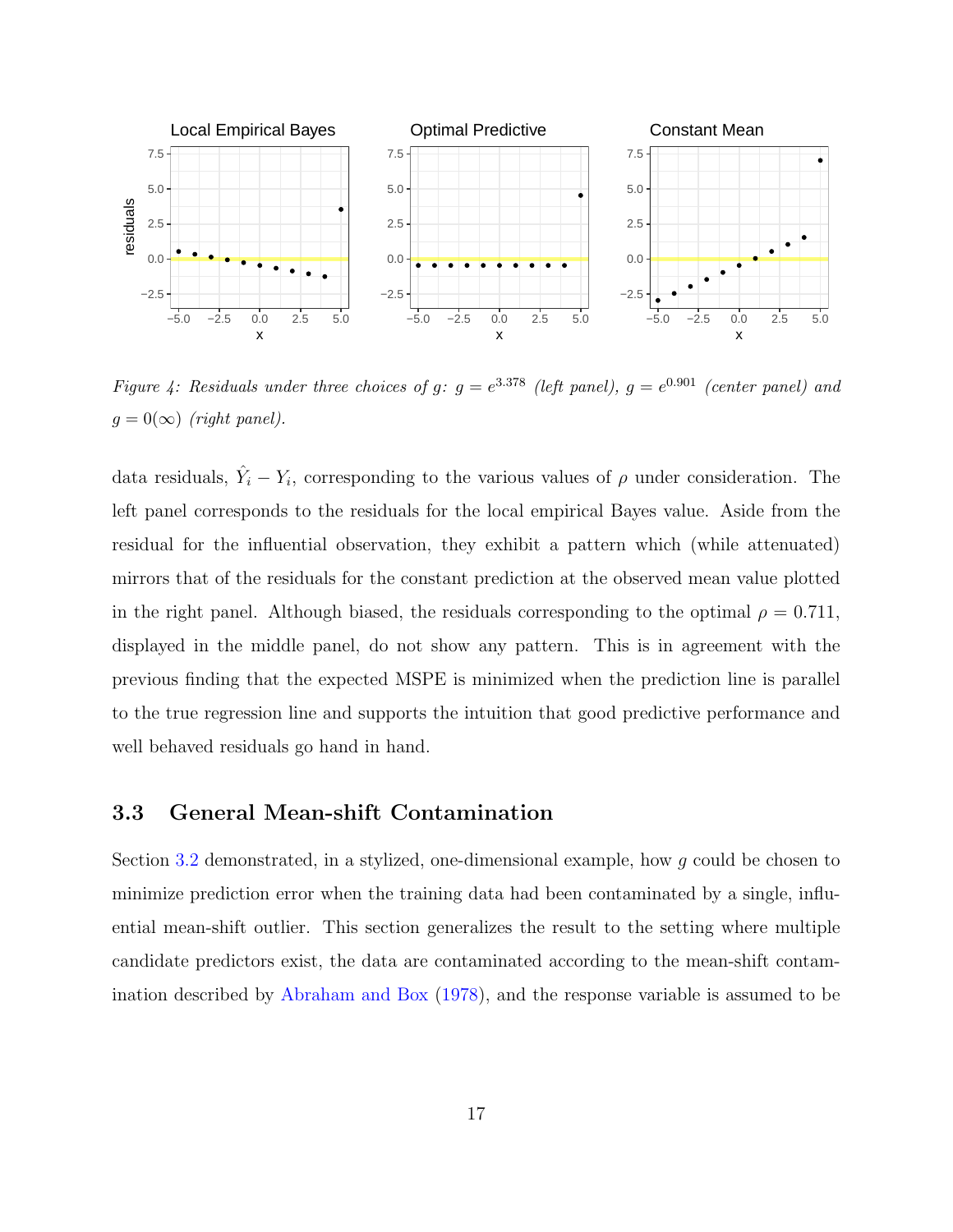observed with error. Suppose the data are generated from the model

<span id="page-17-0"></span>
$$
Y_i = \begin{cases} \alpha + \boldsymbol{x}_i^T \boldsymbol{\beta}_{True} + \epsilon_i + K, & \text{w.p. } \pi, \\ \alpha + \boldsymbol{x}_i^T \boldsymbol{\beta}_{True} + \epsilon_i, & \text{w.p. } 1 - \pi, \end{cases}
$$
(7)

where  $\epsilon_i \stackrel{iid}{\sim} N(0, \sigma^2)$  and  $\beta_{True}$  is a p-dimensional vector which may contain zeros. Let X be the  $n \times p$  matrix with rows  $x_i^T$  and column means zero, and let Y be the response vector. Under this model, each case is contaminated independently of the others with probability  $\pi$ . For simplicity, in this section we assume  $\alpha = 0$ ; this assumption does not affect the conclusions we draw.

Assume that for each model  $\mathcal{M}_{\gamma}$  we assign Zellner's g prior to the regression coefficients,  $\beta_{\gamma}$ , and that we allow the scale parameter,  $g_{\gamma}$ , to differ across models. Denote the collection of scale parameters as g. For a given prior over the model space, denote the model-averaged estimate of the vector of regression coefficients by  $\hat{\beta}_{BMA}(\boldsymbol{g},\boldsymbol{X},\boldsymbol{Y})$ . With the understanding that this estimate depends on  $g$ , we will refer to this estimate as  $\hat{\beta}_{BMA}$  for short. Under this model, the vector of model-averaged fitted values is  $\hat{\bm{Y}} = \bar{\bm{Y}} + \bm{X}\hat{\bm{\beta}}_{BMA}$ .

Suppose future observations  $\tilde{Y}$  are generated from model [\(7\)](#page-17-0) using the same design matrix **X** and a possibly different contamination proportion  $\tilde{\pi}$ . We can examine how the choice of the  $g_{\gamma}$  is connected to predictive accuracy by examining the expected sum of squared prediction errors:

<span id="page-17-1"></span>
$$
E(SSPE(\mathbf{g}) | \mathbf{Y}, \mathbf{X}) = E((\tilde{\mathbf{Y}} - \hat{\mathbf{Y}})^T (\tilde{\mathbf{Y}} - \hat{\mathbf{Y}}) | \mathbf{X}, \mathbf{Y}, \mathbf{g})
$$
  
= 
$$
(\hat{\mathbf{Y}} - E(\tilde{\mathbf{Y}}))^T (\hat{\mathbf{Y}} - E(\tilde{\mathbf{Y}})) +
$$
  

$$
E((\tilde{\mathbf{Y}} - E(\tilde{\mathbf{Y}}))^T (\tilde{\mathbf{Y}} - E(\tilde{\mathbf{Y}})) | \mathbf{X}, \mathbf{Y}, \mathbf{g}).
$$
 (8)

The first term in the final expression for the LHS of [\(8\)](#page-17-1) can be viewed as a squared bias term, while the second term can be viewed as a variance term. The variance term can be shown to be  $n\sigma^2$ , which does not depend on the  $g_{\gamma}$ , while the squared bias term is

$$
(\hat{\mathbf{Y}} - E(\tilde{\mathbf{Y}}))^T (\hat{\mathbf{Y}} - E(\tilde{\mathbf{Y}})) = (\mathbf{X}\hat{\boldsymbol{\beta}}_{BMA} - \mathbf{X}\boldsymbol{\beta}_{True})^T (\mathbf{X}\hat{\boldsymbol{\beta}}_{BMA} - \mathbf{X}\boldsymbol{\beta}_{True}) + n(\bar{Y} - K\tilde{\pi})^2.
$$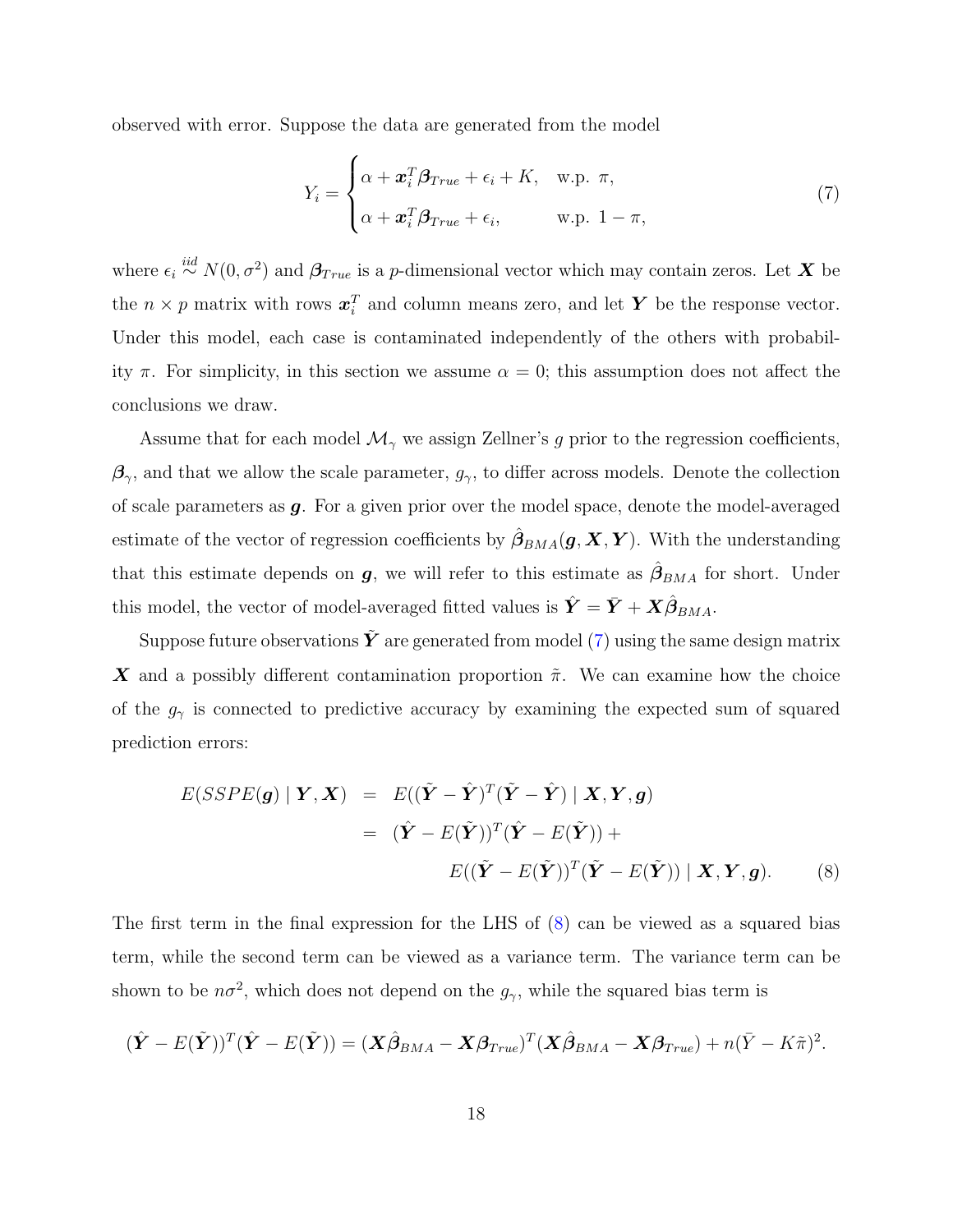The term  $n(\bar{Y} - K\tilde{\pi})^2$  doesn't depend on the values in g. If values of g exist such that  $\hat{\beta}_{BMA} = \beta_{True}$ , those values of g would minimize the prediction error. As in the simple case in Section [3.2,](#page-11-1) a model-averaged regression plane that is parallel to the true mean function will result in optimal predictions as measured by expected  $SSPE(g | Y, X)$ .

#### <span id="page-18-1"></span>3.4 Variance-inflation Contamination

Suppose the data are generated from the variance-inflation contamination model of [Box and](#page-36-9) [Tiao](#page-36-9) [\(1968\)](#page-36-9),

$$
Y_i = \begin{cases} \alpha + \boldsymbol{x}_i^T \boldsymbol{\beta}_{True} + \sqrt{K} \epsilon_i, & \text{w.p. } \pi, \\ \alpha + \boldsymbol{x}_i^T \boldsymbol{\beta}_{True} + \epsilon_i, & \text{w.p. } 1 - \pi, \end{cases}
$$
\n(9)

where  $\epsilon_i \stackrel{iid}{\sim} N(0, \sigma^2)$ . Again,  $\beta_{True}$  is the p-dimensional true regression parameter, which can contain zeros, and we assume  $\alpha = 0$  to simplify the exposition.

As in Section [3.3,](#page-16-0) denoting by  $\tilde{\pi}$  the contamination proportion in the testing data,  $E(SSPE(g) | X, Y)$  can be decomposed into a squared bias term and a variance term. The variance term,  $n\sigma^2(K\tilde{\pi}+1-\tilde{\pi})$ , does not depend on **g**, while the squared bias term is

$$
(\boldsymbol{X}\hat{\boldsymbol{\beta}}_{BMA}-\boldsymbol{X}\boldsymbol{\beta}_{True})^{T}(\boldsymbol{X}\hat{\boldsymbol{\beta}}_{BMA}-\boldsymbol{X}\boldsymbol{\beta}_{True})+n\bar{Y}^{2}.
$$

The conclusion is the same: the BMA regression plane that is parallel to the true regression plane will minimize the expected sum of squared prediction errors, if such a plane exists as a function of  $g$ .

## <span id="page-18-0"></span>4 Proposed Methods

BMA predictions in regression depend on the posterior distribution over models and on the intra-model estimates of the regression coefficients, all of which depend on the values of  $g_\gamma$ in Zellner's g prior. These quantities are sensitive to influential outliers, as demonstrated in the example in Section [3.1.](#page-9-0) Section [3.2](#page-11-1) established, in a simple example, that in the presence of influential outliers prediction error can be minimized if  $g$  can be chosen to make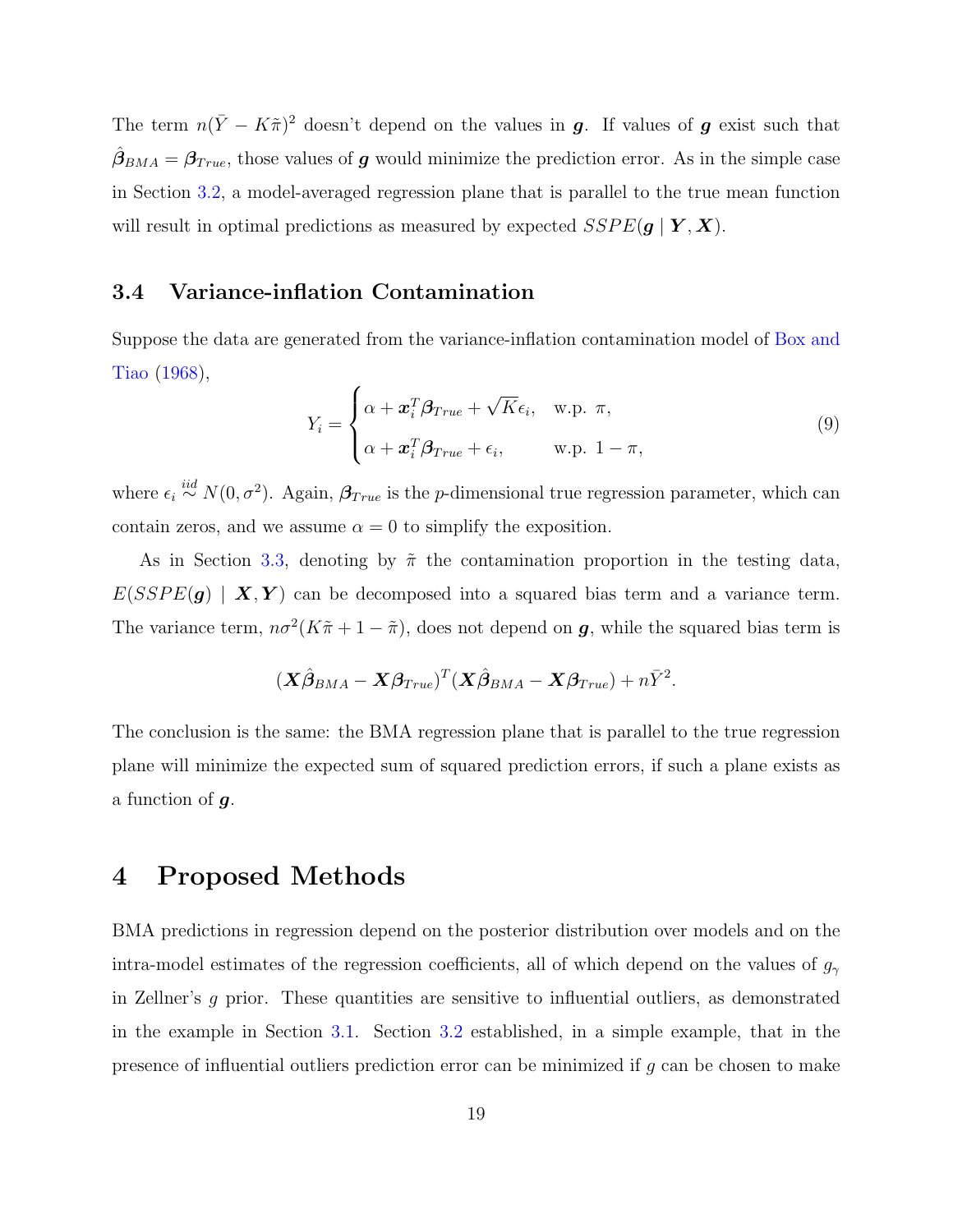the model-averaged regression plane parallel to the true regression plane. Choosing  $g$  in this way has the effect of producing well-behaved residuals, which we know from classical regression analysis is desirable. Sections [3.3](#page-16-0) and Section [3.4](#page-18-1) showed that this intuition holds for more complex model settings.

The intuition developed in Section [3](#page-8-0) provides motivation for how one might think about prior specification when there is concern that outliers might impact several (or many) of the models in the ensemble: choose values for the  $g_{\gamma}$  to make the model-averaged regression plane parallel to the true regression plane,  $\hat{\beta}_{BMA} = \beta_{True}$ . We refer to this as the "parallel condition." There are two obvious practical limitations to this approach. The first is, of course, that the orientation of the true regression plane is defined by  $\beta_{True}$ , the unknown parameters of the model. The second is that, even if the true  $\beta_{True}$  were known, there is no guarantee that values  $g_{\gamma}$  exist that produce model-averaged coefficients satisfying the parallel condition. This can be illustrated simply in the context of the example in Section [3.2](#page-11-1) by taking  $K = 5$  instead of  $K = -5$ . When  $K = 5$ , the least squares estimate of the slope is  $\hat{\beta}_{LS} = 0.2727$ . As a function of g, the shrinkage coefficient  $s(g, Y) = (g/(1 + g))w(g, Y)$ ranges between zero and one, and so there is no value of g that produces  $\hat{\beta}_{BMA} = s(g, \bm{Y})\hat{\beta}_{LS}$ equal to  $\beta = 0.5$ . This extends to the general setting where  $p > 1$ . In this case the modelaveraged estimate of the coefficient corresponding to regressor  $X_j$  is

$$
\hat{\beta}_{BMA,j} = \sum_{\gamma \in \Gamma \,:\, X_j \in \mathcal{M}_{\gamma}} \left( \frac{g_{\gamma}}{1 + g_{\gamma}} \right) \hat{\beta}_{LS,\gamma,j} \pi(\mathcal{M}_{\gamma} \mid \boldsymbol{Y}),
$$

where  $\hat{\beta}_{LS,\gamma,j}$  is the least squares estimate of  $\beta_j$  in a model  $\mathcal{M}_{\gamma}$  that contains  $X_j$  as a regressor. The terms  $\hat{\beta}_{LS,\gamma,j}$  do not depend on the  $g_{\gamma}$  and can be bounded above and below by their largest and smallest values across the model space. The terms  $(g_{\gamma}/(1 + g_{\gamma}))\pi(\mathcal{M}_{\gamma} | Y)$ depend on the  $g_{\gamma}$  but are bounded below and above by zero and one, hence there is no guarantee that there exist values of  $g_{\gamma}$  that will produce a regression plane that is parallel to the true regression plane with  $\hat{\beta}_{BMA,j} = \hat{\beta}_{True,j}$ , for  $j = 1, \ldots, p$ .

In this section we address these practical limitations in several ways. First, in Section [4.1,](#page-20-0) we expand the space of prior distributions so that the parallel condition is achievable for a larger space of observed data sets than is possible under Zellner's g prior that shrinks toward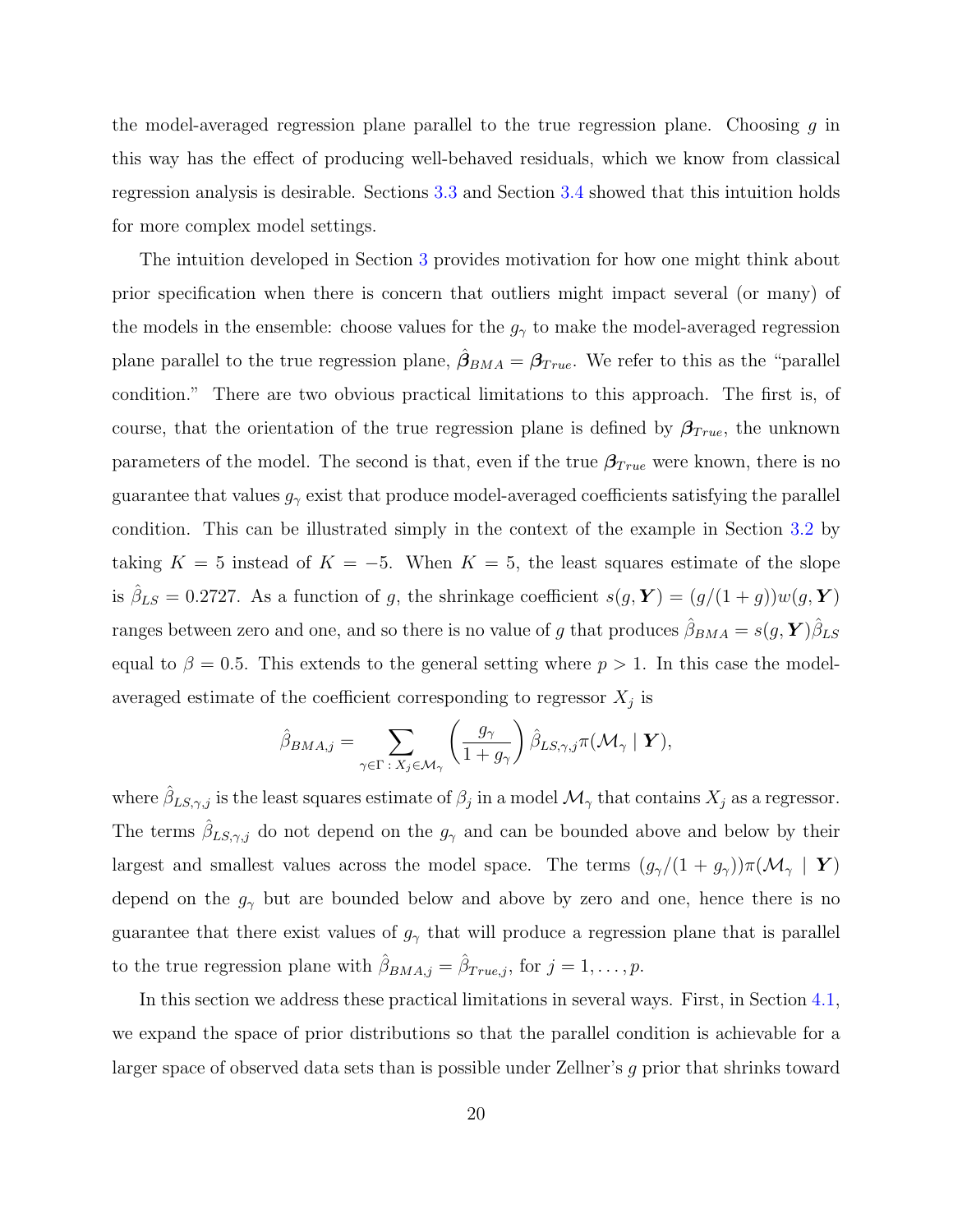zero. Second, in Section [4.2](#page-21-0) we relax the strict parallel condition by attempting to find values of the model's hyperparameters that make the model-averaged regression plane as close to parallel to the true regression plane as possible in  $L_2$  distance. Finally, in Section [4.3](#page-22-0) we synthesize these ideas and propose an approach for choosing empirically the values of the model's hyperparameters with the goal of yielding small prediction error in the presence of influential outliers. As the orientation of the true regression plane is unknown, we propose using robust estimates that are insensitive to influential outliers as part of the procedure for choosing the hyperparameters.

#### <span id="page-20-0"></span>4.1 Expanding the Prior Model

For particular data and true model settings there may not exist values  $g_{\gamma}$  under Zellner's g prior [\(1\)](#page-5-0) which shrinks all coefficients toward zero that satisfy  $\hat{\beta}_{BMA} = \beta_{True}$ . When this is the case, we might instead chose values  $g_{\gamma}$  that make the model-averaged regression plane as close to parallel as possible to the true regression plane. To improve the quality of this approximation, we expand the prior model to allow for shrinkage toward a potentially non-zero target,  $\theta_{\gamma}$ . Under this prior, described in [\(3\)](#page-7-0), the model-averaged estimate of the coefficient corresponding to regressor  $X_j$  is

$$
\hat{\beta}_{BMA,j} = \sum_{\gamma \in \Gamma \;:\; X_j \in \mathcal{M}_{\gamma}} \left( \frac{1}{1 + g_{\gamma}} \theta_{\gamma,j} + \frac{g_{\gamma}}{1 + g_{\gamma}} \hat{\beta}_{LS,\gamma,j} \right) \pi(\mathcal{M}_{\gamma} \mid \mathbf{Y}).
$$

The hyperparameters  $\theta_{\gamma}$  provide extra flexibility that allows for shrinkage toward targets other than zero. To set notation, let  $\{\theta_\gamma, g_\gamma\}$  denote the hyperparameters for model  $\mathcal{M}_\gamma$ and let  $\{\Theta, g\}$  denote the collection of hyperparameters  $\theta_{\gamma}$  and  $g_{\gamma}$  across all models indexed by  $\gamma \in \Gamma$ . By enlarging the collection of hyperparameters from  $g$  to  $\{\Theta, g\}$ , we are able to achieve the parallel condition,  $\hat{\beta}_{BMA} = \beta_{True}$ , for a wider range of data and true model settings.

This can be seen clearly in a modified version of the example in Section [3.2](#page-11-1) where  $K = 5$ and the true regression coefficient is  $\beta = 2$ . When shrinking toward a prior mean of zero, no value of g is able to produce  $\hat{\beta}_{BMA} = \beta$  because  $\hat{\beta}_{LS} = 1.7727$  and  $\beta = 2 > \hat{\beta}_{LS}$ . However,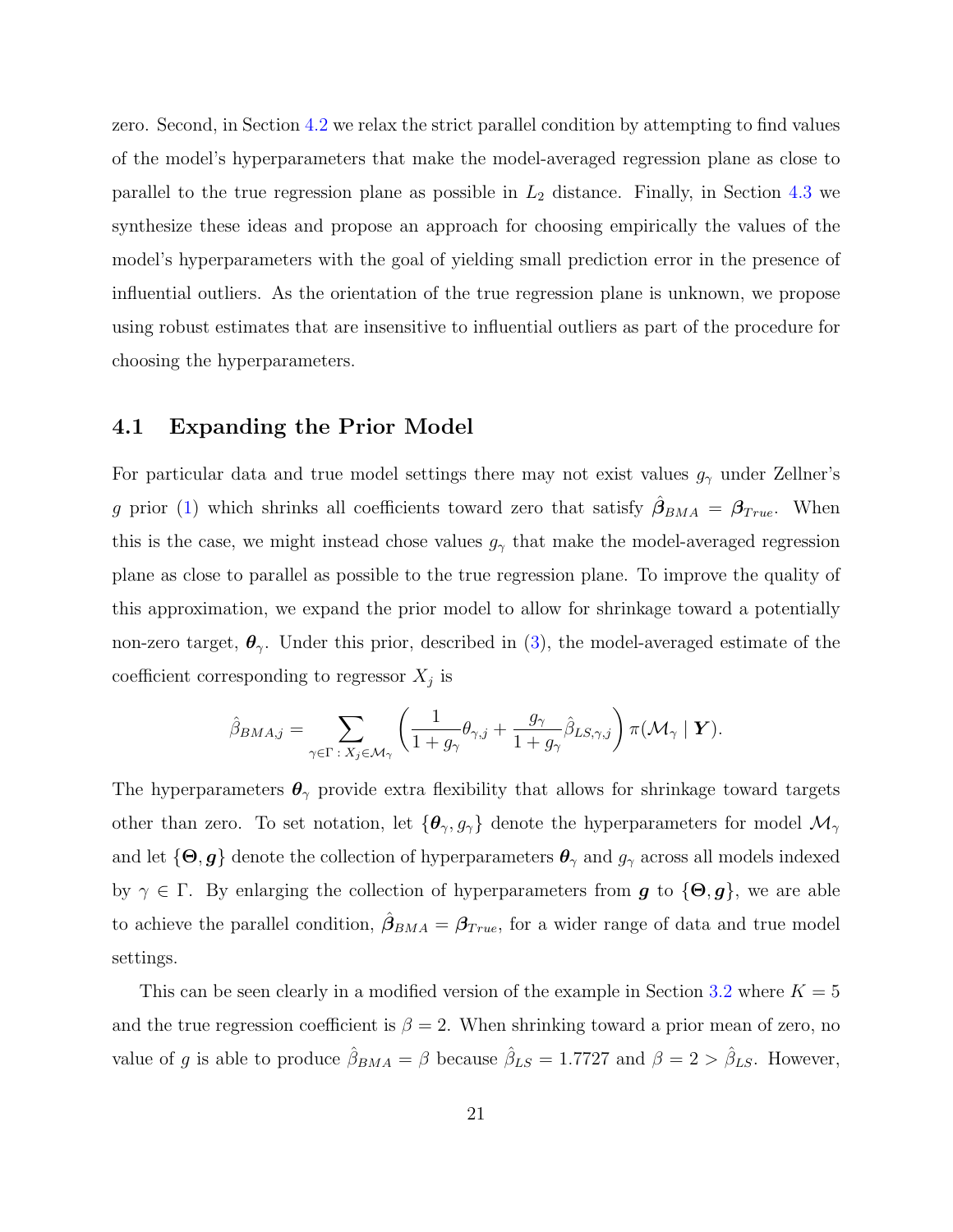when shrinking toward a potentially non-zero prior mean  $\theta$ , there are many such  $\{\theta, g\}$  pairs that produce  $\hat{\beta}_{BMA} = 2$ , and we can chose a pair according to some rule (e.g., favoring small values of  $\theta$  to encourage shrinkage toward zero, or discouraging small values of g to avoid overconfidence in the prior). The added flexibility of shrinking toward a non-zero mean  $\theta$ does not guarantee we can achieve the parallel condition, e.g., when  $\beta = 0.5$  and  $K = 5$  in the example in Section [3.2,](#page-11-1) there are no  $\{\theta, g\}$  pairs that produce  $\hat{\beta}_{BMA} = 0.5$ . The added flexibility, though, means we can do no worse than shrinking toward zero if our goal is to bring the model-averaged prediction plane as close to parallel to the true regression plane as possible, and so we work with prior [\(3\)](#page-7-0) from now on.

## <span id="page-21-0"></span>4.2 Relaxing the Parallel Condition: The Overall-Mixture Prior Specification

Even after expanding the space of priors to include non-zero prior means  $\theta_{\gamma}$ , the parallel condition is not guaranteed to be achievable for all data sets. To address this issue, we might relax the parallel condition and choose hyperparameter values  $\{\Theta, g\}$  so that the model-averaged regression plane is as close in  $L_2$  distance as possible to the true regression plane:

<span id="page-21-1"></span>
$$
\{\hat{\Theta}, \hat{g}\} = \underset{\Theta, g}{\arg \min} \|\hat{\beta}_{BMA} - \beta_{True}\|^2. \tag{10}
$$

This defines an empirical Bayes approach for selecting hyperparameter values that could be implemented if  $\beta_{True}$  were known or replaced with a suitable estimate. We call this approach the *overall-mixture* prior specification. The main difficulty in implementing  $(10)$  in practice is computational: with p predictors, there are  $(2^p-1)+(p2^{p-1})$  total hyperparameters:  $2^p-1$ scale parameters  $g_{\gamma}$  and  $\sum_{k=0}^{p} k {p \choose k}$  $\binom{p}{k} = p2^{p-1}$  individual location parameters  $\theta_{\gamma,k}$ , where  $\theta_{\gamma,k}$  is the kth elements of the prior mean vector for model  $\mathcal{M}_{\gamma}$ . Not only does this represent a highdimensional optimization problem, but for any given collection of values  $\{\Theta, g\}$  calculating  $\hat{\beta}_{BMA}$  requires summing over  $2^p$  models, where each term in the sum contains non-linear functions of elements of  $\{\theta_{\gamma}, g_{\gamma}\}\$ . Brute-force, numerical optimization approaches might be feasible in very small problems, but will be challenging in general. If interest is limited to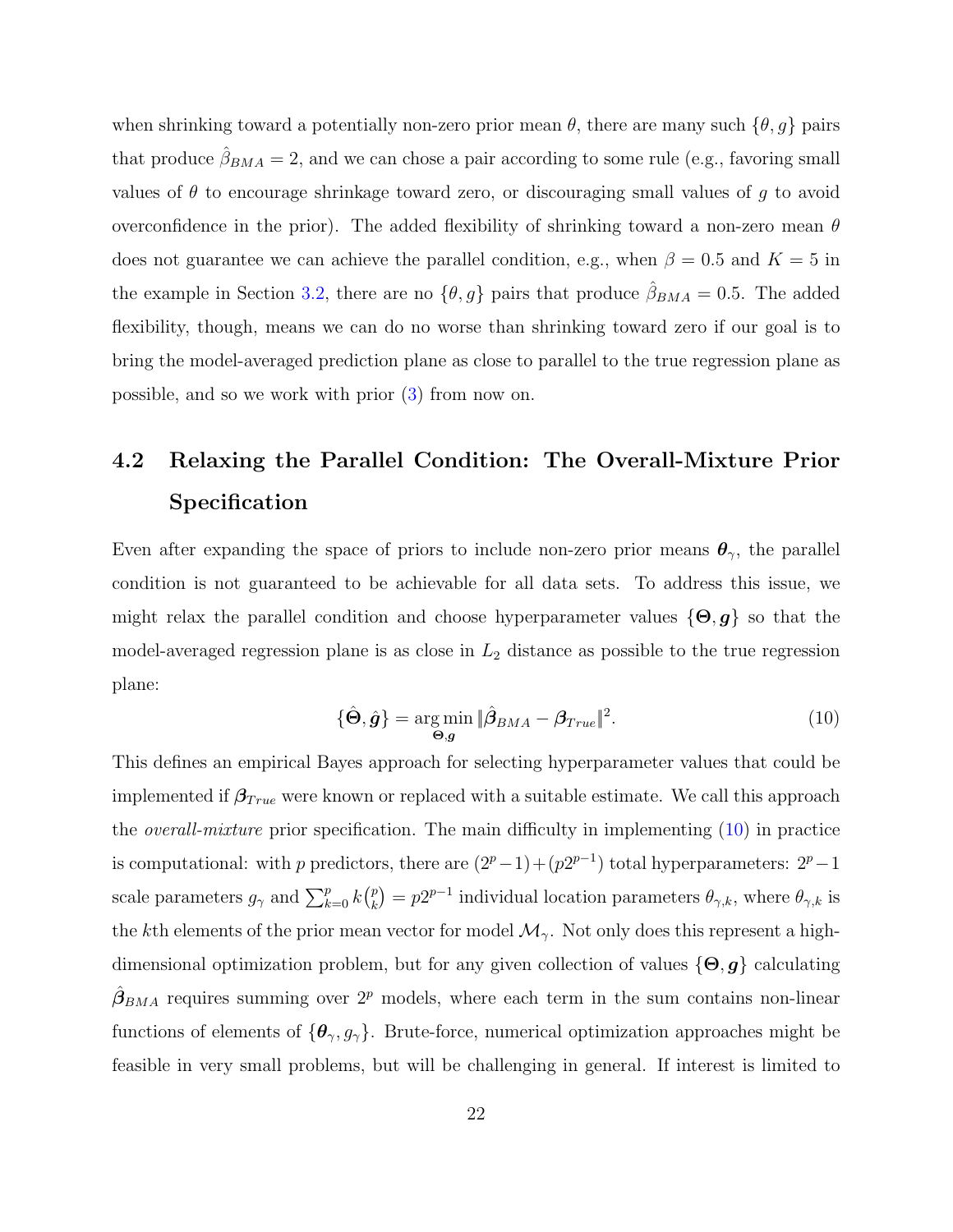point prediction under posterior predictive  $L_2$  loss and the the parallel condition can be achieved, predictions based on the resulting  $\hat{\beta}_{BMA}$  would coincide with predictions based directly on  $\beta_{True}$ .

#### <span id="page-22-0"></span>4.3 Local Null-Mixture Prior Specification

To ease the computational burdens discussed in Section [4.2](#page-21-0) while still using the parallel condition to our advantage, we propose a new local empirical Bayes approach for hyperparameter specification. The approach is "local" in that each model receives its own, unique hyperparameter values  $\{\theta_{\gamma}, g_{\gamma}\}\$  and also in that the selection of values for the hyperparameters requires calculations that are dependent *only* on that model. In principle, this is similar to the local empirical Bayes approach, though our criterion for specifying the hyperparameter values is motivated by the parallel condition (rather than by maximization of the marginal likelihood).

Rather than focusing on the full model-averaged regression plane defined by  $\hat{\beta}_{BMA}$  in [\(10\)](#page-21-1), which requires knowledge about all  $2^p$  models in Γ, for any given model  $\mathcal{M}_{\gamma}$  we focus solely on the relationship between the model  $\mathcal{M}_{\gamma}$  and the null model with no predictors,  $\mathcal{M}_{N}$ . If the only two models under consideration were  $\mathcal{M}_{\gamma}$  and  $\mathcal{M}_{N}$ , the posterior probability of model  $\mathcal{M}_{\gamma}$  would be

$$
\pi^*(\mathcal{M}_{\gamma} \mid \boldsymbol{Y}) = \left(1 + \frac{m(\boldsymbol{Y} \mid \mathcal{M}_N)}{m(\boldsymbol{Y} \mid \mathcal{M}_{\gamma})} \frac{\pi^*(\mathcal{M}_N)}{\pi^*(\mathcal{M}_{\gamma})}\right)^{-1} = \left(1 + \frac{1}{BF(\mathcal{M}_{\gamma} : \mathcal{M}_N)} \frac{\pi^*(\mathcal{M}_N)}{\pi^*(\mathcal{M}_{\gamma})}\right)^{-1},
$$

where  $BF(\mathcal{M}_{\gamma} : \mathcal{M}_N)$  is the Bayes factor for comparing model  $\mathcal{M}_{\gamma}$  to the null model given in Equation [\(5\)](#page-7-2). We use  $\pi^*(\mathcal{M}_N)$  and  $\pi^*(\mathcal{M}_\gamma)$  to denote the assigned prior model probabilities when the model space contains only the two models  $\mathcal{M}_N$  and  $\mathcal{M}_\gamma$ . As a default, we use  $\pi^*(\mathcal{M}_N) = \pi^*(\mathcal{M}_N) = 0.5$ , which is also what would result from using the uniform prior or the Beta-Binomial $(1, 1)$  prior over a model space that contains only these two models. The model-averaged estimate of  $\beta_{\gamma}$  when the only two models in the model space are  $\mathcal{M}_N$  and  $\mathcal{M}_{\gamma}$  is

$$
\hat{\boldsymbol{\beta}}_{BMA,\gamma} = \pi^*(\mathcal{M}_{\gamma} \mid \boldsymbol{Y}) \left( \frac{1}{1+g_{\gamma}} \boldsymbol{\theta}_{\gamma} + \frac{g_{\gamma}}{1+g_{\gamma}} \hat{\boldsymbol{\beta}}_{LS,\gamma} \right),
$$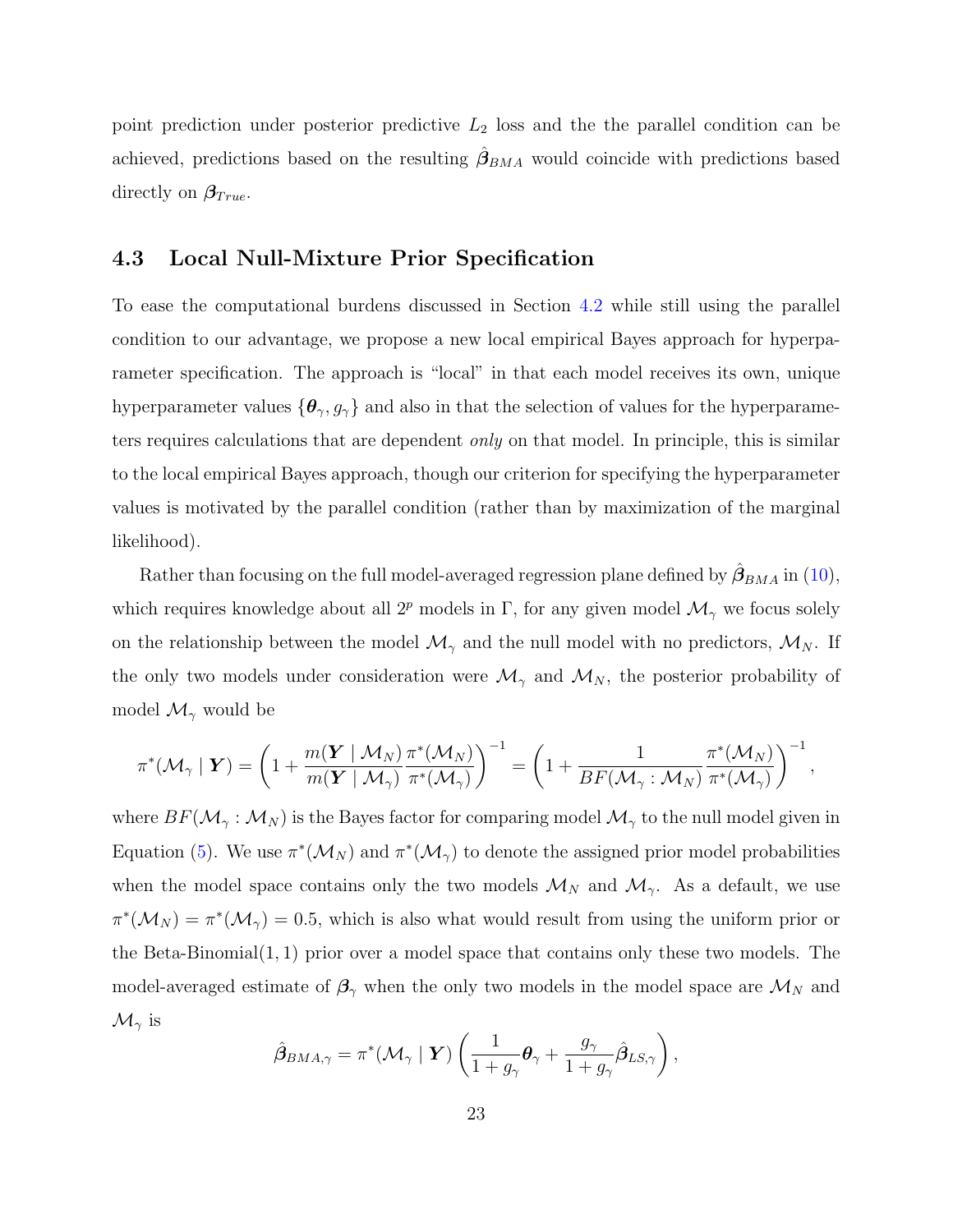where  $\hat{\beta}_{LS,\gamma}$  is the least squares estimate of  $\beta_{\gamma}$ . The relaxed parallel condition in [\(10\)](#page-21-1) then tells us to choose hyperparameter values that satisfy

<span id="page-23-0"></span>
$$
\{\hat{\boldsymbol{\theta}}_{\gamma}, \hat{g}_{\gamma}\} = \underset{\{\boldsymbol{\theta}_{\gamma}, g_{\gamma}\}}{\arg \min} \|\hat{\boldsymbol{\beta}}_{BMA, \gamma} - \boldsymbol{\beta}_{True, \gamma}\|^{2},\tag{11}
$$

where  $\beta_{True,\gamma}$  is interpreted here as the true regression coefficients for model  $\mathcal{M}_{\gamma}$ . Once hyperparameters for each of the  $2^p - 1$  models have been found via [\(11\)](#page-23-0), model-averaged prediction proceeds as usual using the posterior model probabilities  $\pi(\mathcal{M}_{\gamma} | Y)$  computed under the *original* prior  $\pi(\mathcal{M}_{\gamma})$  over the *entire*, unrestricted model space, Γ.

The local null-mixture approach for selecting hyperparameter values defined in [\(11\)](#page-23-0) attempts to make the locally-model-averaged regression plane parallel to an unknown regression plane oriented according to  $\beta_{True,\gamma}$ . In practice, we require estimates of these unknown parameters. We opt to use an estimate of  $\beta_{True,\gamma}$  that is robust in the sense that is relatively insensitive to influential outliers (see [Rousseeuw and Leroy,](#page-39-9) [2005,](#page-39-9) for a general treatment of robust regression). For a given model  $\mathcal{M}_{\gamma}$ , we rank each observation according to its Cook's distance,  $D_{i,\gamma}$  [\(Cook,](#page-37-9) [1977\)](#page-37-9). We then remove 10% of the cases corresponding to the largest values of Cook's distance, and compute the ordinary least squares estimate of the regression coefficients using the remaining 90% of the cases. With this robust estimate,  $\hat{\beta}_{Robust,\gamma}$ , in hand, we choose hyperparameters for model  $\mathcal{M}_{\gamma}$  that satisfy the criterion

$$
\{\hat{\bm{\theta}}_{\gamma},\hat{g}_{\gamma}\}=\argmin_{\{\bm{\theta}_{\gamma},g_{\gamma}\}}\|\hat{\bm{\beta}}_{BMA,\gamma}-\hat{\bm{\beta}}_{Robust,\gamma}\|_2^2.
$$

We use the optim function in R [\(R Core Team,](#page-39-10) [2021\)](#page-39-10) to implement this approach in the examples in Section [5.](#page-24-0)

The local null-mixture approach is attractive due to the fact that it reduces the computational burden associated with criterion [\(10\)](#page-21-1). However, because the hyperparameters are chosen locally—by mixing models  $\mathcal{M}_{\gamma}$  and  $\mathcal{M}_{N}$ —rather than globally—by averaging over all models in [\(10\)](#page-21-1)—the predictive optimally associated with the parallel condition is not guaranteed. However, based on the intuition developed in Section [3.2,](#page-11-1) choosing hyperparameters locally will still result in well-behaved residuals that are local to the mixture of the models  $\mathcal{M}_{\gamma}$  and  $\mathcal{M}_{N}$ . As good prediction and well-behaved residuals tend to go hand-in-hand, we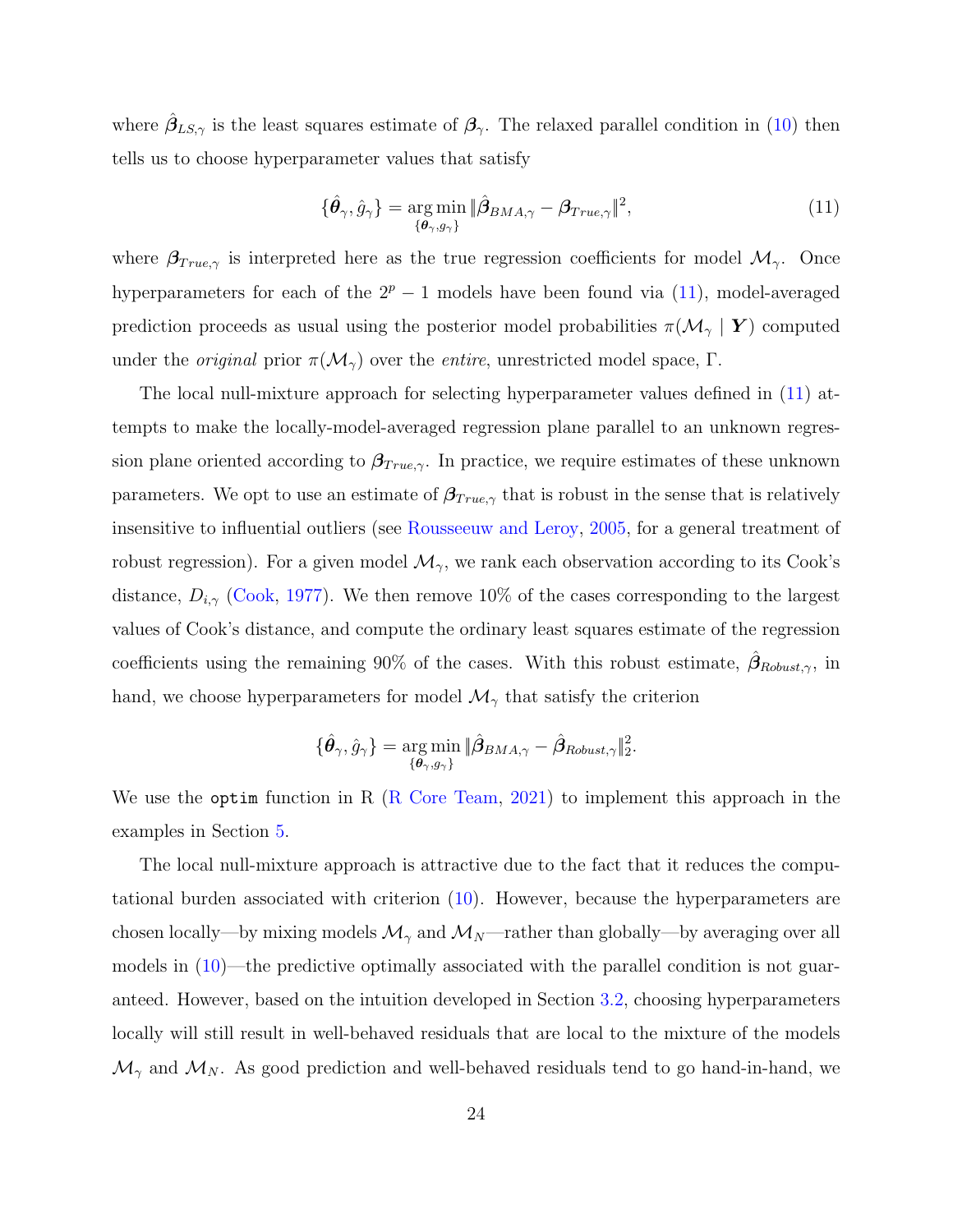expect the local null-mix method to perform well in practice. In addition, as the simulations in Section [5](#page-24-0) will demonstrate, this local approach can outperform the global approach when some of the true regression parameters  $\beta_j$  are equal to zero.

## <span id="page-24-0"></span>5 Simulations

In this section we present simulation studies comparing the predictive performance of our proposed method to that of the related methods mentioned in Section [2:](#page-3-0) local empirical Bayes (EB-Local), global empirical Bayes (EB-Global), and the hyper- $g/n$  methods. The computations for the related methods were performed using the BAS package in R [\(Clyde,](#page-36-10) [2020\)](#page-36-10). The Beta-Binomial(1, 1) prior over the model space with  $\pi(\mathcal{M}_{\gamma}) = (p+1)^{-1} \begin{pmatrix} p \\ M \end{pmatrix}$  $\binom{p}{|\mathcal{M}_\gamma|}^{-1}$ was used for each of the BMA methods. We also compare the performance of the BMA predictions to the performance of predictions based on the robust estimate  $\hat{\beta}_{Robust,\gamma}$  described in Section [4.3](#page-22-0) under the full model with  $\gamma = (1, \ldots, 1)^T$  (i.e., no model averaging).

In real-world settings, data contamination may constitute a one-off occurrence or it may represent a structural component of the underlying stochastic mechanism (a fraction of the observations may follow a different distribution than the bulk of the observations). In the first case we might expect only the training (or only the testing) data to be contaminated. In the second case we would expect both the training and the testing data to be contaminated. Our simulations evaluate the performance of the different methods in both of these cases, as well as in the case when neither the training nor the testing data are contaminated. We consider contaminations arising from a mean-shift and from a variance-inflation scheme. The data contamination patterns for the five simulations we conducted are summarized in Table [1.](#page-25-0)

Prior to possibly being contaminated, the training and the testing data are both generated from the true model

$$
Y_{Train} = X_{Train}\boldsymbol{\beta} + \alpha \mathbf{1} + \boldsymbol{\epsilon},
$$
  

$$
Y_{Test} = X_{Test}\boldsymbol{\beta} + \alpha \mathbf{1} + \boldsymbol{\epsilon}.
$$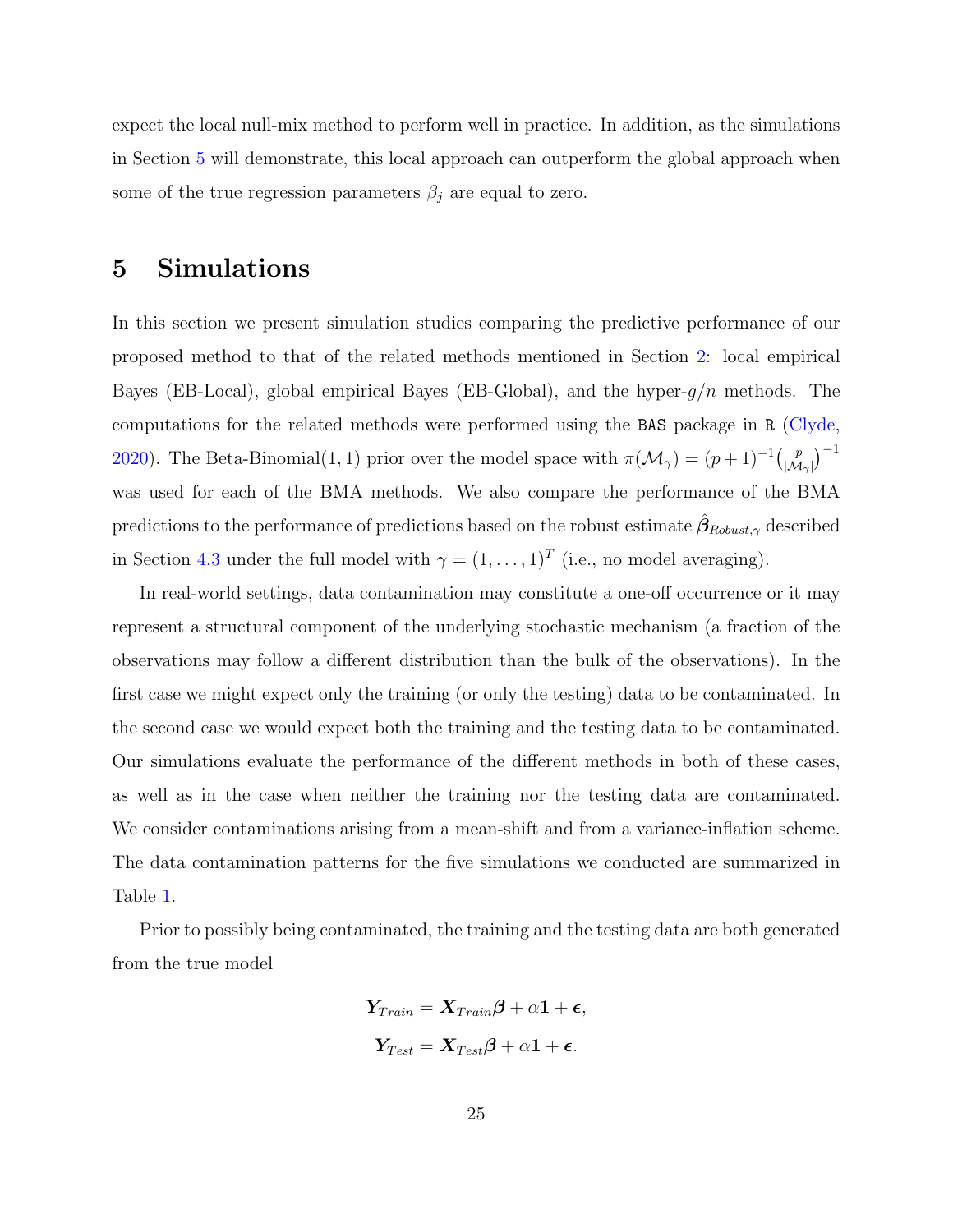<span id="page-25-0"></span>

|               | contamination pattern |                                               |       |       |    |  |  |  |
|---------------|-----------------------|-----------------------------------------------|-------|-------|----|--|--|--|
|               |                       | $M-S/no$ $M-S/M-S$ $V-I/no$ $V-I/V-I$ $no/no$ |       |       |    |  |  |  |
| training data | M-S                   | M-S                                           | $V-I$ | $V-I$ | no |  |  |  |
| testing data  | no                    | M-S                                           | no    | $V-I$ | nο |  |  |  |

Table 1: Data contamination patterns for the training and testing data used in the simulations: mean-shift  $(M-S)$ , variance-inflation  $(V-I)$ , and no contamination  $(no)$ .

For simplicity, in all simulations, we set  $\alpha = 0$ . The design matrices  $\mathbf{X}_{Train}$  and  $\mathbf{X}_{Test}$  have dimension  $100 \times 5$  and their rows are independently generated from a multivariate normal distribution,  $MVN(0, \Sigma)$ , where the covariance matrix  $\Sigma$  has diagonal elements equal to 1 and off-diagonal elements equal to 0.6. The error vector  $\epsilon$  has i.i.d. standard normal random elements.

In the mean-shift case, we contaminate the data by randomly selecting 5% of the observations and adding  $K = 10$  to the dependent variable. In the variance-inflation case, we contaminate the data by randomly selecting 5% of the observations and multiplying their errors,  $\epsilon_i$ , by  $\sqrt{10}$  before adding them to the mean function so that the errors for the contaminated cases have variance  $K = 10$ . To assess how model complexity affects performance we consider five models of increasing complexity where the number of active predictors ranges from one to five. The values of the vectors of regression coefficients  $\beta$  for the five models are summarized in the left-hand side of Table [2.](#page-26-0)

For settings where the training data are contaminated, we use either the mean-shift scheme or the variance-inflation scheme to contaminate the training data set. For the testing data, we either contaminate it with the same scheme used to contaminate the training data set or we leave it uncontaminated. Therefore, we have multiple settings based on the true coefficients and the contamination scheme of the training and testing data sets. Since we have 5 true  $\beta$  vectors and 5 different contamination combinations, we have 25 different settings in total.

Our simulations consider all  $5 \times 5 = 25$  settings resulting from pairing one of the 5 data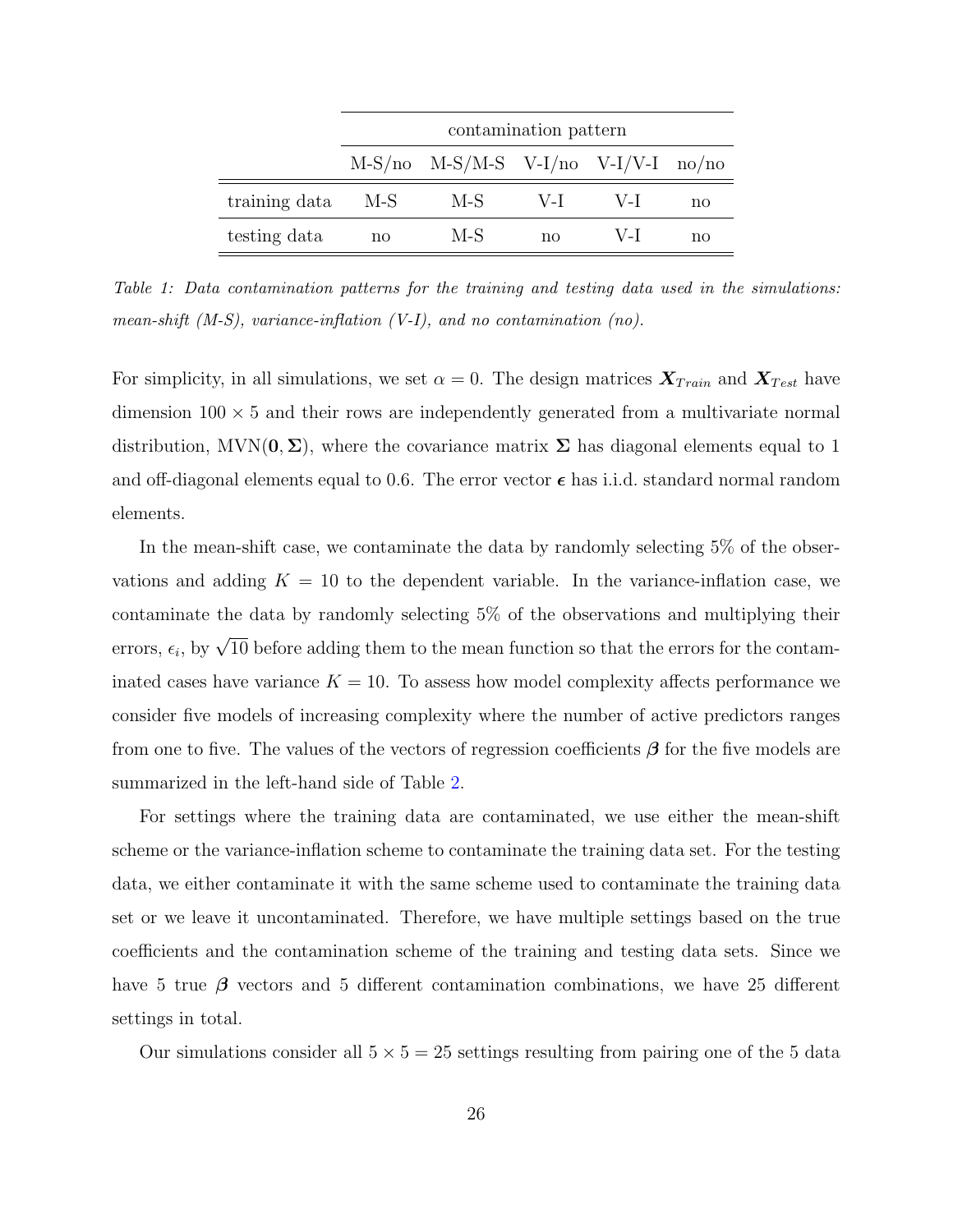<span id="page-26-0"></span>

|                | $p=5$            |                  |                  |                  |                |              | $p = 10$         |     |  |  |
|----------------|------------------|------------------|------------------|------------------|----------------|--------------|------------------|-----|--|--|
|                | complexity level |                  |                  |                  |                |              | complexity level |     |  |  |
|                | $\mathbf{1}$     | $\overline{2}$   | 3                | $\overline{4}$   | 5              | $\mathbf{1}$ | 5                | 10  |  |  |
| $\beta_1=$     | $\mathbf{1}$     | $\mathbf{1}$     | $\mathbf{1}$     | $\mathbf{1}$     | $\mathbf{1}$   | 0.5          | 0.5              | 0.5 |  |  |
| $\beta_2=$     | $\boldsymbol{0}$ | $\overline{2}$   | $\overline{2}$   | $\overline{2}$   | $\overline{2}$ | 0.0          | 1.0              | 1.0 |  |  |
| $\beta_3=$     | $\boldsymbol{0}$ | $\boldsymbol{0}$ | 3                | 3                | 3              | 0.0          | 1.5              | 1.5 |  |  |
| $\beta_4=$     | $\overline{0}$   | $\theta$         | $\boldsymbol{0}$ | $\overline{4}$   | $\overline{4}$ | 0.0          | 2.0              | 2.0 |  |  |
| $\beta_5=$     | $\overline{0}$   | $\boldsymbol{0}$ | $\boldsymbol{0}$ | $\boldsymbol{0}$ | 5              | 0.0          | 2.5              | 2.5 |  |  |
| $\beta_6 =$    |                  |                  |                  |                  |                | 0.0          | 0.0              | 3.0 |  |  |
| $\beta_7=$     |                  |                  |                  |                  |                | 0.0          | 0.0              | 3.5 |  |  |
| $\beta_8 =$    |                  |                  |                  |                  |                | 0.0          | 0.0              | 4.0 |  |  |
| $\beta_9=$     |                  |                  |                  |                  |                | 0.0          | 0.0              | 4.5 |  |  |
| $\beta_{10} =$ |                  |                  |                  |                  |                | 0.0          | 0.0              | 5.0 |  |  |

Table 2: The columns in the left-hand side of the table display the values of  $\boldsymbol{\beta} = (\beta_1, \beta_2, \beta_3, \beta_4, \beta_5)^T$ for the five models of increasing complexity used in the simulations with  $p = 5$ . The columns in the right-hand side of the table display the values of  $\boldsymbol{\beta} = (\beta_1, \ldots, \beta_{10})^T$  for the three models of increasing complexity used in the simulations with  $p = 10$ .

contamination patterns with one of the 5 model complexity levels. In each of these settings, we simulate 500 training and testing data sets to evaluate the performance of the different methods mentioned at the start of the section. We apply each method to the training data sets to estimate models and let the models make predictions  $\hat{Y}$  for the testing data sets. Specifically, the BMA predictions  $\hat{Y}$  are calculated according to the following steps.

1. Centering the training data: We use  $X_{Train,c}$  to denote the centered training design matrices, and  $X_{Train,mean}$  to denote the corresponding column mean vector, i.e.,

$$
\boldsymbol{X}_{Train,c} = \boldsymbol{X}_{Train} - \boldsymbol{1} \, \boldsymbol{X}_{Train,mean}^T,
$$

where 1 is a vector of size n with all the elements equal to 1.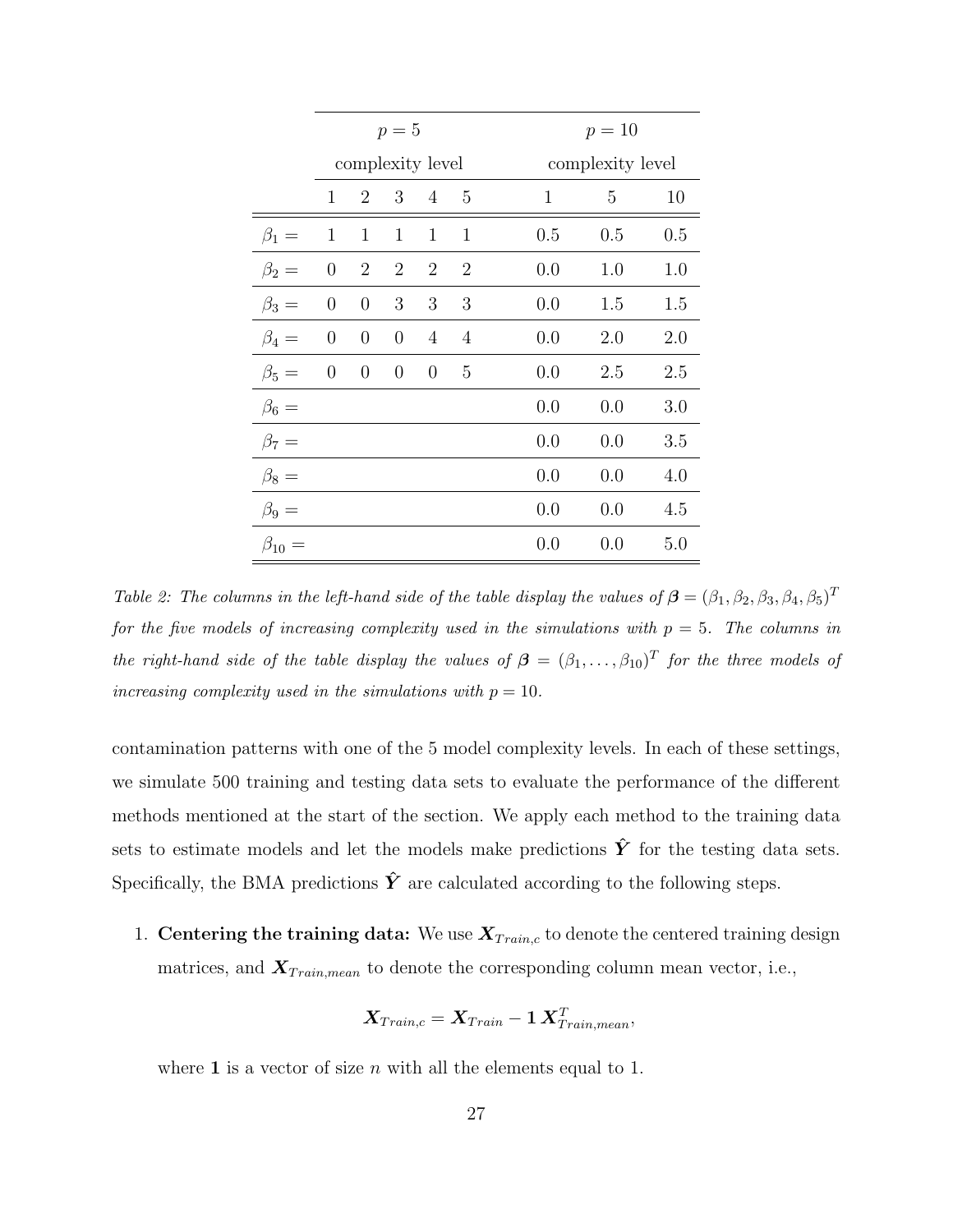2. Fitting models to the training data sets: By applying each of the BMA methods, indexed by m, to the centered training data sets  $(Y_{Train}, X_{Train,c})$  we obtain fitted BMA planes:

$$
\boldsymbol{\hat{Y}}_{Train,m} = \textbf{1}\,\boldsymbol{\bar{Y}}_{Train} + \boldsymbol{X}_{Train,c}\,\boldsymbol{\hat{\beta}}_{BMA,m},
$$

where  $\hat{\beta}_{BMA,m}$  is the BMA estimate of  $\beta$  for method m,  $\bar{Y}_{Train}$  is the average of  $\boldsymbol{Y}_{Train}$  (which is also the estimated intercept), and  $\hat{\boldsymbol{Y}}_{Train,m}$  are the values predicted by method m for the training data.

3. Making predictions: We employ the estimated parameters from the previous step to construct the following prediction plane:

$$
\hat{\boldsymbol{Y}}_{m}=\boldsymbol{1} \, \bar{\boldsymbol{Y}}_{Train}+\left(\boldsymbol{X}_{Test}-\boldsymbol{1} \, \boldsymbol{X}_{Train,mean}^{T}\right) \hat{\boldsymbol{\beta}}_{BMA,m}.
$$

By subtracting the column means of the training design matrix from the testing design matrix we ensure that the estimated model parameters can be meaningfully applied to the testing data.

In each of the 25 simulation settings and for each method  $m$ , after acquiring the predictions  $\hat{\mathbf{Y}}_m^{(i)}$  for replication  $i, i = 1, \ldots, 500$ , we compute the observed MSPE for that iteration as

$$
\text{MSPE}_m^{(i)} = \frac{1}{n} \left\| \hat{\boldsymbol{Y}}_m^{(i)} - \boldsymbol{Y}_{Test}^{(i)} \right\|^2,
$$

where *n* is the number of observations in the testing data set (here  $n = 100$ ). We are mainly interested in assessing the relative performance of the various methods. To this end, for replication i, letting  $m^*$  denote the hyper- $g/n$  method that we take as a reference, we compute the relative percent reduction in MSPE for the other methods relative to  $m^*$  as

$$
RR_{m,m^*}^{(i)} = 100 \times \frac{MSPE_{m^*}^{(i)} - MSPE_m^{(i)}}{MSPE_{m^*}^{(i)}}, \ \ i = 1, \dots, 500.
$$

The relative percent reduction in MSPE values from 500 replications for each of the 25 simulation settings are summarized graphically in the boxplots of Figure [5.](#page-30-0) First, we note that the two empirical Bayes BMA methods both perform similarly to the hyper $g/n$  BMA method. Comparing the local null-mixture method to the other BMA methods,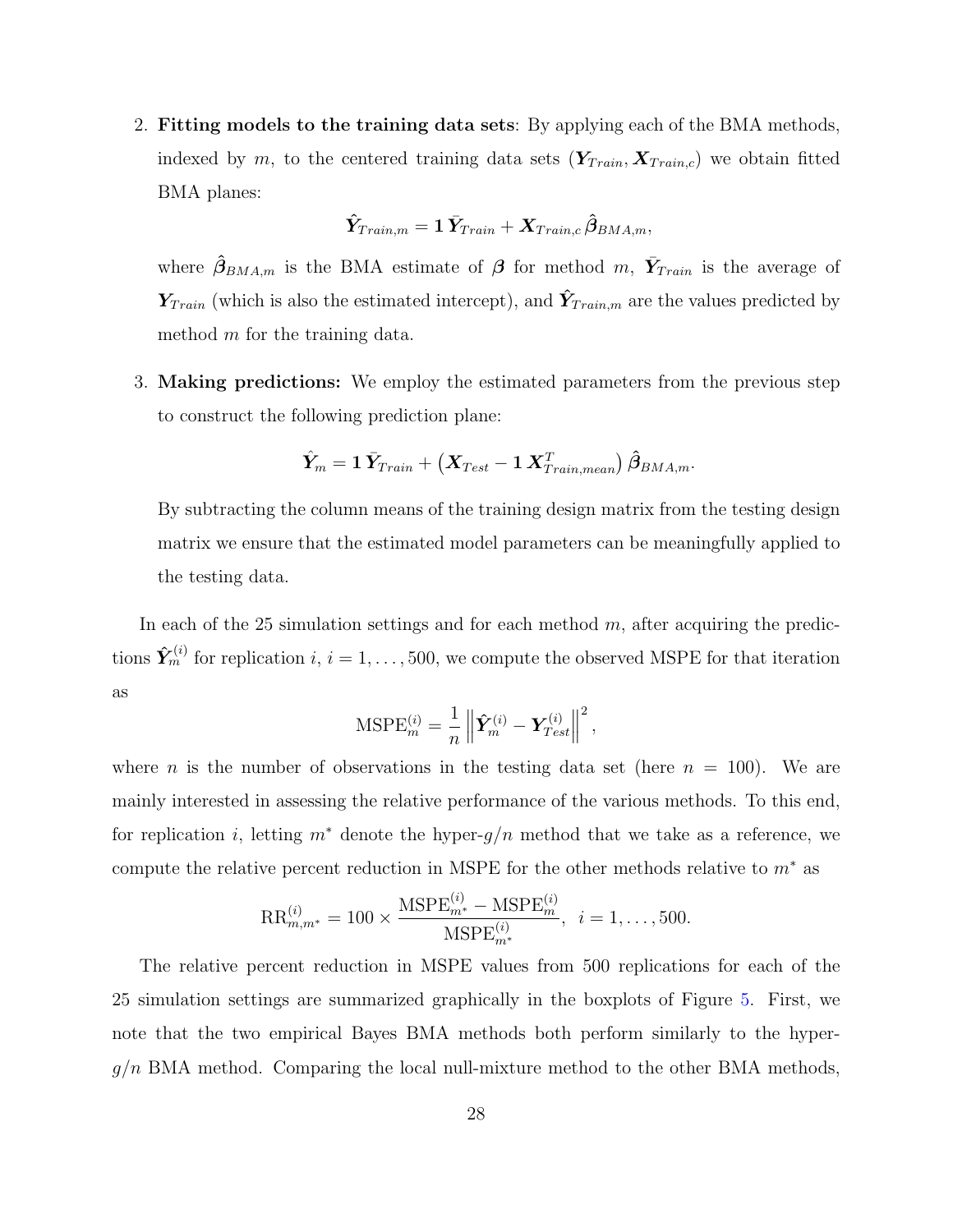perhaps the most conspicuous finding is that, when the training data are contaminated and the testing data are uncontaminated, the proposed method exhibits the largest relative improvements over the competing BMA methods for both contamination schemes (when making visual comparisons, note that the scale on the vertical axes differ across panels). The relative improvements are smaller in settings when both the training and the testing data are contaminated. The variability of the proposed method appears to increase with model complexity. In particular, when the complexity level equals 5, the relative performance of the proposed method can be significantly worse in a small number of replications. The bottom panel in the figure shows that the proposed methodology suffers a little compared to the other BMA methods when the training data are uncontaminated. This behavior is to be expected and suggests that the methodology is best suited for situation in which the analyst suspects that contamination is present, although the median performance deterioration in the case of no contamination is tolerable.

It follows from the last remark in Section [4.2](#page-21-0) that, when the parallel condition can be achieved, predictions based directly on  $\hat{\beta}_{Robust,\gamma}$ , the robust estimate of  $\beta_{True}$  under the full model, coincide with the predictions produced by the overall-mixture method under posterior predictive  $L_2$  loss. Compared to the local null-mixture method, the performance of the robust (overall-mixture) predictions varies with the complexity of the underlying, true, uncontaminated model.

When the true complexity is less than  $p$ , the performance of the overall-mixture method suffers from its strong reliance on the robust estimate under an overparameterized model and the attendant loss of accuracy from estimation of the  $\beta_j$  coefficients equal to zero. By contrast, the local null-mixture model attains higher precision because it builds upon separate robust estimates for all possible models including the model that excludes the  $\beta_i$ equal to zero. This is evidenced by the reduced variability exhibited by the boxplots (local null-mixture vs. robust) for smaller complexity settings in Figure [5.](#page-30-0)

While less variable overall, the EB-Global and EB-Local methods tend to underperform relative to the local null-mixture and the robust method whenever any contamination is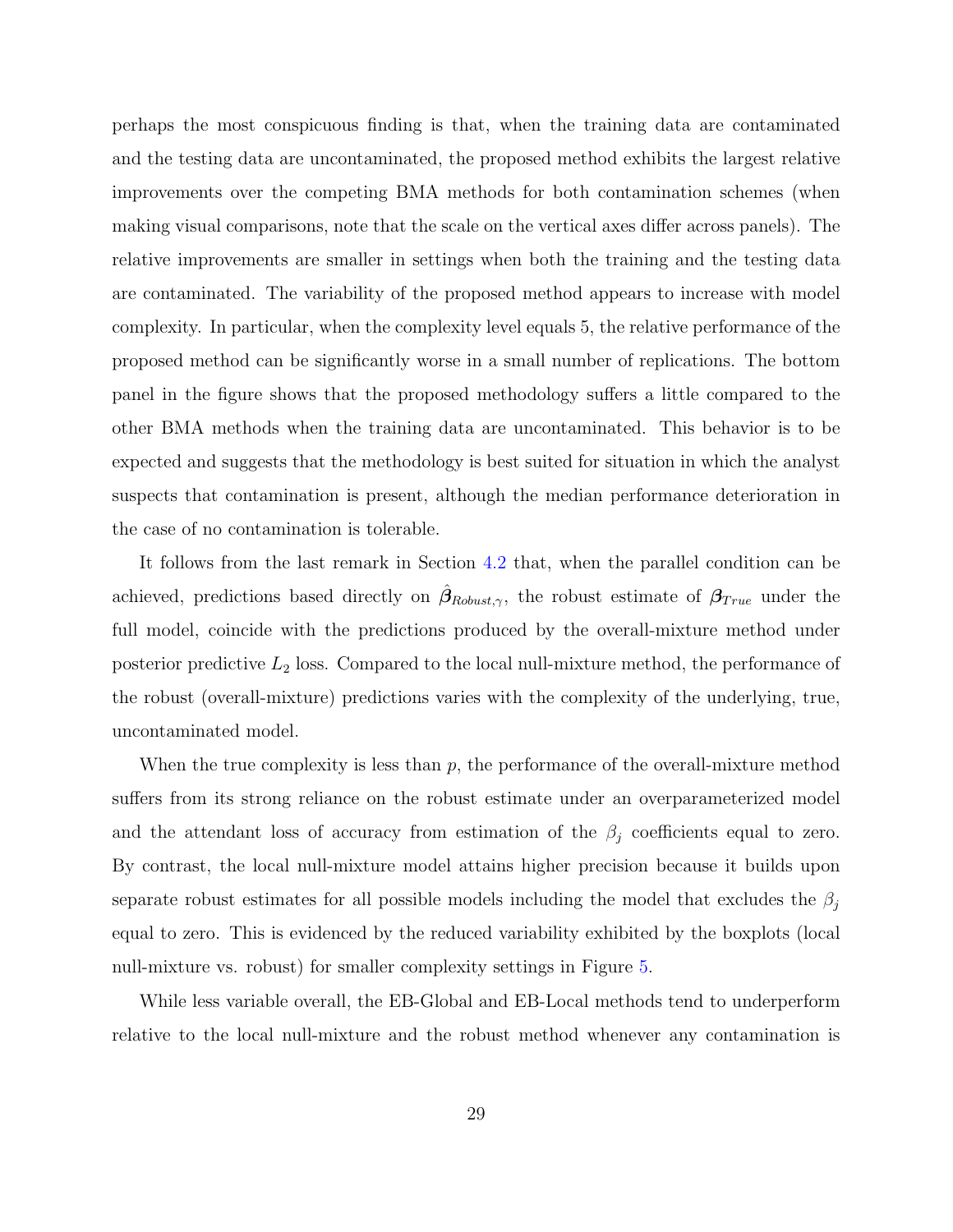present. When neither the trainig nor the testing data are contaminated, the EB-Global and EB-Local methods exhibit better predictive performance. In such cases, the local nullmixture method outperforms the robust approach when the complexity is small relative to  $p$ , and does about as well as the robust approach when the complexity matches  $p$ .

In summary, these results suggest that, in the realistic situation when there is uncertainty about model composition, the local null-mixture method is preferable to the the robust method from a predictive perspective and has the additional advantage of providing posterior descriptions of uncertainty about variable inclusion and other aspects of the posterior and predictive distributions.

We performed a second simulation study to demonstrate how the predictive performance of the local null-mixture method scales in comparison to the other methods as  $p$  increases. The setup is the same as above but now with double the number of predictors  $(p = 10)$  and three complexity settings (1, 5 and 10). The values of the true coefficients  $\boldsymbol{\beta} = (\beta_1, \dots, \beta_{10})^T$ under each of the three complexity settings are given in the right-hand side of Table [2.](#page-26-0) The results, summarized graphically in Figure [6,](#page-31-0) confirm the overall features and patterns uncovered by the first simulation study.

## <span id="page-29-0"></span>6 Crime Data

To evaluate the out-of-sample predictive performances of several of the methods discussed in this article in a real data analysis setting, we consider the crime data reported in [Agresti and](#page-35-1) [Agresti](#page-35-1) [\(1970\)](#page-35-1). The methods we evaluate are a subset of those considered in the simulation study (Hyper-g/n, EB-Local, EB-Global, and Local Null-mixture), and we again use the Beta-Binomial $(1, 1)$  prior over the model space.

For each US state and the District of Columbia, the data comprise a dependent variable, "violent crimes per 100,000 people," to be modeled in terms of eight socio-economic regressors. Following a preliminary exploratory analysis we took a logarithmic transformation of the dependent variable to remedy the skewness of the observed counts. In addition, the exploratory analysis uncovered positive correlations between the transformed dependent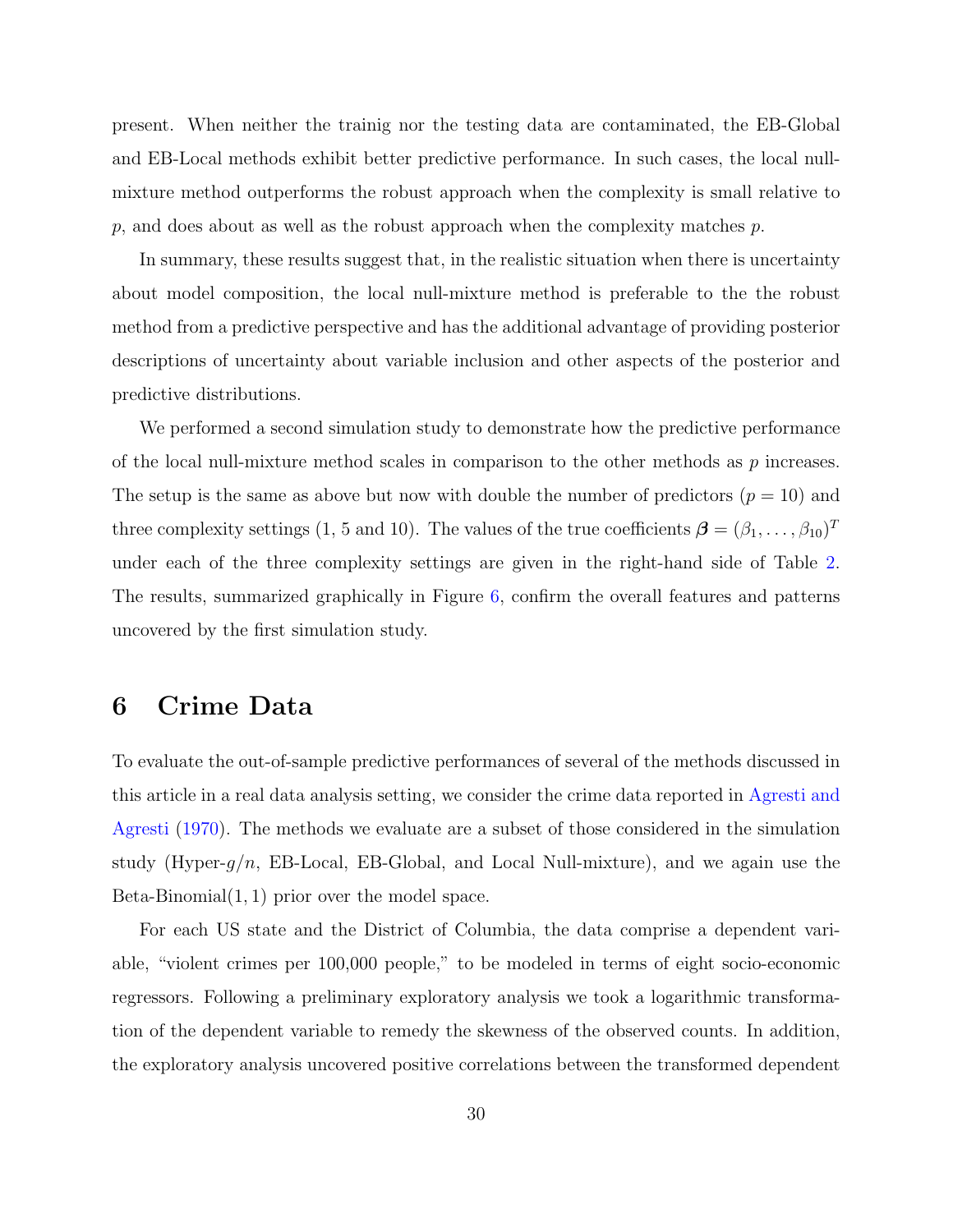<span id="page-30-0"></span>

method  $\Rightarrow$  EB−Global  $\Rightarrow$  EB−Local  $\Rightarrow$  Local Null–mixture  $\Rightarrow$  Robust

Figure 5: Percent reduction in MSPE relative to the model-averaged hyper-g/n method for the simulation study with  $p = 5$  predictors under complexity settings (the number of non-zero coefficients) ranging from 1 to 5. Each row corresponds to a contamination scheme, labeled " $X / Y$ ", where X  $(Y)$  denotes the contamination scheme for the training (test) data. "M-S" denotes mean-shift contamination, "V-I" denotes variance-inflation contamination, and "no" denotes no contamination.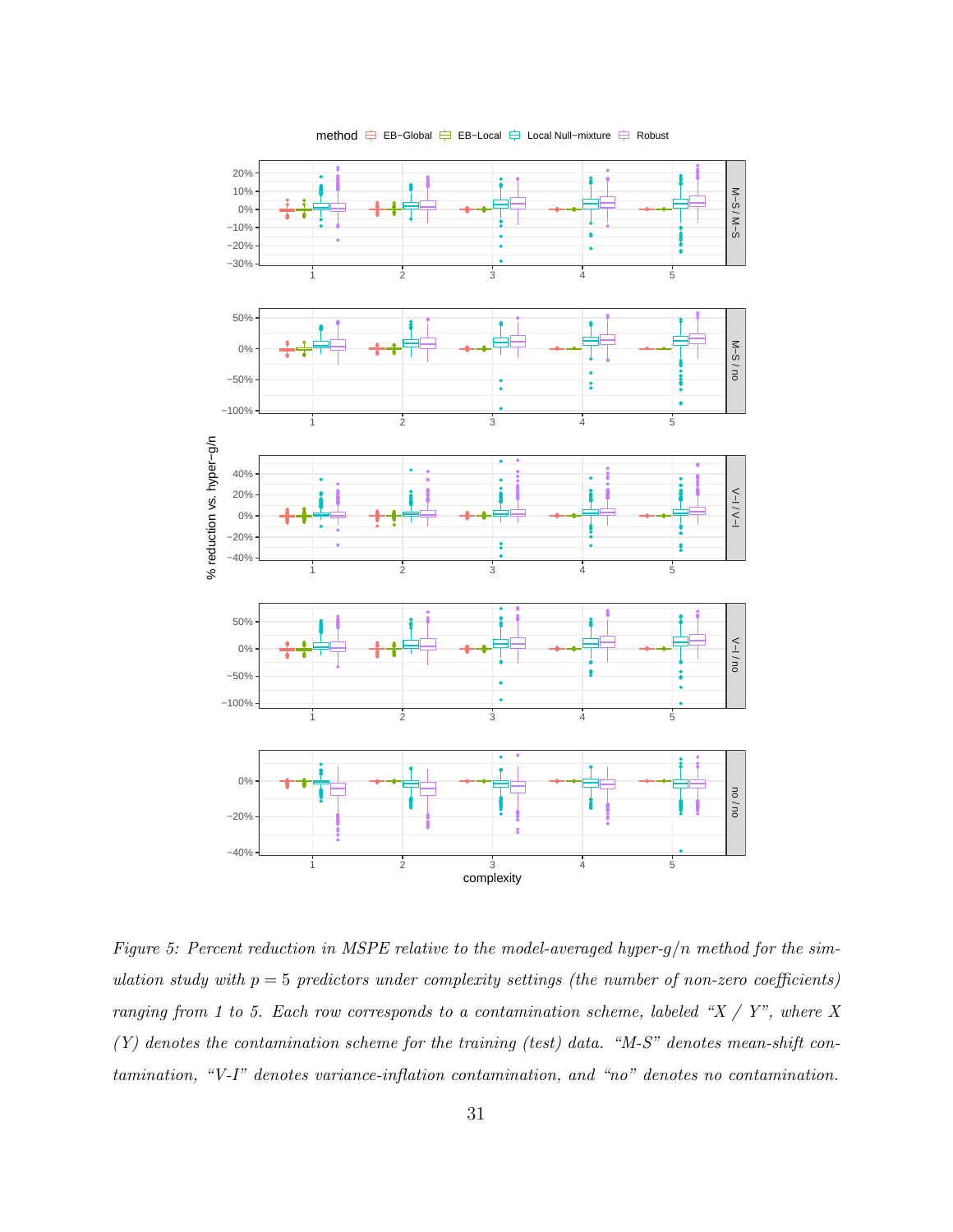<span id="page-31-0"></span>

method  $\Rightarrow$  EB−Global  $\Rightarrow$  EB−Local  $\Rightarrow$  Local Null–mixture  $\Rightarrow$  Robust

Figure 6: Percent reduction in MSPE relative to the model-averaged hyper-g/n method for the simulation study with  $p = 10$  predictors under complexity settings (the number of non-zero coefficients) 1, 5 and 10. Each row corresponds to a contamination scheme, labeled " $X / Y$ ", where  $X (Y)$  denotes the contamination scheme for the training (test) data. "M-S" denotes mean-shift contamination, "V-I" denotes variance-inflation contamination, and "no" denotes no contamination.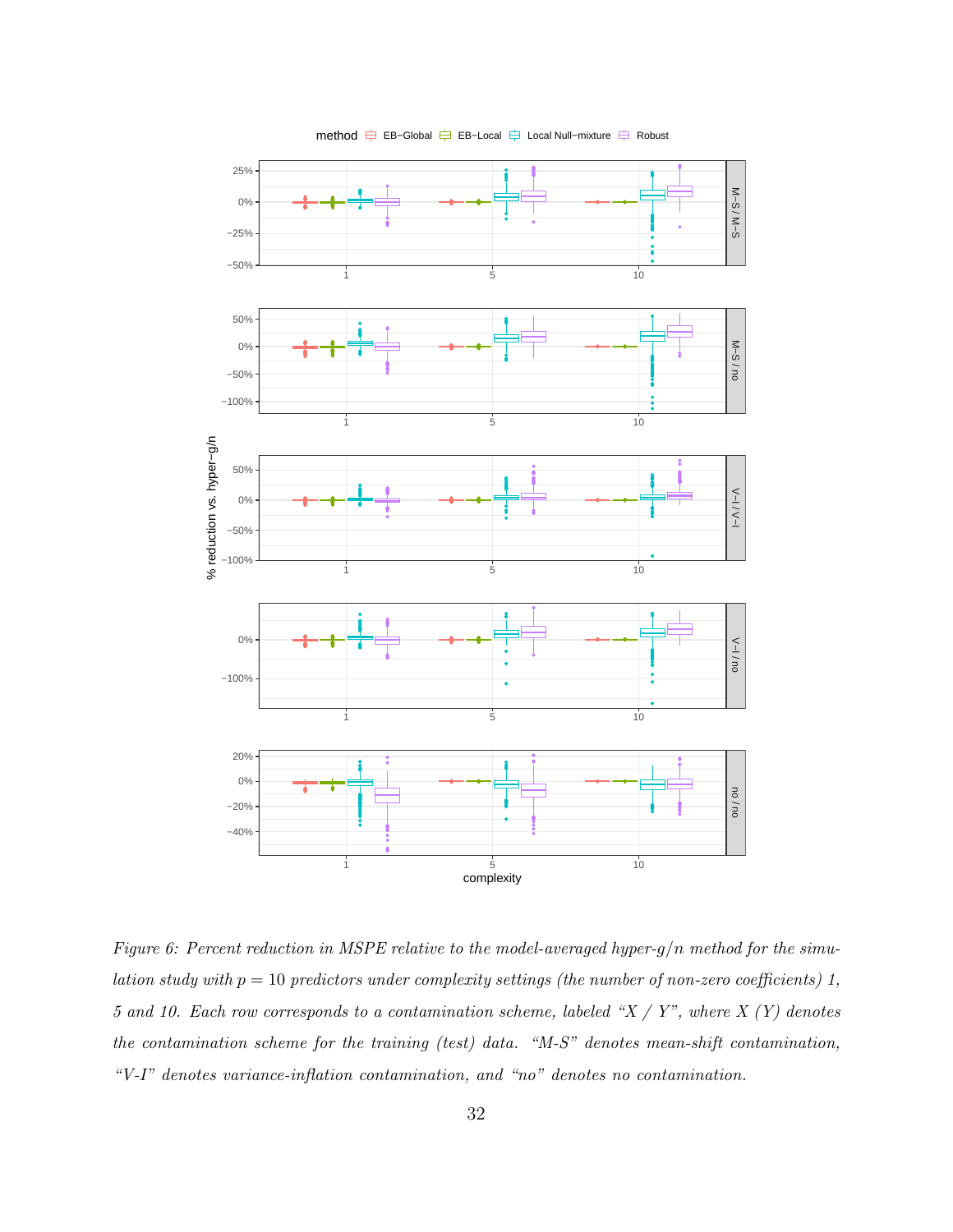variable and some of the regressors as well as between some of the regressors themselves. Diagnostics for the full linear regression model revealed that the observations for Hawaii (HI) and the District of Columbia (DC) are the most highly influential and that a normality assumption for the errors in the full model might not hold. We also examined residual plots produced by applying various BMA procedures to the data and found that the residuals for the three traditional methods EB-Local, EB-Global, and Hyper- $g/n$ , are very similar but differ in several aspects from those of the local null-mixture method (e.g., the local null-mixture method produces a larger residual for Alaska (AK) and a smaller one for DC).

We used K-fold cross-validation [\(Friedman](#page-37-10) *et al.*, [2001\)](#page-37-10) to evaluate the out-of-sample predictive performance of the various methods, executing the following steps: (a) partition the observations at random into  $K$  subsets having approximately equal size; (b) conditional on the selected partition, leave out in turn one of the  $K$  subsets as the testing data, and use the remaining  $K - 1$  subsets as the training data; (c) apply the various BMA methods to the training data to make predictions on the testing data.

Using the cross-validated predictions, the cross-validation error (CVE) of each method, is calculated as

<span id="page-32-0"></span>
$$
CVE(\hat{f}, \text{method}, K, \mathcal{P}) = \frac{1}{n} \sum_{i=1}^{n} \left( Y_i - \hat{f}^{\setminus \kappa(i)}(\boldsymbol{X_i}, \text{method}) \right)^2, \tag{12}
$$

where n is the number of observations in the data set,  $K$  is the number of sets in the selected partition  $P$ ,  $\kappa(i)$  denotes the held-out element of the partition P to which observation i belongs, and  $\hat{f}^{\setminus\kappa(i)}(\bm{X_i},$  method) denotes the fitted value at  $\bm{X_i}$  produced by a given method when the  $\kappa(i)$ -th element of the partition is removed.

For given  $K$ , the CVE value varies from partition to partition and, assuming a uniform distribution over partitions, we can define an expected cross-validation error (ECVE). When  $K = 51$ , there is only one partition and the ECVE can be computed exactly using Equation  $(12)$ . For smaller values of K, when there are too many partitions to compute the exact expectation, we repeat the K-fold cross-validation procedure  $T$  times and approximate the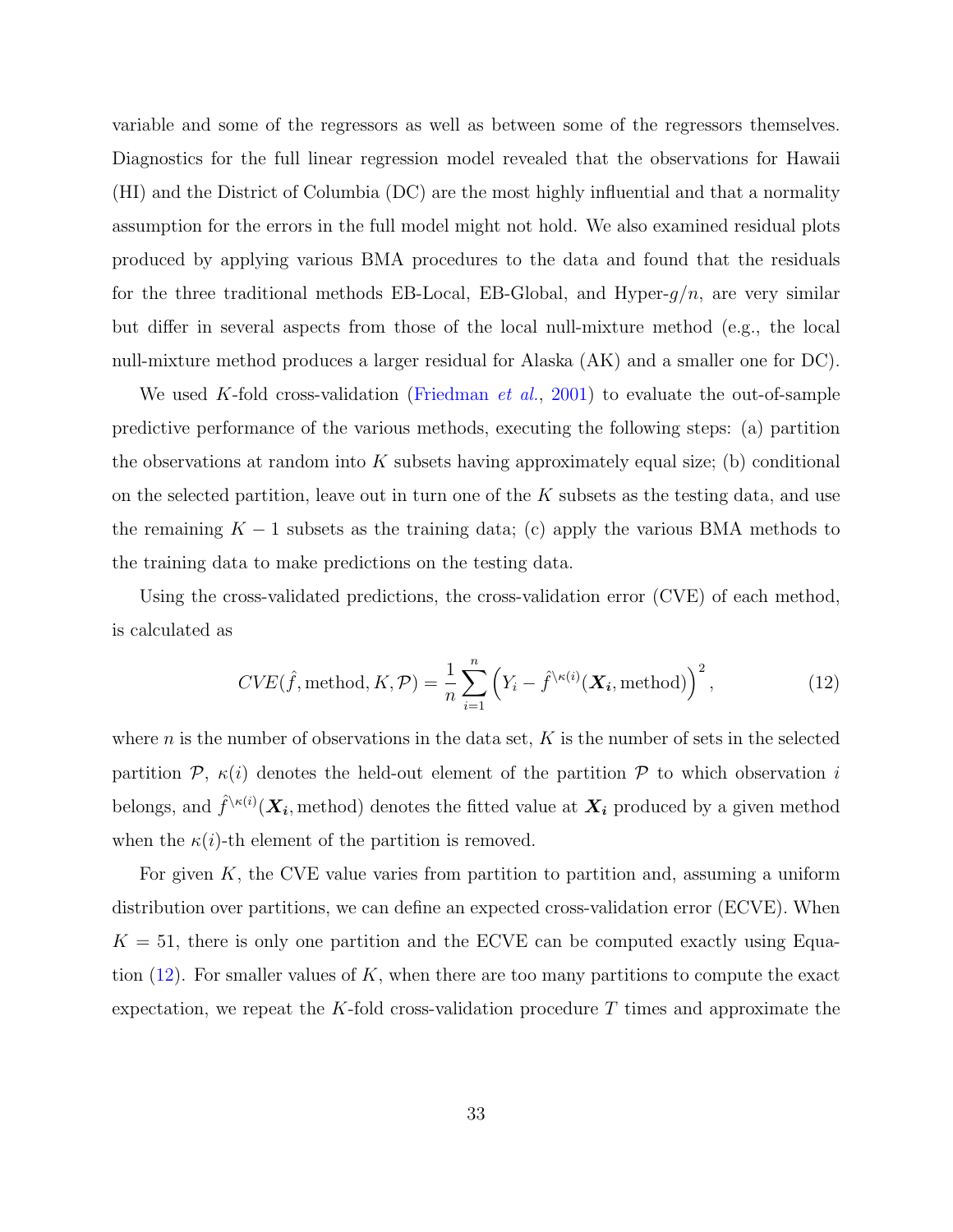<span id="page-33-1"></span>

|                    | $K=51$      |           | $K=25$ |                                                                 | $K=10$ |           |
|--------------------|-------------|-----------|--------|-----------------------------------------------------------------|--------|-----------|
| Method             | <i>ECVE</i> |           |        | $\%$ Red. $\overline{ECV}$ $\overline{E}$ Red. $\overline{ECV}$ |        | $\%$ Red. |
| Hyper- $g/n$       | 0.204       | $\bullet$ | 0.204  | $\bullet$                                                       | 0.209  | $\bullet$ |
| EB-Local           | 0.202       | 0.94      | 0.203  | 0.93                                                            | 0.207  | 0.91      |
| EB-Global          | 0.202       | 1.17      | 0.202  | 1.16                                                            | 0.207  | 1.11      |
| Local Null-mixture | 0.174       | 14.73     | 0.197  | 3.87                                                            | 0.218  | $-4.40$   |

Table 3: For the crime data, ECVE and  $\overline{ECVE}$  for various BMA methods and the realized percent reduction in their values compared to those obtained using the Hyper-g/n method. The largest realized percent reduction for each cross-validation setting  $K$  appears in boldface.

ECVE by

$$
\widehat{ECVE}(\hat{f}, \text{method}, K) = \frac{1}{T} \sum_{t=1}^{T} \left( CVE(\hat{f}, \text{method}, K, \mathcal{P}^{(t)}) \right), \tag{13}
$$

where  $\mathcal{P}^{(t)}$  represents a partition selected at random in repetition  $(t)$ .

The cross-validation results for values of  $K$  equal to 51, 25, and 10 are summarized in Table [3.](#page-33-1) The EB-Local and EB-Global methods always perform comparably to one another and slightly better than the Hyper- $g/n$  method. The Local Null-mixture method clearly outperforms all other methods for  $K$  equal to 51, is noticeably better for  $K$  equal to 25, and is only slightly worse for K equal to 10.

The two most influential cases (DC and HI) have a similar impact on the full model. Apparently, the Local Null-mixture method benefits from the inclusion of one of these two cases in the training set and of the other in the testing set. This happens with probability one when K equals 51 and with decreasing probability as K becomes larger.

## <span id="page-33-0"></span>7 Discussion

We developed BMA model prediction methodology for common types of regression model misfit, in particular the presence of influential observations and non-constant residual variance. The methodology is motivated by the view that, typically, good predictive performance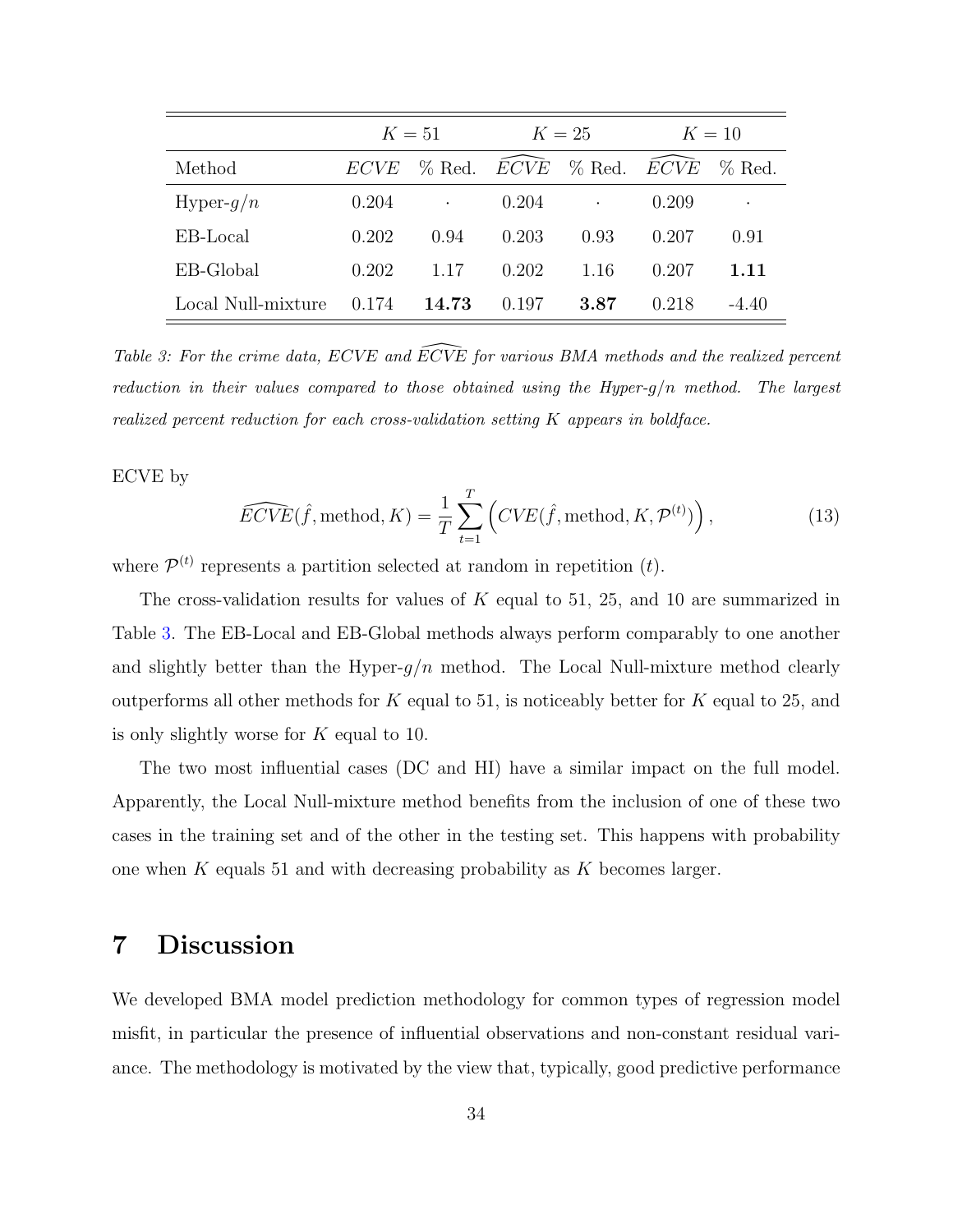cannot be attained unless the model residuals are well behaved. The regression models under consideration make use of variants on Zellner's g prior. By studying the impact of various forms of model misfit on BMA predictions in simple situations we were able to identify prescriptive guidelines for "tuning" Zellner's g prior to obtain optimal predictions. The methodology can be thought of as an "empirical Bayes" approach to modeling, as the data help to inform the specification of the prior in an attempt to attenuate the negative impact of model misfit. The methods described in the paper can be extended to other types of model misfit, such as non-linearity of the mean function (or model under-fit), and can be implemented with different adaptations of robust g-prior specification, as illustrated in [Wang](#page-39-11)  $(2016).$  $(2016).$ 

In modern applications, especially when there are many potential predictor variables, analysts do not have the time (or, due to the size of the problem, are not able) to interactively investigate the quality of fitted models, hampering one's ability to manually attenuate the impact of model misfit through either model revision or prior tuning. In such complex situations, the guidelines developed in the simple examples considered in this paper can motivate automatic or semi-automatic procedures that provide some insurance against Bayesian predictions that are unduly impacted by gross model specification.

Standard implementations of BMA analyses based on Zellner's g prior typically make the simplifying assumption that the prior mean of the regression coefficients is zero, leading to shrinkage of the least squares estimate toward the origin, which may be sub-optimal in the presence of model misfit. By developing BMA strategies that take advantage of the full generality of the prior as proposed by Zellner, in particular by allowing for a non-zero prior mean, we are able to achieve shrinkage toward points other than the origin, which can have the effect of attenuating the impact of model misfit on prediction. There is little doubt that our proposed methodology may not be as good as the best possible human analysis (with the understanding, of course, that the quality of such an analysis depends on the skills of the individual analyst), but we have demonstrated through theoretical arguments and empirical investigations that our methodology performs better than routine implementations of BMA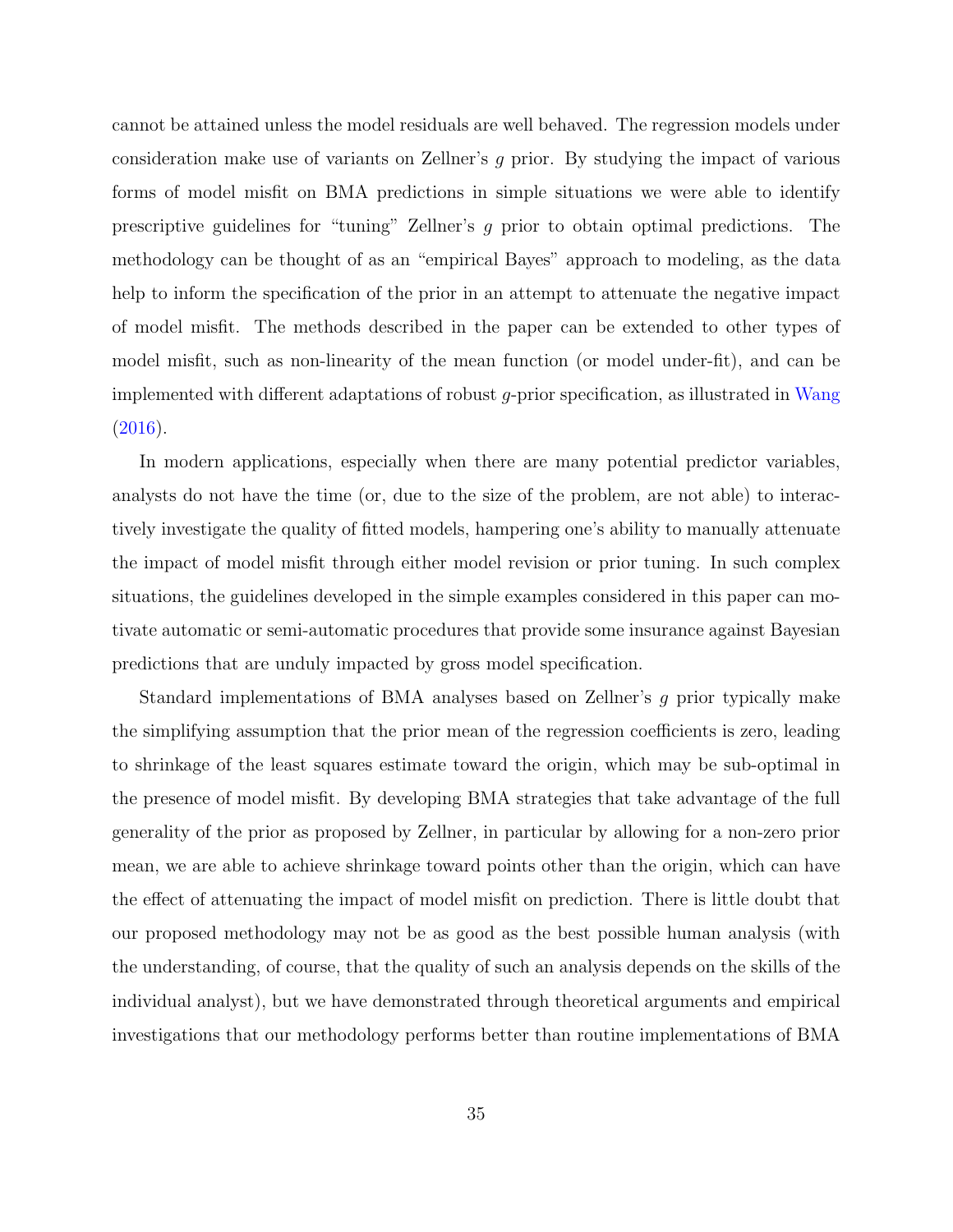that do not account for model misfit.

In our methodology, the tuning of the prior distribution is obtained by considering theoretical properties that should be enjoyed by the optimal fit (mainly, the parallel condition) of the various models in the BMA ensemble. This approach should lead to well-behaved residuals for each of the individual models. An alternative approach to fine-tuning the prior distributions could focus on the realized residuals of the model-averaged fit. This would be a more empirical approach requiring an objective function that assesses quantitatively the quality of the realized residuals coupled with a feasible computational approach for sequentially updating the prior parameters to improve such an objective function. An appeal of such an approach is the potential for the development of dynamic, graphical diagnostics that are closely related to the traditional diagnostics for linear regression that are familiar to most users.

Finally, extension of our methods to situations involving very large data sets may require the development of algorithms that implement computational shortcuts for the determination of the prior tuning parameters. A guiding direction for such work would be to develop shortcuts that, while speeding up computation, do not unduly compromise the Bayesian optimality guarantees implicit in our framework.

Acknowledgments. This work was supported by the National Science Foundation under awards No. DMS-1310294, No. SES-1424481, and No. SES-1921523. The manuscript is based on the third author's Ph.D. dissertation completed at The Ohio State University.

## References

- <span id="page-35-0"></span>Abraham, B. and Box, G. E. (1978). Linear Models and Spurious Observations. Applied Statistics, pages 131–138.
- <span id="page-35-1"></span>Agresti, A. and Agresti, B. F. (1970). Statistical Methods for the Social Sciences. CA: Dellen Publishers.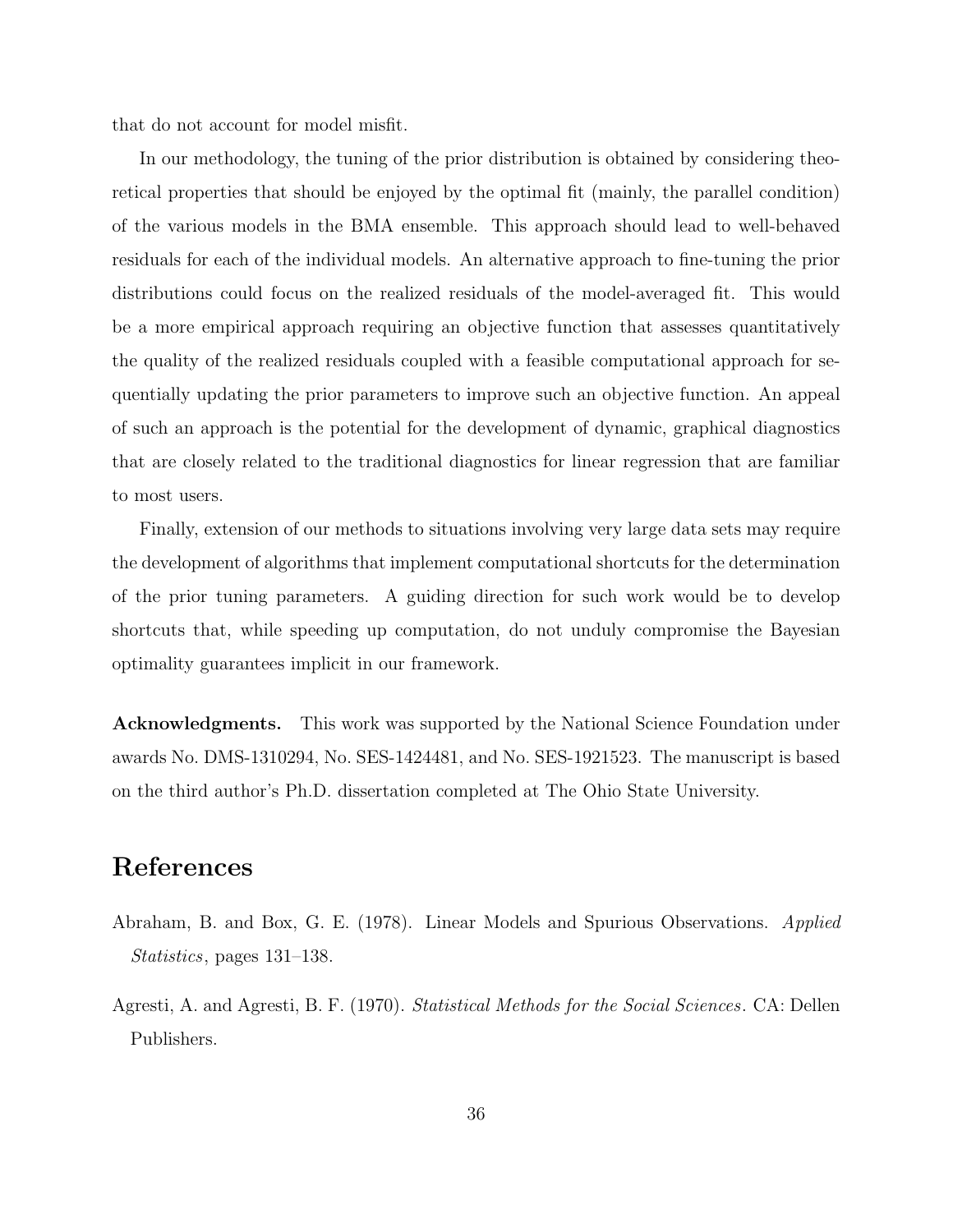- <span id="page-36-6"></span>Barbieri, M. and Berger, J. O. (2004). Optimal predictive model selection. The Annals of Statistics, 32, 870–897.
- <span id="page-36-4"></span>Bayarri, M. J., Berger, J. O., Forte, A., and García-Donato, G. (2012). Criteria for Bayesian model choice with application to variable selection. The Annals of Statistics, 40, 1550– 1577.
- <span id="page-36-5"></span>Berger, J. O., Pericchi, L. R., and Varshavsky, J. A. (1998). Bayes factors and marginal distributions in invariant situations. Sankhyā, Ser. A,  $60$ ,  $307-321$ .
- <span id="page-36-0"></span>Bernardo, J. M. and Smith, A. F. M. (1994). Bayesian Theory. John Wiley & Sons, New York; Chichester.
- <span id="page-36-9"></span>Box, G. E. and Tiao, G. C. (1968). A Bayesian approach to some outlier problems. Biometrika, 55(1), 119–129.
- <span id="page-36-7"></span>Carvalho, L. E. and Lawrence, C. E. (2008). Centroid estimation in discrete high-dimensional spaces with applications in biology. Proceedings of the National Academy of Sciences, 105, 3209–3214.
- <span id="page-36-3"></span>Chaloner, K. and Brant, R. (1988). A Bayesian approach to outlier detection and residual analysis. *Biometrika*,  $75(4)$ ,  $651-659$ .
- <span id="page-36-2"></span>Chipman, H. A., George, E. I., and McCulloch, R. E. (2001). The practical implementation of Bayesian model selection (with discussion). In P. Lahiri, editor, Model Selection, pages 65–134. IMS, Beachwood, OH.
- <span id="page-36-10"></span>Clyde, M. (2020). BAS: Bayesian Variable Selection and Model Averaging using Bayesian Adaptive Sampling. R package version 1.5.5.
- <span id="page-36-1"></span>Clyde, M. and George, E. I. (2004). Model uncertainty. Statistical Science, 19, 81–94.
- <span id="page-36-8"></span>Clyde, M., Ghosh, J., and Littman, M. (2011). Bayesian adaptive sampling for variable selection. Journal of Computational and Graphical Statistics, 20, 80–101.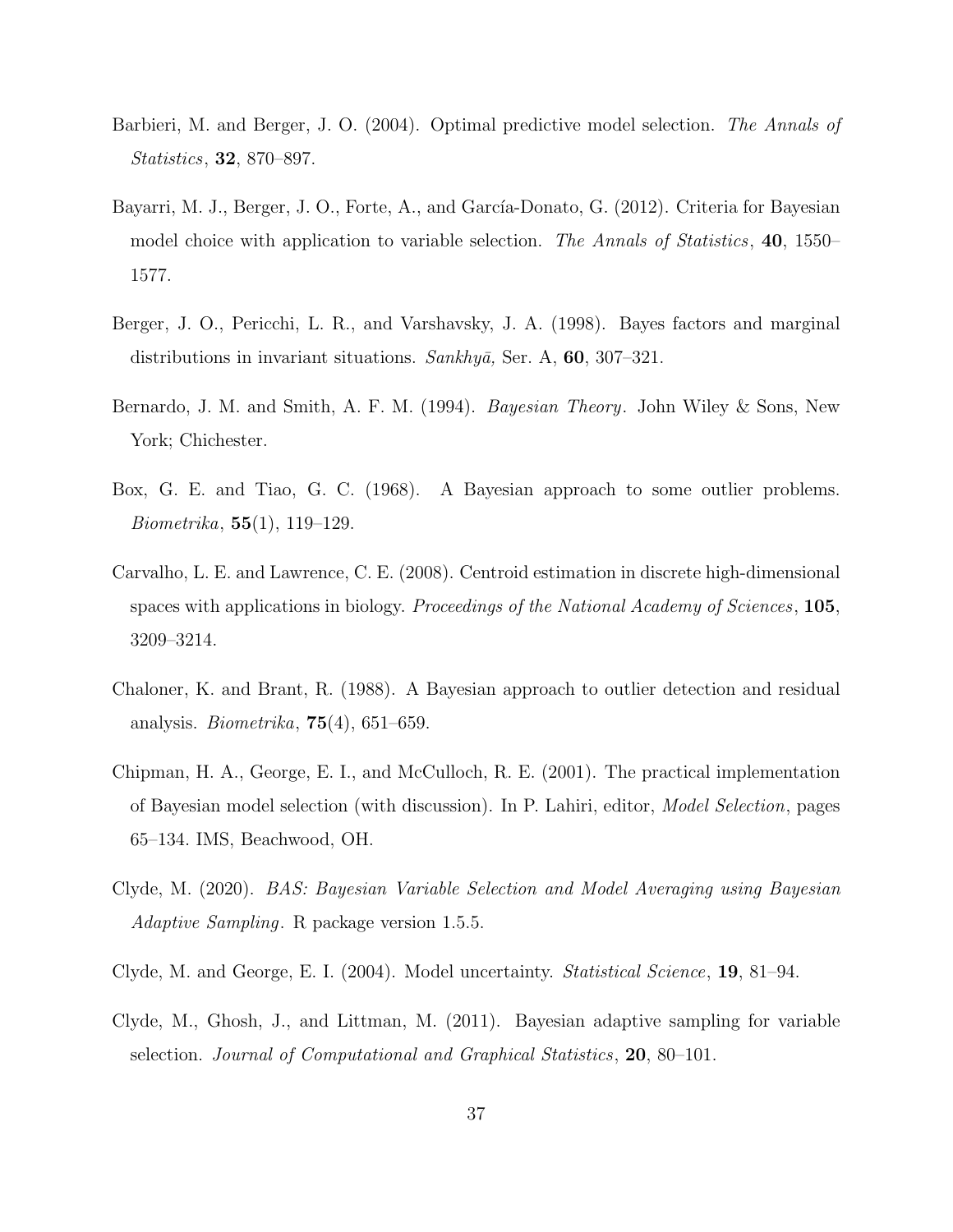- <span id="page-37-7"></span>Clyde, M. A. (2001). Discussion of "The practical implementation of Bayesian model selection" by H. A. Chipman, E. I. Geroge and R. E. McCulloch. In P. Lahiri, editor, Model Selection, pages 117–124. IMS, Beachwood, OH.
- <span id="page-37-5"></span>Clyde, M. A. and George, E. I. (2000). Flexible empirical Bayes estimation for wavelets. Journal of the Royal Statistical Society, Ser. B, 62, 681–698.
- <span id="page-37-9"></span>Cook, R. D. (1977). Detection of influential observation in linear regression. Technometrics, 19, 15–18.
- <span id="page-37-2"></span>Cook, R. D. and Weisberg, S. (1982). Residuals and influence in regression. New York: Chapman and Hall.
- <span id="page-37-6"></span>Cui, W. and George, E. I. (2008). Empirical Bayes vs. fully Bayes variable selection. Journal of Statistical Planning and Inference, 138, 888–900.
- <span id="page-37-8"></span>Fernández, C., Ley, E., and Steel, M. (2001). Benchmark priors for Bayesian model averaging. Journal of Econometrics, 100, 381–427.
- <span id="page-37-3"></span>Foster, D. P. and George, E. I. (1994). The risk inflation criterion for multiple regression. Annals of Statistics, 22, 1947–1975.
- <span id="page-37-10"></span>Friedman, J., Hastie, T., Tibshirani, R., et al. (2001). The Elements of Statistical Learning, volume 1. New York: Springer.
- <span id="page-37-4"></span>George, E. and Foster, D. (2000). Calibration and empirical Bayes variable selection. Biometrika, 87(4), 731–747.
- <span id="page-37-0"></span>George, E. I. and McCulloch, R. E. (1993). Variable selection via Gibbs sampling. Journal of the American Statistical Association, 88, 881–889.
- <span id="page-37-1"></span>George, E. I. and McCulloch, R. E. (1997). Approaches for Bayesian variable selection. Statistica Sinica, 7, 339–373.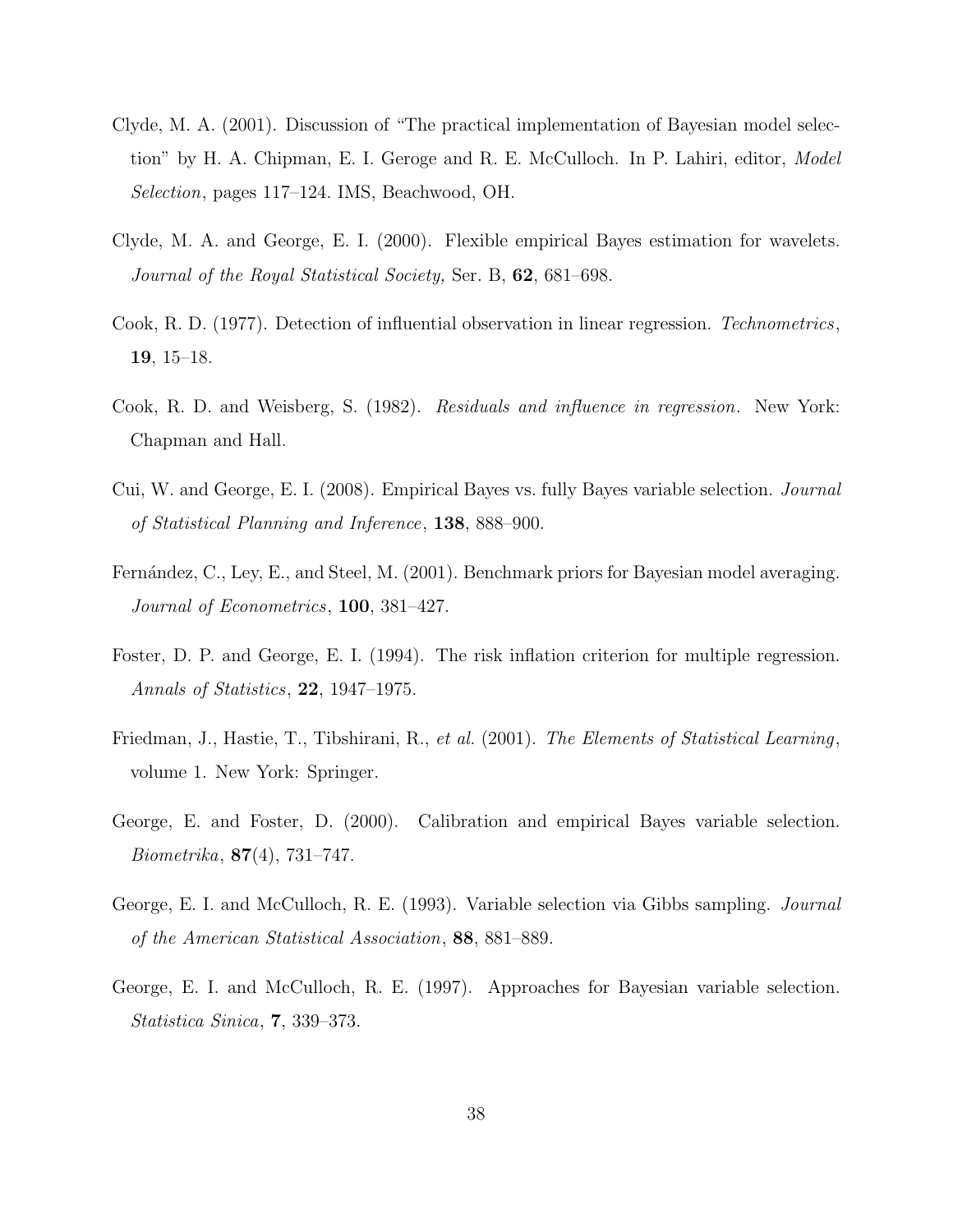- <span id="page-38-4"></span>Hans, C., Dobra, A., and West, M. (2007). Shotgun stochastic search for "large p" regression. Journal of the American Statistical Association, 102, 507–516.
- <span id="page-38-9"></span>Hansen, M. H. and Yu, B. (2001). Model selection and the principle of minimum description length. Journal of the American Statistical Association, 96, 746–774.
- <span id="page-38-1"></span>Hoeting, J., Raftery, A. E., and Madigan, D. (1996). A method for simultaneous variable selection and outlier identification in linear regression. Computational Statistics  $\mathcal{C}$  Data Analysis, 22(3), 251–270.
- <span id="page-38-0"></span>Hoeting, J., Madigan, D., Raftery, A., and Volinksy, C. (1999). Bayesian model averaging: A tutorial (with discussion). Statistical Science, 14, 382–417.
- <span id="page-38-5"></span>Jeffreys, H. (1961). Theory of Probability. Oxford University Press, New York.
- <span id="page-38-8"></span>Kass, R. E. and Wasserman, L. (1995). A reference Bayesian test for nested hypotheses and its relationship to the Schwartz criterion. Journal of the American Statistical Association, 90, 928–934.
- <span id="page-38-7"></span>Kohn, R., Smith, M., and Chan, D. (2001). Nonparametric regression using linear combinations of basis functions. Statistics and Computing, 11, 313–322.
- <span id="page-38-6"></span>Ley, E. and Steel, M. F. J. (2009). On the effect of prior assumptions in Bayesian model averaging with applications to growth regression. Journal of Applied Econometrics, 24, 651–674.
- <span id="page-38-3"></span>Li, Y. and Clyde, M. A. (2018). Mixtures of g-priors in generalized linear models. Journal of the American Statistical Association, 113, 1828–1845.
- <span id="page-38-2"></span>Liang, F., Paulo, R., Molina, G., Clyde, M., and Berger, J. O. (2008). Mixtures of g-priors for Bayesian variable selection. Journal of the American Statistical Association, 103, 410–423.
- <span id="page-38-10"></span>Maruyama, Y. and George, E. I. (2011). Fully Bayes factors with a generalized  $q$ -prior. The Annals of Statistics, 39, 2740–2765.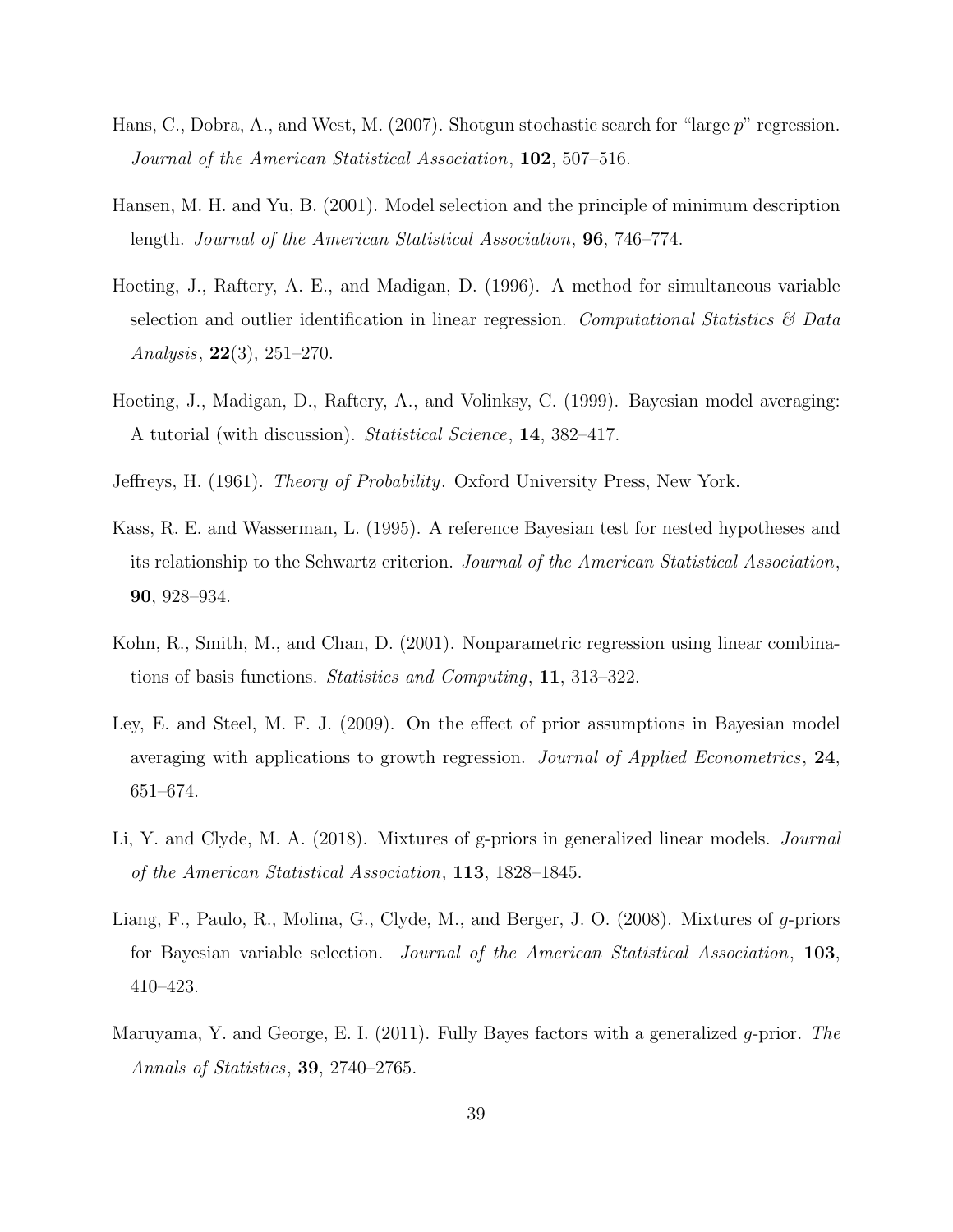- <span id="page-39-8"></span>Maruyama, Y. and Strawderman, W. (2010). Robust Bayesian variable selection with subharmonic priors. *arXiv preprint arXiv:1009.1926*.
- <span id="page-39-0"></span>Mitchell, T. J. and Beauchamp, J. J. (1988). Bayesian variable selection in linear regression. Journal of the American Statistical Association, 83, 1023–1032.
- <span id="page-39-3"></span>Neter, J., Kutner, M. H., Nachtsheim, C. J., and Wasserman, W. (1996). Applied Linear Statistical Models, volume 4. Irwin Chicago.
- <span id="page-39-10"></span>R Core Team (2021). R: A Language and Environment for Statistical Computing. R Foundation for Statistical Computing, Vienna, Austria.
- <span id="page-39-2"></span>Raftery, A. E., Madigan, D., and Hoeting, J. A. (1997). Bayesian model averaging for linear regression models. Journal of the American Statistical Association, 92, 1197–1208.
- <span id="page-39-9"></span>Rousseeuw, P. J. and Leroy, A. M. (2005). Robust regression and outlier detection, volume 589. John Wiley & sons.
- <span id="page-39-5"></span>Scott, J. G. and Berger, J. O. (2010). Bayes and empirical-Bayes multiplicity adjustment in the variable-selection problem. Annals of Statistics, 38, 2587–2619.
- <span id="page-39-1"></span>Smith, M. and Kohn, R. (1996). Nonparametric regression using Bayesian variable selection. Journal of Econometrics, 75, 317–343.
- <span id="page-39-7"></span>Som, A., Hans, C. M., and MacEachern, S. N. (2014). Block hyper-g priors in Bayesian regression. arxiv, arXiv:1406.6419 [math.ST].
- <span id="page-39-6"></span>Villa, C. and Lee, J. E. (2020). A loss-based prior for variable selection in linear regression methods. Bayesian Analysis, 15, 533–558.
- <span id="page-39-11"></span>Wang, J. (2016). Empirical Bayes Model Averaging in the Presence of Model Misfit. Ph.D. thesis, The Ohio State University.
- <span id="page-39-4"></span>West, M. (1984). Outlier models and prior distributions in Bayesian linear regression. *Journal* of the Royal Statistical Society: Series B (Methodological), 46, 431–439.